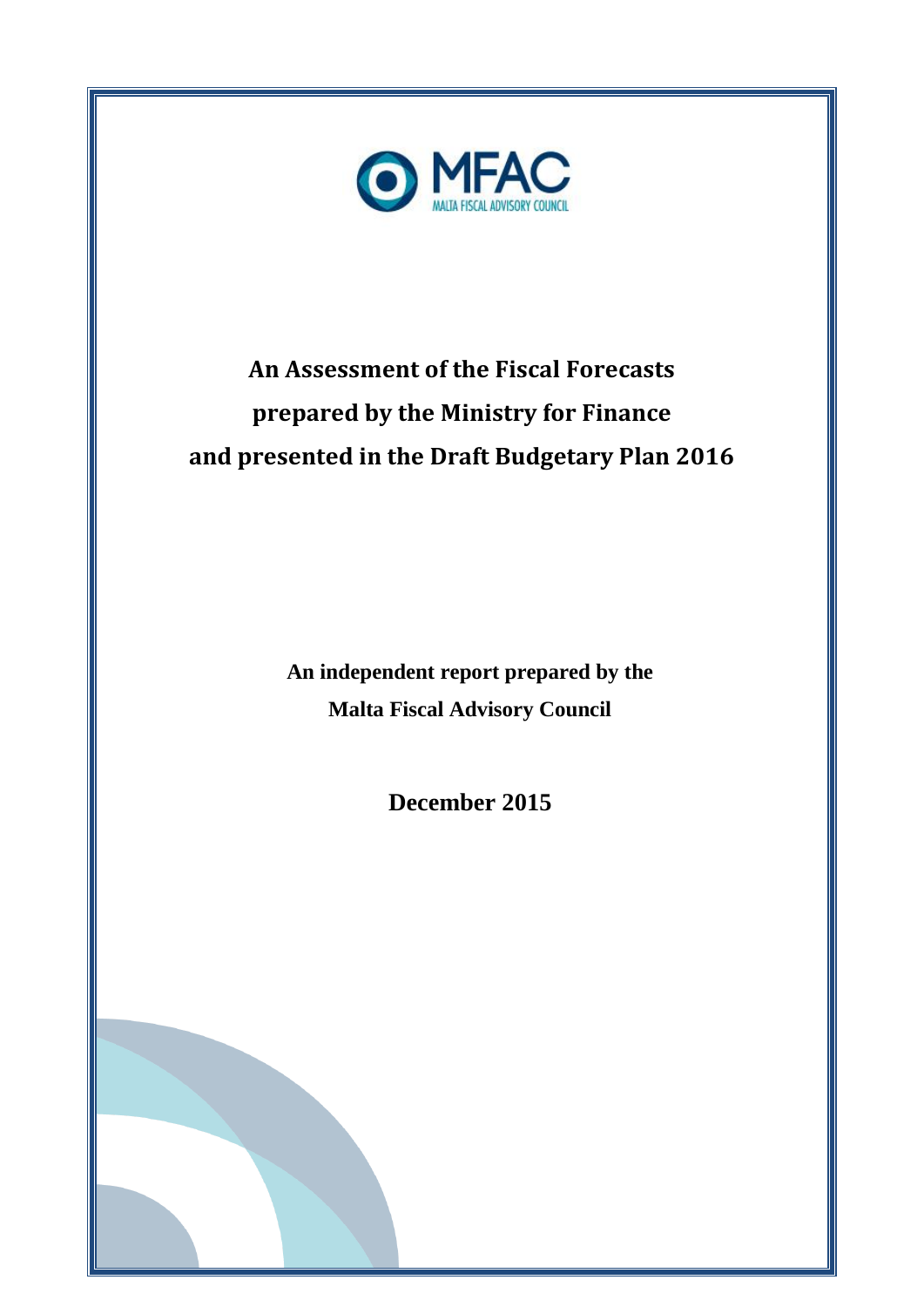

Pope Pius V Street Valletta VLT 1041, Malta<br>T: +356 2247 9200 Fax:  $+35621221620$ info.mfac@gov.mt www.mfac.gov.mt

2 December 2015

The Hon Prof Edward Scicluna B.A. (Hons) Econ, M.A. (Toronto), Ph.D (Toronto), D.S.S (Oxon) MP Minister for Finance Maison Demandols South Street Valletta VLT 2000

Dear Minister

#### **LETTER OF TRANSMITTAL**

In terms of article 13 of the Fiscal Responsibility Act, 2014 (Cap 534), I have the honour of transmitting a report by the Malta Fiscal Advisory Council (MFAC) with regard to the assessment of the fiscal forecasts prepared by the Ministry for Finance (MFIN) for the years 2015-2016 presented within the Draft Budgetary Plan (DBP) 2016.

Overall, the MFAC considers that the fiscal targets presented in the DBP are attainable. On the basis of actual performance for January-June, the 2015 budgetary targets, set against a background of robust economic growth, appear achievable. This is also generally confirmed when taking account of relevant developments in cash fiscal data for the first nine months of the year. However, overall and especially for 2016, the budgetary projections, in particular on the expenditure side, are subject to some downside risks.

The MFAC notes that the methodological processes by which the fiscal forecasts presented in the DBP were estimated have remained largely similar to the methods adopted in earlier forecasting exercises carried out in recent years. Thus, the process has retained its positive characteristics, particularly the detailed level at which forecasts are generated as well as the involvement of experts from the entities involved. Furthermore, the alignment of Malta's budget process to the European Semester, through the bringing forward of the announcement of the Budget for 2016, increased the availability of granular data about fiscal measures, making it possible for the MFAC to analyse fiscal developments more thoroughly. However, the current process of firstly finalising forecasts on a cash basis and only subsequently transposing them into ESA 2010 methodology necessitated a number of underlying assumptions which tend to increase the risk of forecast errors. Moreover, the existing fragmented process, due to the involvement of different entities in the forecasting exercise, and the lack of formal methodological documentation, add a further element of possible forecast errors.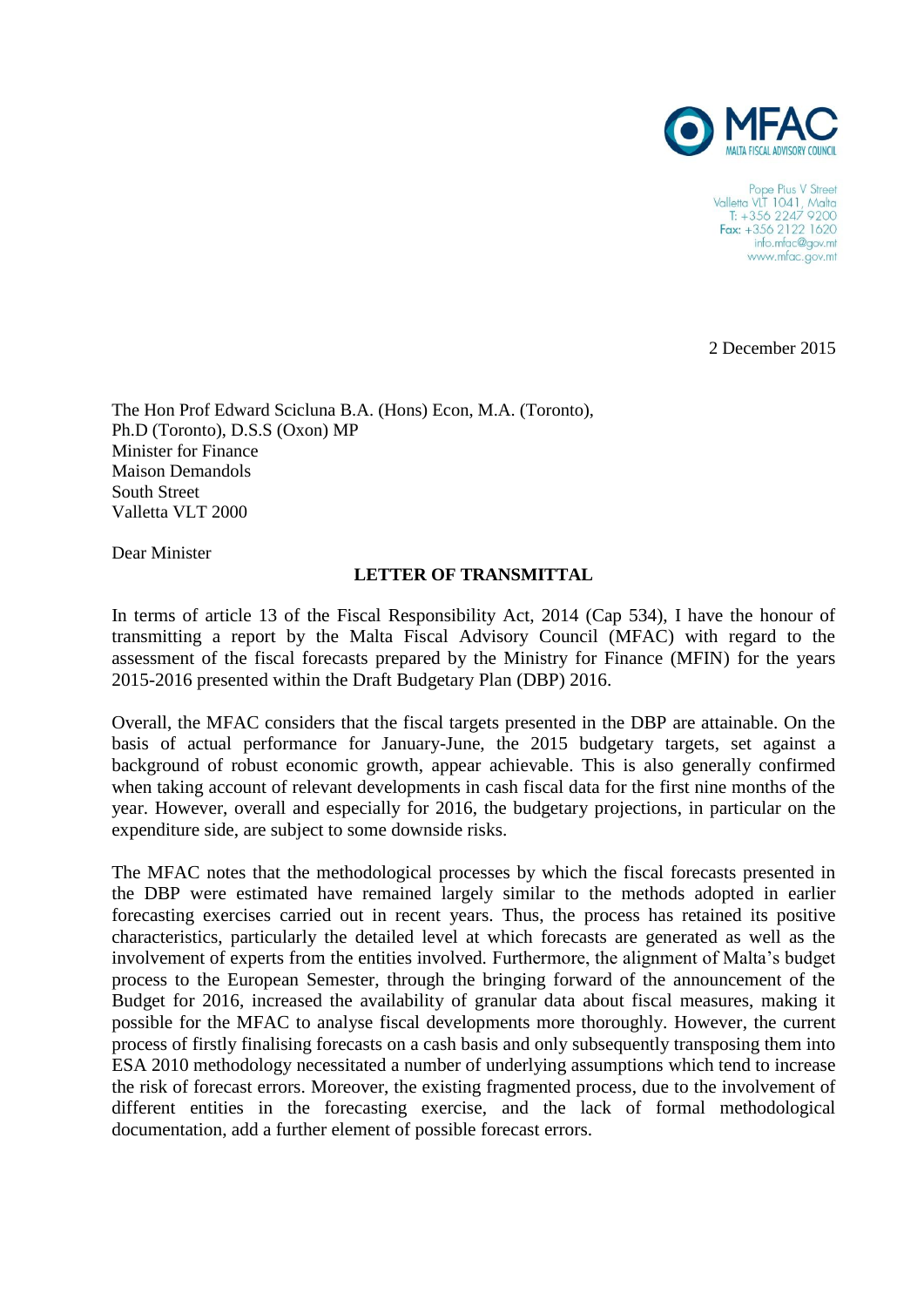

It was noted that the fiscal targets presented in the DBP are more ambitious than those presented by other entities, namely the European Commission (COM) and the Central Bank of Malta (CBM). It is, however, acknowledged that the fiscal forecasts in the DBP are based on updated information, including the discretionary measures announced in the 2016 Budget.

The fiscal targets presented in the DBP have remained unchanged from those presented in the April 2015 Update of the Stability Programme (USP) 2015-2018, despite the stronger macroeconomic scenario in the DBP. In absolute terms, in both 2015 and 2016, upward revisions in total revenue were partly offset by a higher level of total expenditure. Given the more favourable macroeconomic outlook and the associated expectations of higher revenues, the MFAC's view is that this scenario provided a good opportunity for further fiscal consolidation in relation to the USP targets.

The fiscal consolidation process is supported by cyclical tax revenue as well as the expiry of various one-time measures implemented in 2015, namely temporary social cohesion measures as well as the last equity injection in the national airline. At the same time, the Budget for 2016 announced various permanent deficit-increasing measures. Whilst this does not appear to pose a risk to the attainment of the budgetary targets for 2016, it raises some concerns on the medium term sustainability of the fiscal adjustment. Thus achieving the projected economic growth rates is critical to ensure the attainment of the budgetary targets and a sustained improvement in the fiscal balance.

The forecasts for tax revenue for 2015 appear plausible when compared to the actual performance registered so far. Furthermore, the assessment based on estimated tax elasticities indicates some element of prudence. This could reduce the risk from any slippages from attaining the projected economic growth rates and the repercussions on tax bases. Overall, the estimated fiscal impact of the discretionary revenue measures concerning revisions in excise duty seems plausible, but there is some uncertainty regarding the effect of the income tax reform measures. Furthermore, the fiscal adjustment in both 2015 and 2016 is significantly dependent upon substantial proceeds from the IIP. This introduces some risks in the projections as this source of revenue may be subject to some volatility.

As regards expenditure, the MFAC considers that there may be some risks of slippages, particularly in the wage bill and in social payments. The planned containment of recruitment below recent trends is subject to some uncertainty and in this context it will be important to assess the effectiveness of the new Directive 9 issued under the Public Administration Act (Cap. 497) with a view to keeping recruitment costs within the budgetary targets. In addition, outlays on social payments appear to be based on assumptions for the number of beneficiaries for some benefits which seem to be somewhat conservative when compared to recent trends. There is also some uncertainty regarding the estimated savings from the youth guarantee scheme.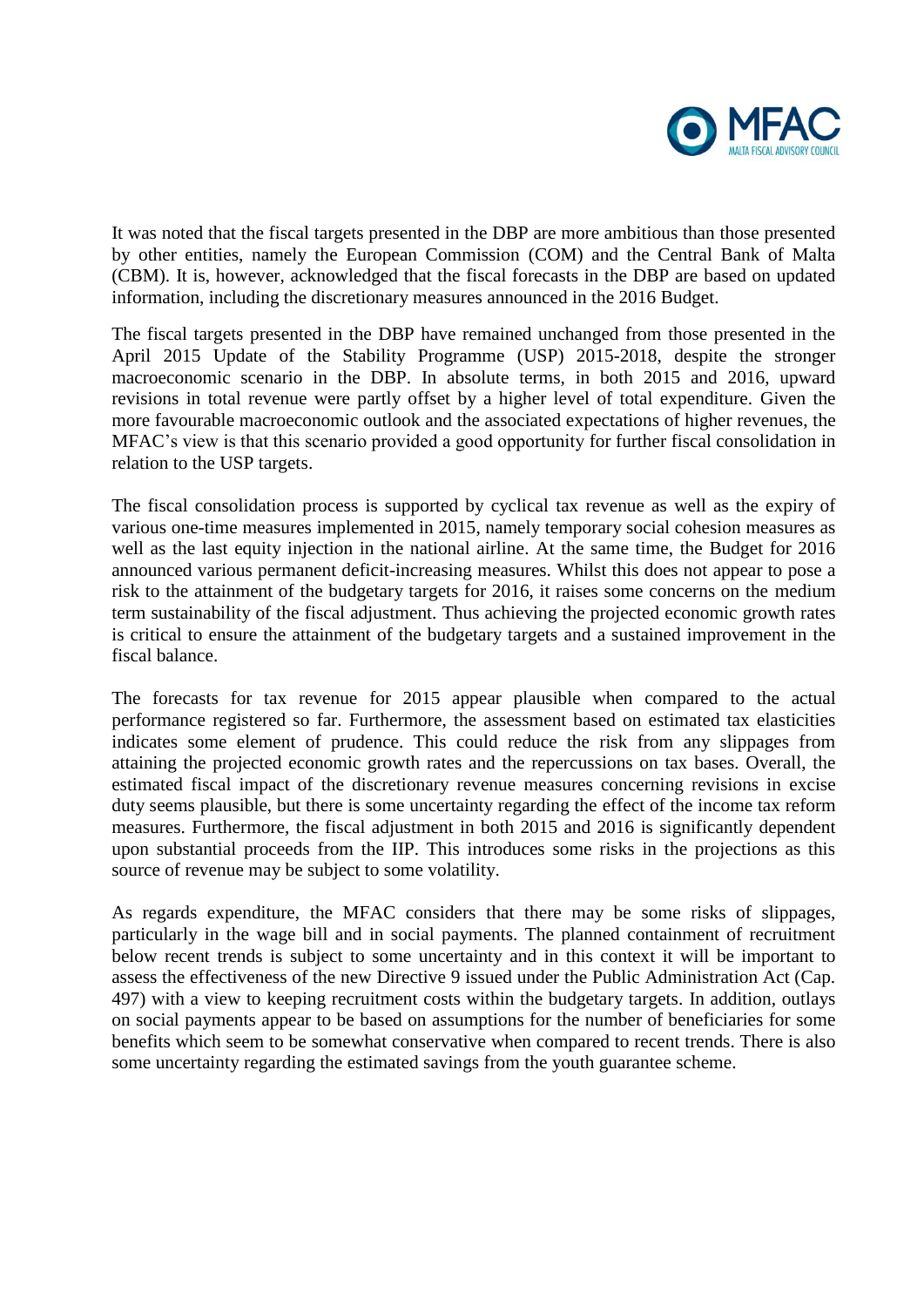

On the other hand, the MFAC acknowledges that on the expenditure side, the ongoing ministerial spending review, and in particular the implementation of the recommended measures in the health sector, as well as measures to address pension issues have prudently not been incorporated in the baseline projections. If these savings materialise, they would constitute a further improvement to the budget balance. It is also noted that the additional revenue from planned initiatives to boost tax compliance is not factored into the fiscal forecasts, thereby representing another element of prudence.

As regards debt indicators, the MFAC notes that the debt ratio for 2014 is marginally higher in the DBP compared to that in the USP, whereas the debt ratio for both 2015 and 2016 is lower.

Revisions in the expected level of nominal GDP contributed to these changes, whilst there were also revisions in the estimated stock flow adjustment for the forecast years. The MFAC considers that the justifications provided by the MFIN for these revisions are plausible, albeit the risk factors referred with to the budgetary forecasts also apply to the debt projections. Finally, the MFAC would like to express once again its appreciation to the MFIN and NSO staff, for their full assistance and cooperation in providing the necessary information and support for the preparation of this assessment. Yours sincerely

Jem plike

**Rene Saliba Chairman**

c.c. Mr Alfred Camilleri, Permanent Secretary, Ministry for Finance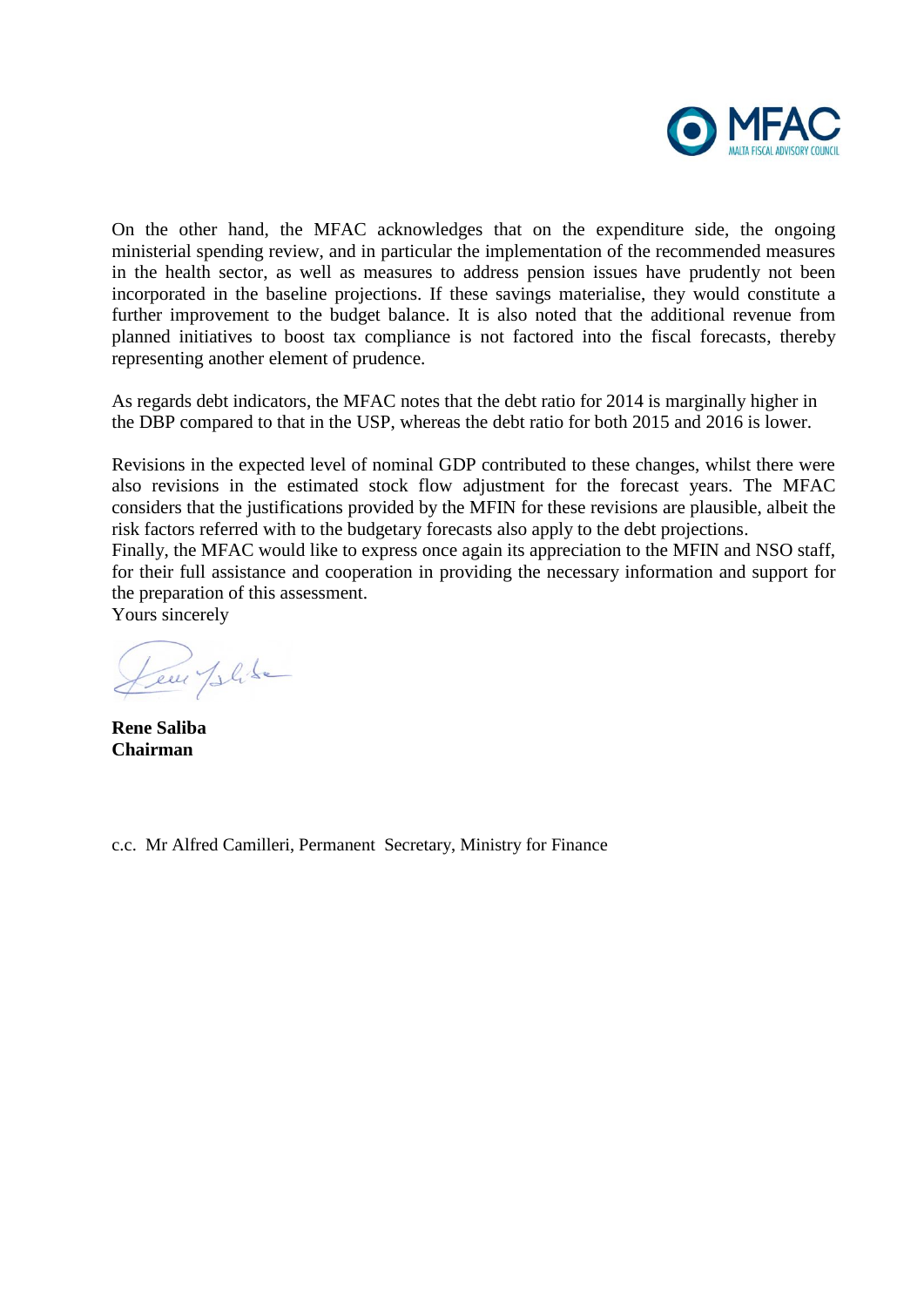# **Table of Contents**

|    | <b>Executive Summary</b>                                                           | 3  |
|----|------------------------------------------------------------------------------------|----|
|    | 1. Introduction: aims, methodology and limitations of this assessment              |    |
| 2. | Assessment of the methodologies and processes used to produce the fiscal forecasts | 8  |
| 3. | Overview of the fiscal targets presented in the Draft Budgetary Plan 2016          | 10 |
| 4. | Differences between the fiscal projections presented in the Draft Budgetary        |    |
|    | Plan 2016 and those presented in the Update of Stability Programme 2015-2018       | 12 |
| 5. | Assessment of risks to the budgetary projections                                   | 15 |
|    | 5.1 Macroeconomic risk                                                             | 15 |
|    | 5.2 Assessment of revenue projections                                              | 18 |
|    | 5.3 Assessment of expenditure projections                                          | 24 |
|    | 5.4 Assessment of debt projections                                                 | 32 |
| 6. | Comparison of MFIN budgetary forecasts with the fiscal projections generated       |    |
|    | by the European Commission in its Spring Forecast 2015 and the                     |    |
|    | Central Bank of Malta in June 2015                                                 | 33 |
|    | 7. Conclusion                                                                      | 36 |

## **List of Tables**

| Table 3.1 Analysis of the fiscal adjustment                         | 11 |
|---------------------------------------------------------------------|----|
| Table 3.2 Discretionary measures underpinning the fiscal adjustment | 12 |
| Table 4.1 Comparison of fiscal projections:                         |    |
| Draft Budgetary Plan October 2015 – Stability Programme April 2015  | 13 |
| Table 5.1 Macroeconomic projections                                 | 16 |
| Table 5.2 Main components of revenue                                | 20 |
| Table 5.3 Main components of expenditure                            | 25 |
| Table 5.4 Debt dynamics                                             | 32 |
| Table 6.1 Comparison of fiscal projections:                         |    |
| Draft Budgetary Plan October 2015 – COM Spring 2015                 | 34 |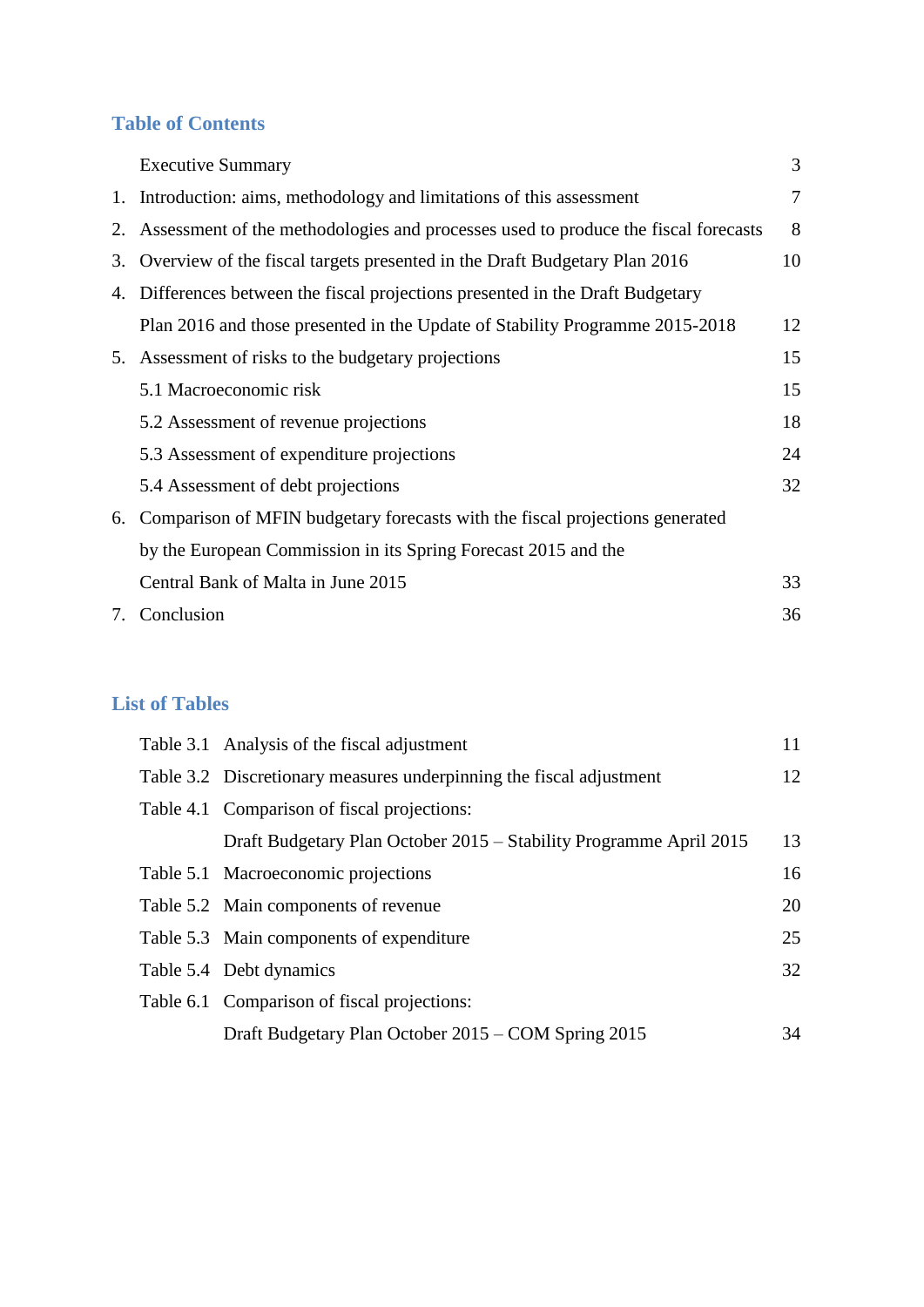# **Abbreviations**

| <b>AMECO</b>   | Annual Macro-economic Database of the European Commission |
|----------------|-----------------------------------------------------------|
| <b>BO</b>      | <b>Budget Office</b>                                      |
| <b>CBM</b>     | <b>Central Bank of Malta</b>                              |
| <b>CHOGM</b>   | Commonwealth Heads of Government Meeting                  |
| <b>COM</b>     | <b>European Commission</b>                                |
| <b>DBP</b>     | Draft Budgetary Plan                                      |
| <b>EFSF</b>    | <b>European Financial Stability Facility</b>              |
| <b>EPD</b>     | <b>Economic Policy Department</b>                         |
| <b>ESA</b>     | European System of National and Regional Accounts         |
| <b>ESM</b>     | <b>European Stability Mechanism</b>                       |
| EU             | European Union                                            |
| <b>EUROPOP</b> | <b>Eurostat's Population Projections</b>                  |
| <b>GDP</b>     | <b>Gross Domestic Product</b>                             |
| <b>GNI</b>     | <b>Gross National Income</b>                              |
| IIP            | <b>Individual Investor Programme</b>                      |
| <b>IRS</b>     | <b>Investment Registration Scheme</b>                     |
| <b>MFAC</b>    | <b>Malta Fiscal Advisory Council</b>                      |
| <b>MFIN</b>    | Ministry for Finance                                      |
| <b>NSO</b>     | <b>National Statistics Office</b>                         |
| <b>USP</b>     | <b>Update of Stability Programme</b>                      |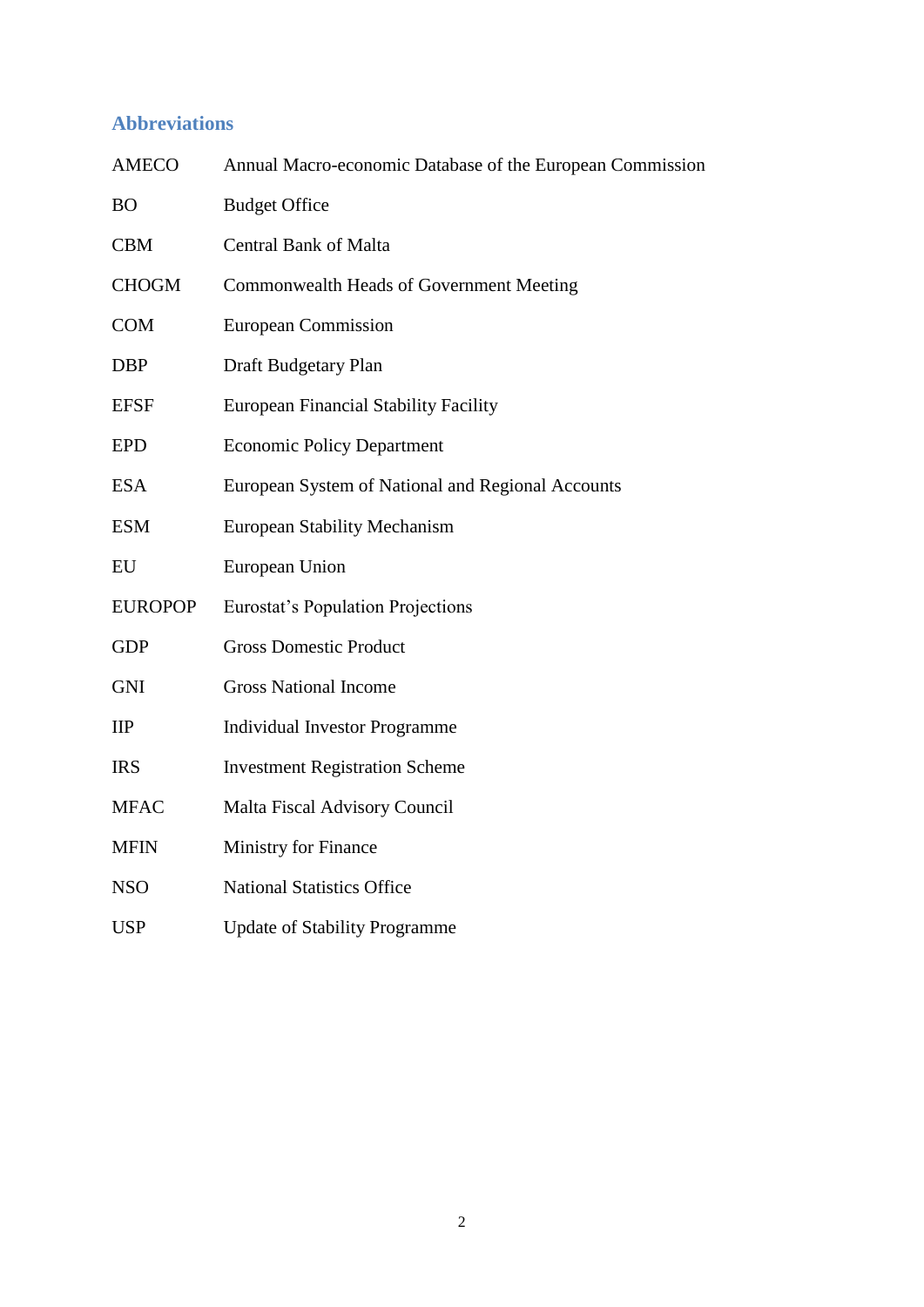#### **Executive Summary**

As required by the Fiscal Responsibility Act (Cap. 534), this report presents an assessment of the main budgetary projections for 2015 and 2016 prepared by the Ministry for Finance (MFIN) and presented in the Draft Budgetary Plan (DBP) 2016, which was published on  $15<sup>th</sup>$ October 2015. The entities within the MFIN involved in this forecasting exercise, namely the Budget Office (BO), the Economic Policy Department (EPD) and the Treasury, and the National Statistics Office (NSO) offered their full collaboration in this assessment exercise, providing comprehensive detailed information and data underpinning the projections as well as detailed replies to the queries and requests for clarification which emerged during the assessment exercise.

The methodological processes by which the fiscal forecasts presented in the DBP were estimated have remained largely similar to the methods adopted in earlier forecasting exercises carried out in recent years. Thus, the positive characteristics of the process, particularly the detailed level at which forecasts are generated as well as the involvement of experts from the entities involved, remain evident. The process of firstly finalising forecasts on a cash basis and only subsequently transposing them into ESA 2010 methodology however necessitated a number of underlying assumptions increasing the risk of forecast errors. In this respect the Malta Fiscal Advisory Council (MFAC) would suggest that explanations and justifications for such changes in methodologies are clearly outlined in order to enhance fiscal transparency.

Against a background of robust economic growth, the DBP projects the budget deficit to continue to decline, from 2.1 per cent of GDP in 2014 to 1.1 per cent in 2016. The fiscal targets presented in the DBP are more ambitious than those presented by other entities, namely the European Commission (COM) and the Central Bank of Malta (CBM). Such discrepancies may be the result of a different macroeconomic outlook, divergences in the impact of discretionary measures and/or different methodologies and assumptions underpinning the forecasts. Moreover, divergences in the fiscal outlook by these entities may also reflect the fact that the forecasts presented in the DBP include the impact of discretionary measures announced in the Budget for 2016.

The fiscal targets presented in the DBP have remained unchanged from those presented in the April 2015 Update of the Stability Programme (USP) 2015-2018, despite the stronger macroeconomic scenario in the DBP. In absolute terms, in both 2015 and 2016, upward revisions in total revenue were partly offset by a higher level of total expenditure.

In particular, for 2015, the DBP projects higher revenue from current taxes on income and wealth, sustained by the better than expected level of economic activity, and from the Individual Investor Programme (IIP). On the expenditure side, spending on the wage bill has been revised up considerably, whilst outlays on intermediate consumption and investment are also higher. On the other hand, lower expenditure is expected on subsidies and other current transfers payable. It is noted that the contingency reserve of 0.1 per cent of GDP, which constitutes the lower bound established by the Fiscal Responsibility Act, was included for 2015 and 2016 in the USP but only for 2016 in the DBP. In the discussions with MFIN staff it transpired that one could not rule out the possibility that recourse to this reserve is actually made in 2015. For 2016, the forecasted tax revenue is higher in the DBP, reflecting the stronger economic growth as well as new indirect tax measures announced in the Budget for 2016. On the other hand, the DBP includes also a number of deficit-increasing measures announced in the 2016 Budget, namely the revision of income tax bands for low income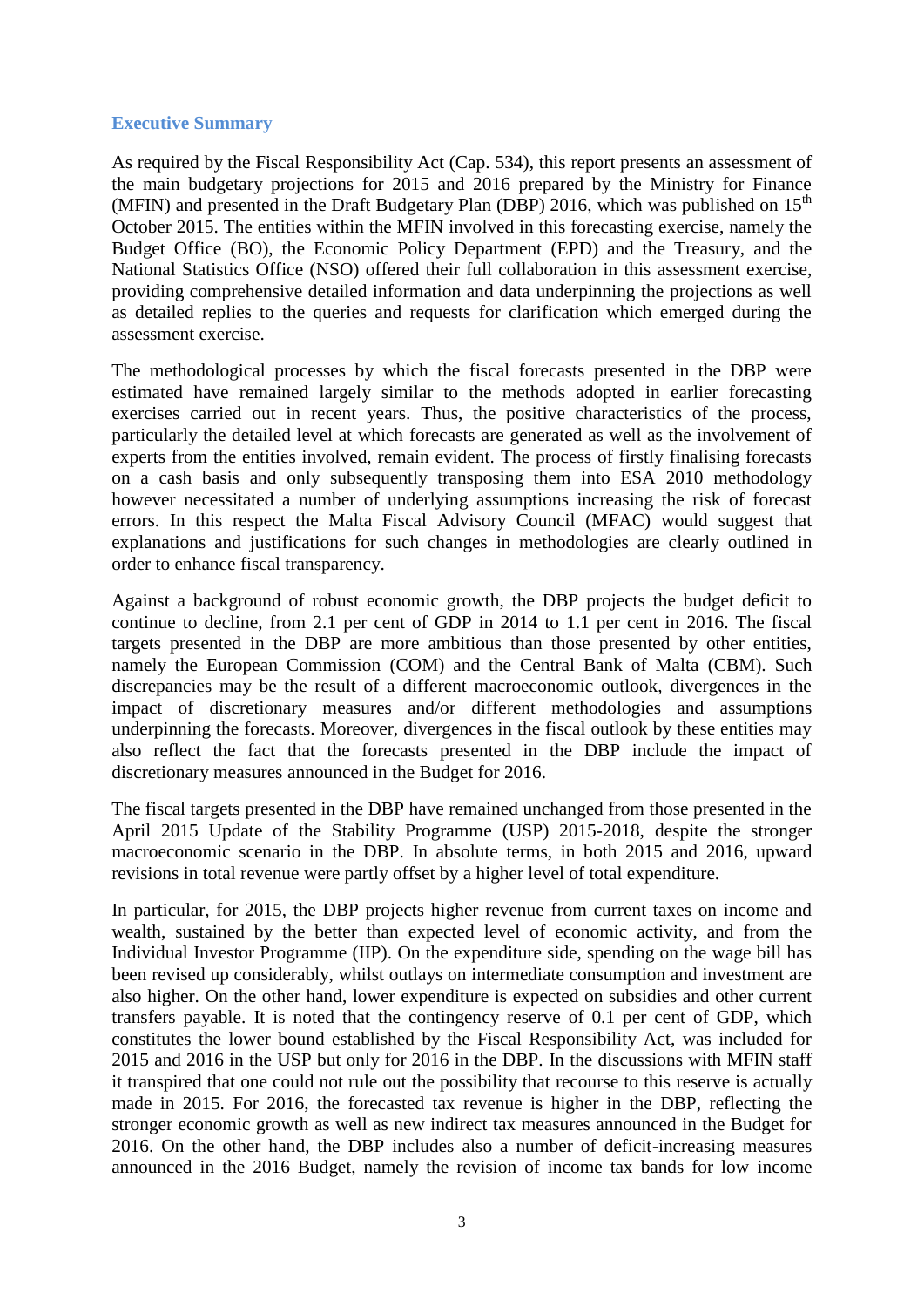earners, the revision in the minimum pension and other social cohesion and environmental measures.

The debt ratio for 2014 is marginally higher in the DBP compared to that in the USP, whereas the debt ratio for both 2015 and 2016 is lower. Revisions in the expected level of nominal GDP contributed to these changes, whilst there were also revisions in the estimated stock flow adjustment for the forecast years. The MFIN provided plausible justifications for the latter revisions.

The decline in the deficit ratio presented in the DBP for 2015 is underpinned by an increase in the total revenue to GDP ratio and a decline in the total expenditure ratio. The expected increase in revenue is strongly dependent on the projected significantly higher inflows from the IIP. The MFAC acknowledges that 70% of the cash received from the IIP will be channelled into a National Development and Social Fund rather than wholly being used to finance the budget. However, for the purposes of meeting the Stability and Growth Pact (SGP) requirements, this Fund is treated as part of general government according to the ESA guidelines. The magnitude of this source of revenue and the possible volatility in its inflows, which depends on the number of applications for citizenship, are a source of some uncertainty regarding the projected revenue.

In 2016, both the total revenue and expenditure ratios are projected to decline, largely reflecting lower expected inflows of European Union (EU) funds and the corresponding decline in capital outlays, following the completion of the 2007-2013 financial programme. The expiry of one-time measures implemented in 2015, namely temporary social cohesion measures as well as the last equity injection in the national airline, contribute significantly to the fiscal consolidation effort. This does not constitute a risk to the attainment of the fiscal targets for 2016. However, it raises some doubts on the sustainability of the fiscal adjustment.

In both 2015 and 2016, the fiscal consolidation is supported by cyclical revenue and thus achieving the projected economic growth rates is critical to ensure the attainment of the budgetary targets. The MFAC's report assessing the DBP's macroeconomic forecasts had concluded that, the expected GDP growth rate in 2015 is feasible but there is an element of uncertainty concerning the projected large increase in investment. The MFAC considers the forecast for growth in 2016 as plausible but subject to downside risks, in particular as regards the expected improvement in export activity. These risks carry over to the fiscal projections.

According to the DBP, total revenue is projected to rise marginally in 2015 but fall relatively sharply in 2016. For 2015, the slight increase expected in the revenue ratio is reflecting an increase in the 'other' revenue category which more than offsets a drop in taxation. Similarly, the drop in the revenue ratio expected for 2016 is also on account of the same revenue category.

The ratio of current taxes on income and wealth is expected to drop in 2015 but remain relatively unchanged in 2016. Meanwhile, the ratio of taxes on production and imports is forecasted to remain stable. Similarly, no notable changes are expected in the ratios of social contributions, capital taxes and property income categories of revenue. On the other hand, developments in the 'other' category of revenue are noteworthy.

Also on the revenue side, an examination of the relationship between the main tax revenue presented in the DBP namely taxes on production and imports, current taxes on income and wealth and social contributions, and their respective forecasted tax base does not identify any particular risks. Indeed, the implied revenue elasticity compared with the corresponding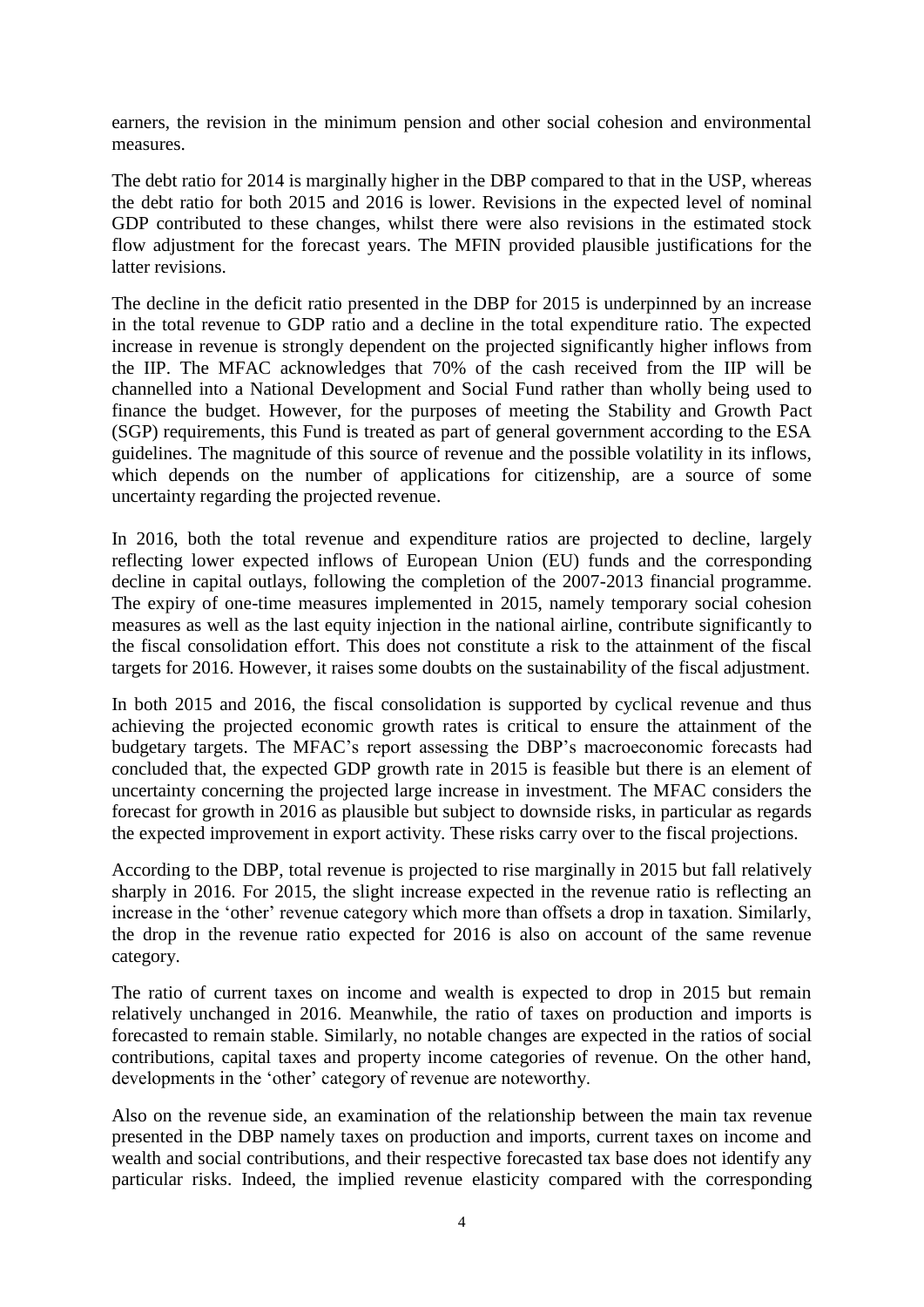elasticity registered over the past years for taxes on production and imports and current taxes on income and wealth indicate some element of prudence. Meanwhile, based on this same estimation of elasticity, forecasts for social contributions seem plausible. This could reduce the risk from any slippages from attaining the projected economic growth, and its drivers, which would highly impinge on the attainment of the revenue targets. This is also confirmed when looking at the actual outturn for the first two quarters of the year for the main tax components, which indicates that the attainment of the annual fiscal target is on track.

The attainment of the revenue targets also depends on the actualisation of the expected impact of discretionary measures. For 2015, one-quarter of the projected absolute increase in total revenue is expected to result from the impact of the revenue measures. Subsequently, in 2016, although the net impact of such revenue measures is a mere 0.1 percentage points of GDP, in absolute terms, half of the projected increase in total revenue is expected to result from the implementation of the measures on the revenue side of the budget. The main budget measures concern revisions in excise duty and the widening of the tax bands for low income earners. In case of the former, approximate calculations based on the data available indicate that the estimated impact of these measures seems plausible. However, with respect to the latter, very limited information was provided on the calculation of this impact.

The authorities explained that there are a number of initiatives planned to be undertaken during 2016 aimed to increase tax compliance and further reduce tax avoidance. As the additional revenue that may result from such efforts is not taken into account in the fiscal forecasts for 2016, an element of prudence is identified.

On the expenditure side, the DBP projects a decline in the ratio of social payments, compensation of employees and interest expenditure between 2014 and 2016. On the other hand, gross fixed capital formation is projected to increase strongly in 2015 and then decline in 2016, reflecting the expected implementation of EU-funded projects. Similarly, capital transfers are expected to increase in 2015 and then fall sharply in 2016, due to the timing of the equity injections in the national airline. The other categories of expenditure are projected to remain broadly stable over the forecast period.

Although the assumed new recruitment underpinning the projected compensation of employees is more plausible than that presented in the latest USP, it is still significantly below that recorded in 2013 and 2014. The authorities referred to Directive No 9 issued under the Public Administration Act (Cap. 497) which shall come into force on  $1<sup>st</sup>$  February 2016 and which should contribute to keep recruitment within the budgetary targets. However, in light of past slippages, the forecasts for the wage bill are still subject to some uncertainty.

Similarly, outlays on social benefits are projected to grow at a slower rate than that registered in recent years. This reflects in particular, the conservative assumptions for the projected number of beneficiaries for social assistance both in 2015 and in 2016, whilst the assumed beneficiaries for short-term benefits and medical assistance also appear on the low side, particularly for 2015. There is an element of uncertainty surrounding the estimated fiscal impact of the youth guarantee scheme, which appears optimistic, given the actual number of participants in the scheme during 2015.

On the other hand, on the expenditure side, the ongoing ministerial spending review, and in particular the implementation of the recommended measures in the health sector, could generate additional savings, which the MFIN has prudently not incorporated in the projections and thus constitute a possible upside risk.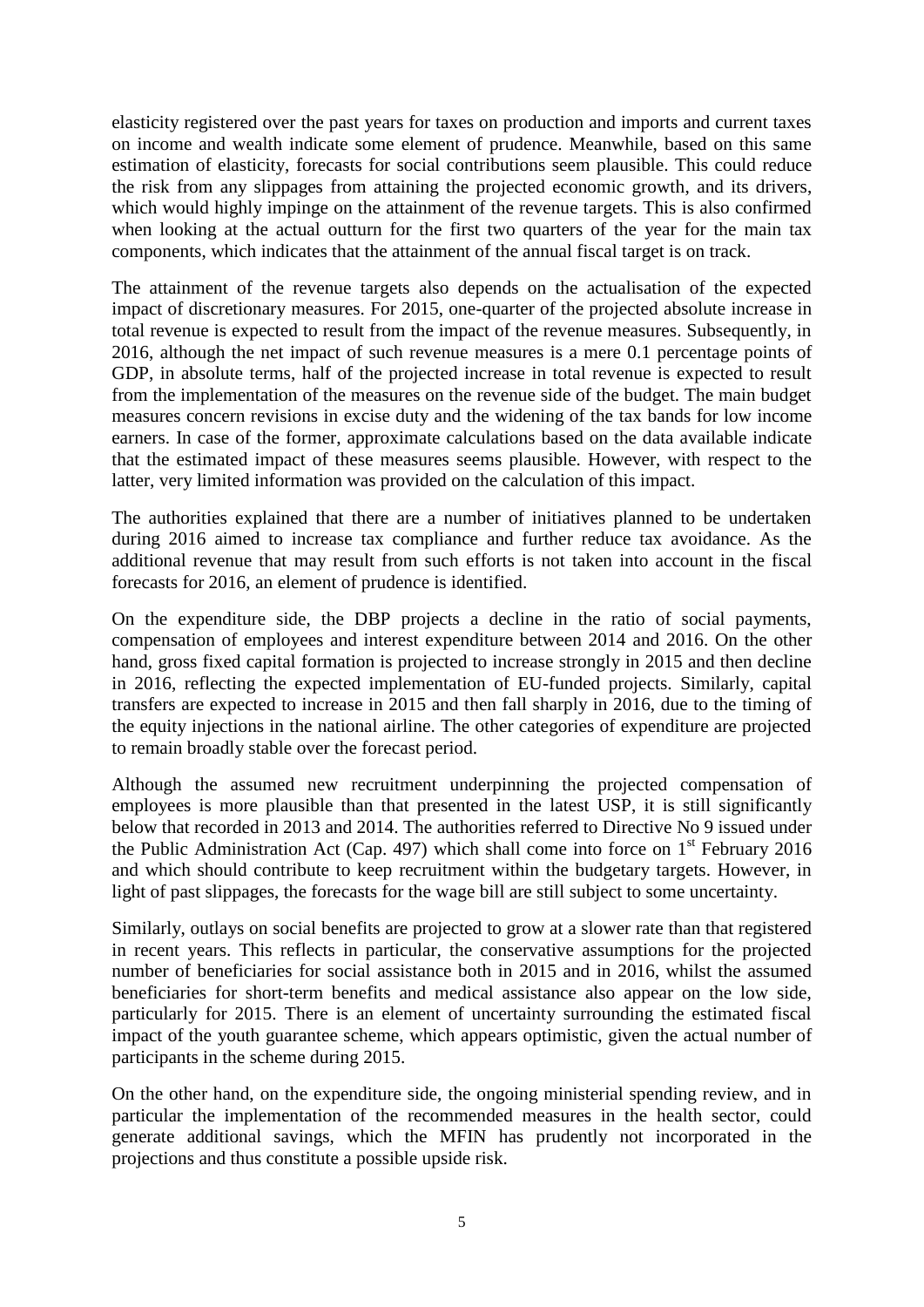The above mentioned risk factors also apply to the debt projections presented in the DBP. In addition, the debt forecasts are subject to additional uncertainties reflecting a number of necessary assumptions which increase the risk of forecast errors. It is positively noted that the share of government guaranteed debt to GDP, which could emanate further risk to the debt projections, decreased in 2015.

Overall, this assessment exercise considers that the fiscal targets presented in the DBP are attainable. On the basis of actual performance for January-June, the 2015 budgetary targets appear achievable and this is generally confirmed when taking account of relevant developments in cash fiscal data for the first nine months of the year. However, overall and especially for 2016, the budgetary projections, in particular on the expenditure side, are subject to some downside risks.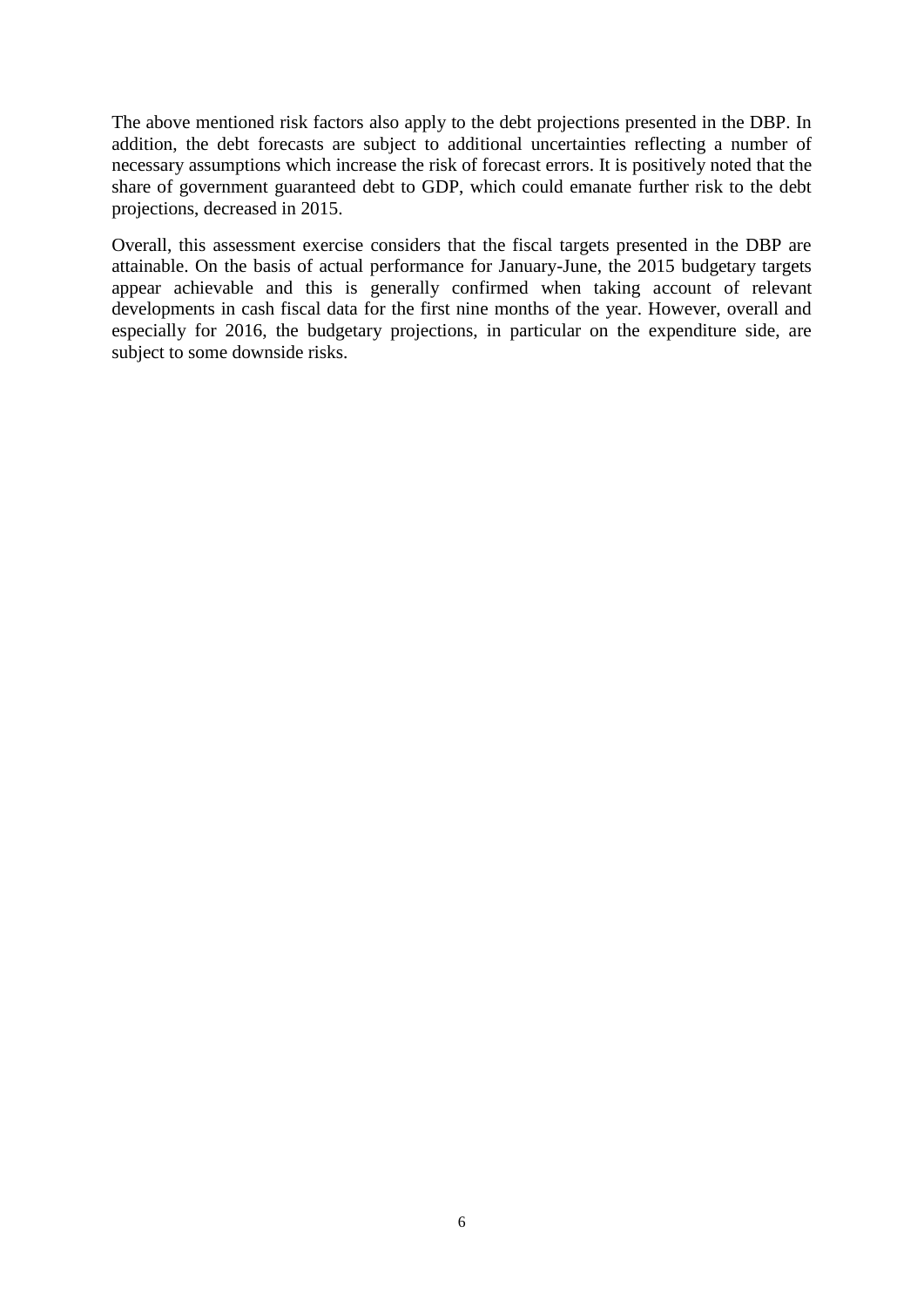## **1. Introduction: aims, methodology and limitations of this assessment**

This report provides an assessment of the fiscal forecasts for 2015 and 2016 prepared by the Ministry for Finance (MFIN) and presented in the Draft Budgetary Plan (DBP) 2016, which was published on  $15<sup>th</sup>$  October 2015. This report fulfils the requirement of Article 13 of the Fiscal Responsibility Act, 2014 (Cap. 534) that requires the Malta Fiscal Advisory Council (MFAC) to "endorse, as it considers appropriate, the macroeconomic and fiscal forecasts prepared by the Ministry for Finance, and provide an assessment of the official forecasts"<sup>1</sup>.

The assessment of the budgetary forecasts presented in this report involves:

- a) an assessment of the methodologies and processes used to produce the fiscal projections;
- b) a comparison to the previous round of budgetary forecasts presented in the Update of Stability Programme (USP) 2015-2018 published in April 2015;
- c) an assessment of the forecasts presented in the DBP, for the main revenue and expenditure categories, by considering their plausibility, taking into account the macroeconomic outlook, recent trends and other relevant available information, in particular:
	- i. an assessment of the projections for the main tax revenue categories, on the basis of the implied elasticities for the forecast period, when compared to historical averages, taking into account the impact of discretionary measures and other relevant information;
	- ii. an assessment of the forecasts for the main expenditure categories on the basis of projected growth rates compared to recent trends (2011-2014), and taking into account the impact of discretionary measures and other relevant information;
	- iii. an assessment of the impact of the main discretionary measures, where possible, based on the methodology used to estimate their budgetary impact and other relevant information available;
	- iv. a comparison of the annual fiscal targets for 2015 to the actual outturn available (January-June for ESA 2010 data and January-September for Consolidated Fund data) in the context of similar developments in recent years: this analysis was carried out for the main tax revenue categories and those expenditure components where outlays tend to follow a broadly stable pattern over the year;
- d) an assessment of the macroeconomic risks surrounding the fiscal forecasts, based on the findings presented in the MFAC report of  $15<sup>th</sup>$  October 2015;
- e) a comparison of the fiscal forecasts with the forecasts published by the European Commission (Spring 2015) and the Central Bank of Malta (June 2015).

The fiscal projections were presented to the MFAC for review on  $12<sup>th</sup>$  October 2015, whilst the DBP was available on its publication on the  $15<sup>th</sup>$  October 2015<sup>2</sup>. Together with the fiscal

**.** 

<sup>&</sup>lt;sup>1</sup> The assessment of the macroeconomic forecasts included in the DBP is provided in a separate MFAC report: An assessment of the macroeconomic forecasts for the Maltese economy prepared by the Ministry for Finance in October 2015, A report prepared by the Malta Fiscal Advisory Council, 15<sup>th</sup> October 2015.

<sup>&</sup>lt;sup>2</sup> Subsequently, on  $20^{th}$  October 2015, the MFIN informed the MFAC that certain expenditure discretionary measures (amounting to €5.805 million) were misclassified in Table 5a of the DBP, and on the 23rd October 2015, the MFIN informed the MFAC that a measure (amounting to  $\epsilon$ 7 million) had not been included in the one-off measures in the DBP. Note was taken of these reclassifications, but the assessment exercise proceeded on the data as presented in the DBP.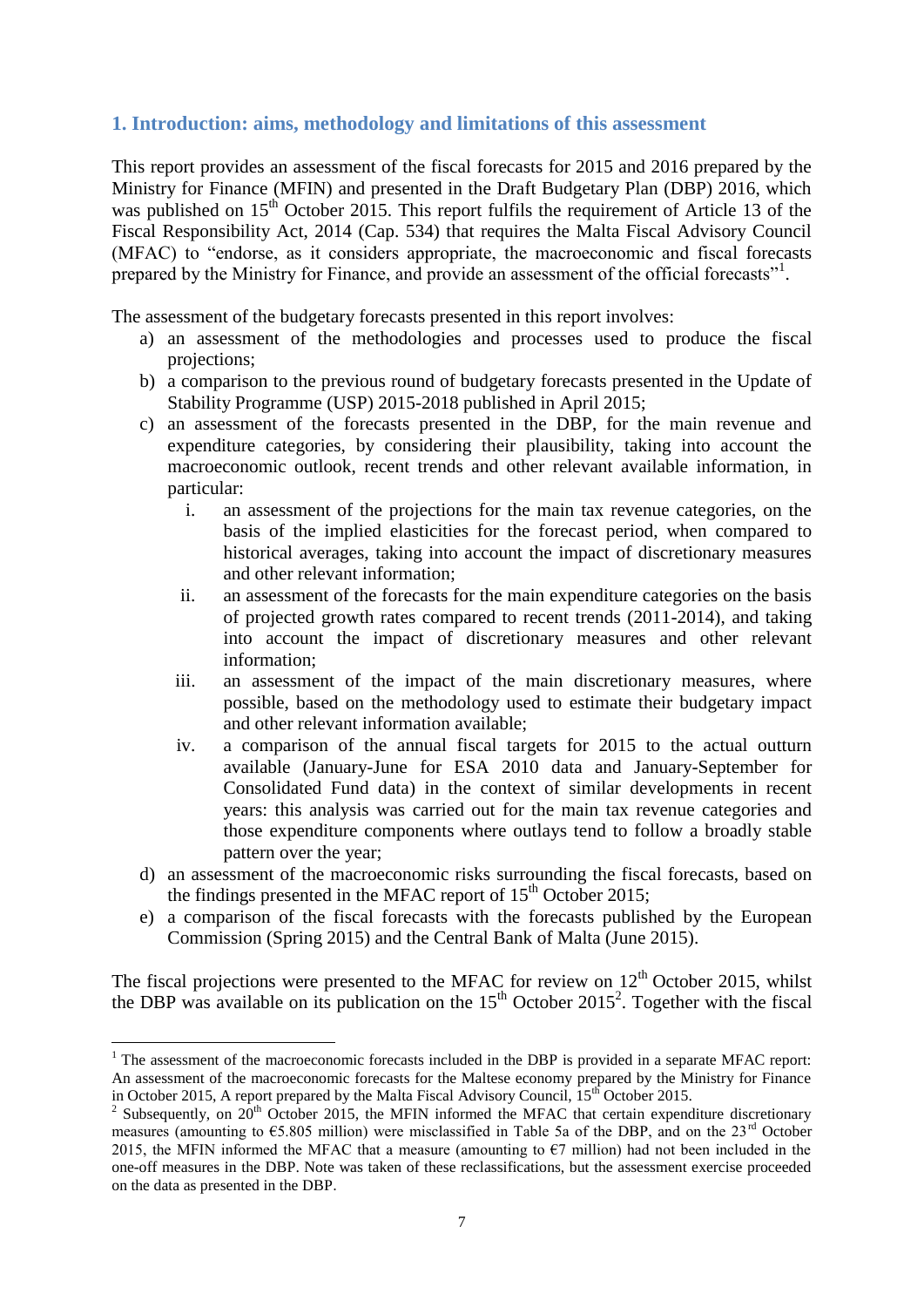projections for the main budgetary components, the MFIN and the National Statistics Office (NSO) provided to the MFAC detailed disaggregated data for each revenue and expenditure categories which permitted the assessment exercise to involve, where relevant, an in-depth analysis at individual budgetary item level. In the course of the assessment exercise, a number of supporting documents related to the key drivers of the main revenue and expenditure items were consulted. In particular, information on the discretionary measures was obtained from the Budget Speech 2016, the Budget 2016 Document, the Financial Estimates 2016 and the Budget 2015 Implementation. In this context, it is relevant to highlight that more streamlining in the budget documentation and publishing one single comprehensive list of all the budget measures would ensure more consistency and contribute to improve budgetary transparency.

During the course of the assessment exercise, a detailed list of additional data and information, as well as clarification on issues which arose during the analysis of the data, was requested to the MFIN in writing. A meeting was held with officials from the MFIN, namely the Budget Office (BO), the Economic Policy Department (EPD) and the NSO, to discuss pending requests for data and information, the impact of the main discretionary measures as well as to clarify any areas of uncertainty or concern which had emerged during the assessment exercise. The cut-off date for data and information included in this report was  $28<sup>th</sup>$ October 2015. The focus of the analysis was on the fiscal projections for the general government sector in ESA 2010 terms, and a full assessment of the Consolidated Fund projections for central government and the transition from Consolidated Fund data to general government data in ESA 2010 terms was not carried out.

The MFIN, in particular the BO, the EPD and the NSO, offered their full collaboration in this assessment exercise, providing access to comprehensive detailed information and data and comprehensive responses to the requested clarifications. This year, the timing of the Budget has been shifted forward by some weeks, in order to better align the national budgetary process with the European semester. It is recognised that this has resulted in increased time pressures within the MFIN to coordinate the macroeconomic and fiscal forecasting exercises, whilst at the same time the Budget for 2016 was being finalised. Nevertheless, it is considered that the work on the assessment exercise could have been facilitated if the necessary data and information, even though provisional, had been provided to the MFAC in a more timely manner.

## **2. Assessment of the methodologies and processes used to produce the fiscal forecasts**

Since the forecasting methodologies and processes by which the fiscal forecasts are estimated may be a source of risk of forecast error, an assessment of such methodologies and processes is considered as an important component of the assessment of the fiscal forecasts. To this end, this report starts with presenting an assessment of the methodologies and processes by which these fiscal forecasts are generated. This process of producing the fiscal forecasts is carried out jointly by a number of entities namely the BO, the EPD, the NSO and the Treasury.

During meetings held with the respective entities, it was ascertained that the methodological processes by which the fiscal forecasts presented in the DBP were estimated remained largely similar to the methods adopted in earlier forecasting exercises carried out in recent years.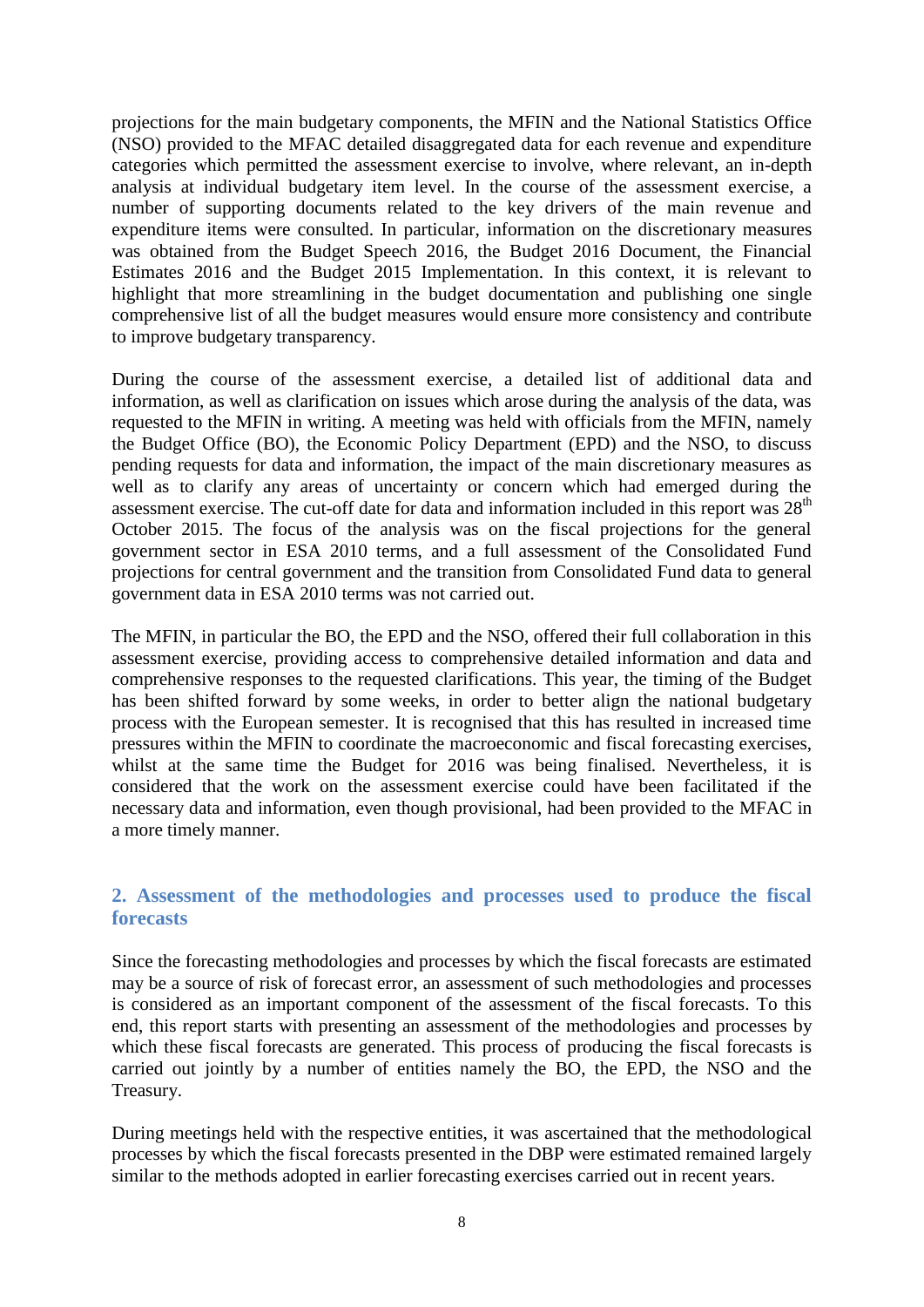The DBP, which was submitted on the  $15<sup>th</sup>$  October, 2015, included statistical information available up to  $12<sup>th</sup>$  October, 2015. Thus, fiscal projections for 2015 and 2016 presented in the DBP are based on updated actual fiscal data for 2014 and for the first quarter of 2015 published by the NSO<sup>3</sup> on the 9<sup>th</sup> July 2015<sup>4</sup>. These forecasts also take into account actual developments in cash data for the Consolidated Fund for January-September 2015.

The revenue targets for 2015 presented in the USP for Malta 2015-2018 were revised to reflect the actual outturn for 2014, the registered performance in revenue items over the first nine months of 2015, the macroeconomic scenario unfolding over the same period and also to take into account seasonal trends. These forecasts were also revised to reflect the implementation and updated information concerning fiscal measures announced in the Budget for 2015.

In line with previous forecasting exercises, the forecasts for 2016, on a cash basis and covering only central government, were generated by the BO on the basis of financial plans of the respective departments. The BO also takes into account past trends, updated data for the current year and any relevant updates on the budgetary measures. With regards to expenditure, the BO engaged in lengthy discussions with the line Ministries on their financial plans which serve as the basis of the projections. Subsequently, these forecasts were discussed with EPD. In the case of revenue projections, it was ensured that these reflect the forecasted macroeconomic scenario as well as to ensure that they are in line with revenue elasticities observed over past years. Moreover, the EPD also carries out consistency checks for specific items of expenditure namely social benefits and compensation of employees.

It is pertinent to note that, since this year the timing of the presentation of the Budget to Parliament was aligned with the submission of the DBP to the European Commission (COM), it was possible for the forecasts for 2016 to include the impact of the fiscal measures not merely at an aggregate level but in a detailed manner at each relevant subcomponent of revenue and expenditure.

A specific process which is vital for the generation of the fiscal forecasts is that whereby the NSO transpose the forecasts which are firstly prepared on a cash basis and covering only central government, to reflect the ESA 2010 methodology. The authorities have ascertained that, in line with past practice, this process necessitated a number of underlying assumptions<sup>5</sup>. As highlighted in earlier reports on the assessment of fiscal forecasts, these assumptions relate to relatively volatile items and therefore increase the risk of significant forecast errors. In this regard, it is positively noted that the process to implement full accrual accounting is underway.

The authorities also ascertained that the methodology used to break down expenditure forecasts in different items according to the ESA 2010 methodology also remained highly reliant on a number of assumptions<sup>6</sup>, as in the recent past. Meanwhile, the authorities deemed some amendments to the assumptions as necessary. In particular, whereas in previous

**.** 

<sup>3</sup> NSO News Release 128/2015.

<sup>&</sup>lt;sup>4</sup> NSO published updated fiscal data for 2014 on the 21<sup>st</sup> October, 2015, which was post the cut-off date of the  $12^{th}$  October.

<sup>&</sup>lt;sup>5</sup> These assumptions concern the accruals adjustment, the time adjusted cash and the net borrowing/net lending of Extra Budgetary Units (EBUs).

<sup>&</sup>lt;sup>6</sup> These assumptions are necessary since expenditure forecasts are firstly compiled on a cash basis and later transposed into accrual basis.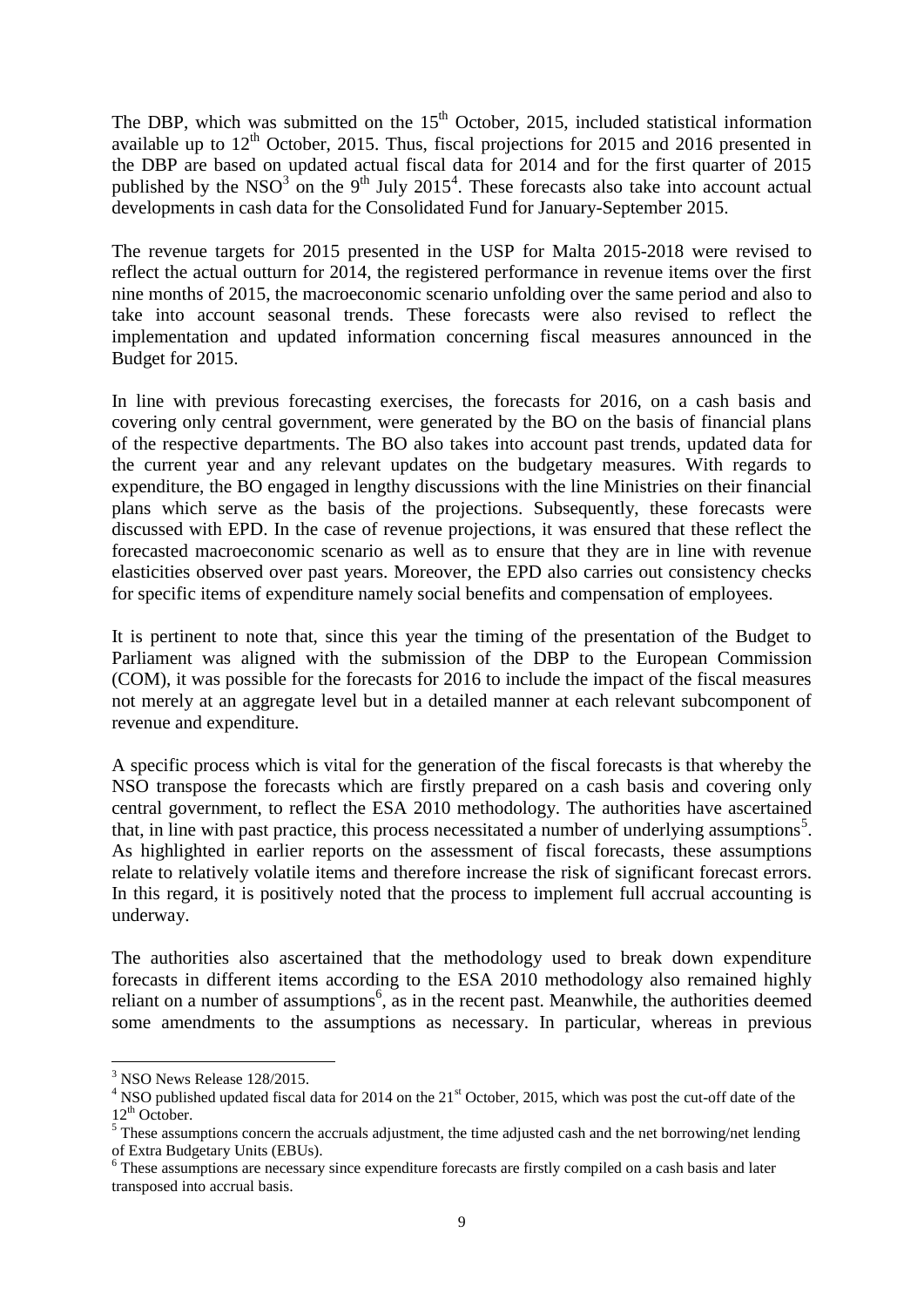forecasting rounds, the capital expenditure category used to be broken down into different types of expenditure on the basis of ratios for the preceding three years, in this round of the forecast exercise, the ratio of the previous year only was used. Following extensive discussions between the entities involved in the forecasting exercise, this method was judged to be more appropriate given the rapidly changing profile for capital expenditure. While efforts to rethink these assumptions are welcome, the MFAC would suggest that explanations and justifications for such changes are clearly outlined in order to enhance fiscal transparency. The change in methodology regarding expenditure at a component level, does not however pose any risk of forecast error for aggregate expenditure.

As in earlier reports, the detailed level at which the fiscal projections are generated as well as the involvement of experts from the entities involved is positively noted. However, the process of firstly finalising forecasts on a cash basis and only subsequently transposing them into ESA 2010 methodology increases the risk of forecast error. Also, as highlighted in previous assessments, since a number of entities are involved in this process, the process is characterised by a degree of fragmentation and there is a need for a more streamlined process and a smoother forecasting exercise, which would have favourable repercussions on the quality of the forecasts. Moreover, the MFAC would like to encourage the introduction of formal methodological documentation in order to enhance the robustness of the exercise.

The MFAC would also appreciate if the information passed to it, is presented in a way which facilitates the analysis, primarily by ensuring that all the historical data is revised in order to be consistent with the latest published data.

## **3. Overview of the fiscal targets presented in the Draft Budgetary Plan 2016**

Against a background of strong economic growth, the DBP projects the budget deficit to continue to follow a downward path, declining from 2.1 per cent of the Gross Domestic Product (GDP) in 2014 to 1.1 per cent of GDP in 2016. The annual fiscal adjustment amounts to 0.5 percentage points of GDP in 2015 and just under 0.5 percentage points of GDP, in 2016.

In 2015, the adjustment in the fiscal balance reflects an increase in total revenue of 0.3 percentage points of GDP together with a decline in the total expenditure ratio of 0.2 percentage points of GDP. Discretionary measures on the revenue side contributed to improve the fiscal balance by 0.7 percentage points of GDP. On the other hand, the net impact of discretionary expenditure measures was deficit-increasing (0.3 percentage points of GDP) and the increase in the equity injection in the national airline worsened the deficit by a further 0.3 percentage points of GDP.

It is pertinent to point out that the bulk of the increase in revenue from discretionary measures resulted from the Individual Investor Programme (IIP). Indeed, the increase in proceeds generated from this programme accounted for around a quarter of the total revenue increase in 2015. Nevertheless, the magnitude of this source of revenue as well as potential volatility in the number of applications raises some concerns. The MFAC acknowledges that 70% of the cash received from the IIP will be channelled into a National Development and Social Fund rather than wholly being used to finance the budget. However, for the purposes of meeting the SGP requirements, this Fund is treated as part of general government according to the ESA guidelines.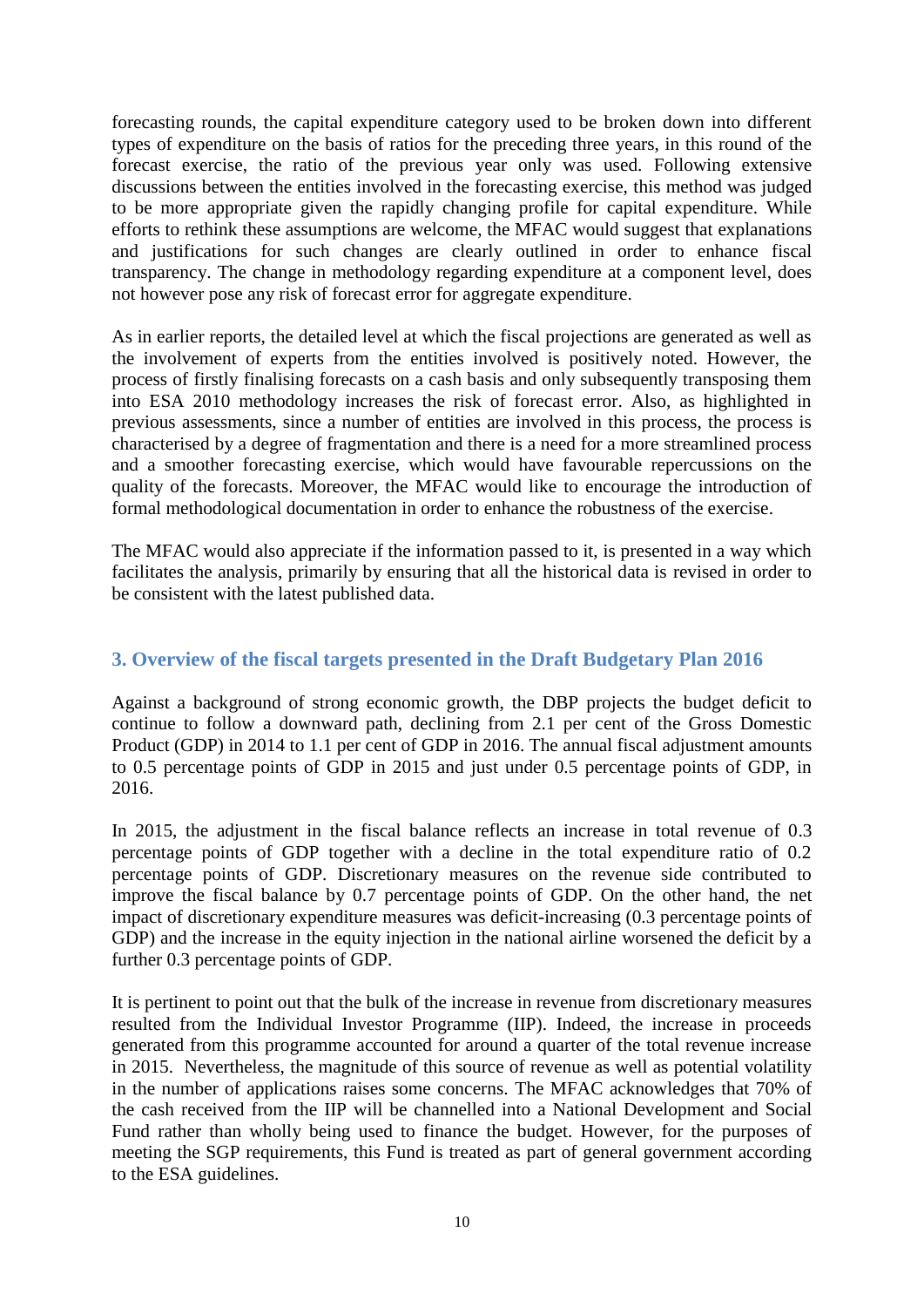| 2016<br><b>MFIN DBP Oct 2015</b> | 2015                                                                                            | 2016                                                                                                                                                               |
|----------------------------------|-------------------------------------------------------------------------------------------------|--------------------------------------------------------------------------------------------------------------------------------------------------------------------|
|                                  |                                                                                                 | MFIN SP Apr 2015                                                                                                                                                   |
| per cent of GDP                  |                                                                                                 |                                                                                                                                                                    |
| $-1.1$                           | $-1.6$                                                                                          | $-1.1$                                                                                                                                                             |
| 0.1                              | 0.1                                                                                             | 0.1                                                                                                                                                                |
| percentage points of GDP         |                                                                                                 |                                                                                                                                                                    |
| 0.4                              | 0.5                                                                                             | 0.5                                                                                                                                                                |
| $-2.1$                           | 0.9                                                                                             | $-2.0$                                                                                                                                                             |
| 0.1                              | 0.5                                                                                             | $-0.1$                                                                                                                                                             |
|                                  | $-0.3$                                                                                          | 2.5                                                                                                                                                                |
|                                  | $-0.2$                                                                                          | 0.1                                                                                                                                                                |
|                                  | $-0.3$                                                                                          | 0.5                                                                                                                                                                |
|                                  |                                                                                                 |                                                                                                                                                                    |
| 0.7<br>0.2<br>$-0.3$<br>$-0.3$   | $A^2$ A minus sign means an increase in the expenditure ratio, with a deficit-increasing impact | 2.6<br>0.0<br>0.5<br>Source: Malta Update of the Stability Programme 2015-2018, Ministry for Finance, April 2015; Draft Budgetary Plan 2016, Ministry for Finance, |

Higher revenue was also generated from various indirect tax measures (announced in the Budget for 2015) as well as from the impact of the 2006 pension reform which largely compensated for the loss of revenue from measures under current taxes on income and wealth. One-off and other temporary measures are estimated at 0.2 per cent of GDP in 2015, comprising of revenue from sale of land as well as revenue related to the government guarantee to a newly established company in the energy sector. This fee has already been paid to government, whilst the uncertainty associated with the materialisation of the projected revenue from sale of land is limited when considering the actual revenue generated up till the third quarter of the year.

In 2016, the DBP projects notable decreases in both the total revenue and total expenditure ratios, of 2.1 and 2.6 percentage points of GDP, respectively. These declines are significantly influenced by the lower expected inflows of European Union (EU) funds and the corresponding decline in capital outlays, as the 2007-2013 financial programme should be concluded by the end of the current year. As the last equity injection in the national airline takes place in 2015, this results in a further decrease in the total expenditure ratio of 0.5 percentage points of GDP. In 2016, the net impact of discretionary measures on the revenue side is deficit-reducing but, at 0.1 per cent of GDP, it is much smaller than that in 2015. On the expenditure side, the net impact of discretionary measures (excluding the incremental impact of the equity injection in the national airline) is deficit-reducing but very marginal at 0.04 percentage points of GDP. The expiry of one-time payments in 2015 was off-set by higher outlays on various social initiatives.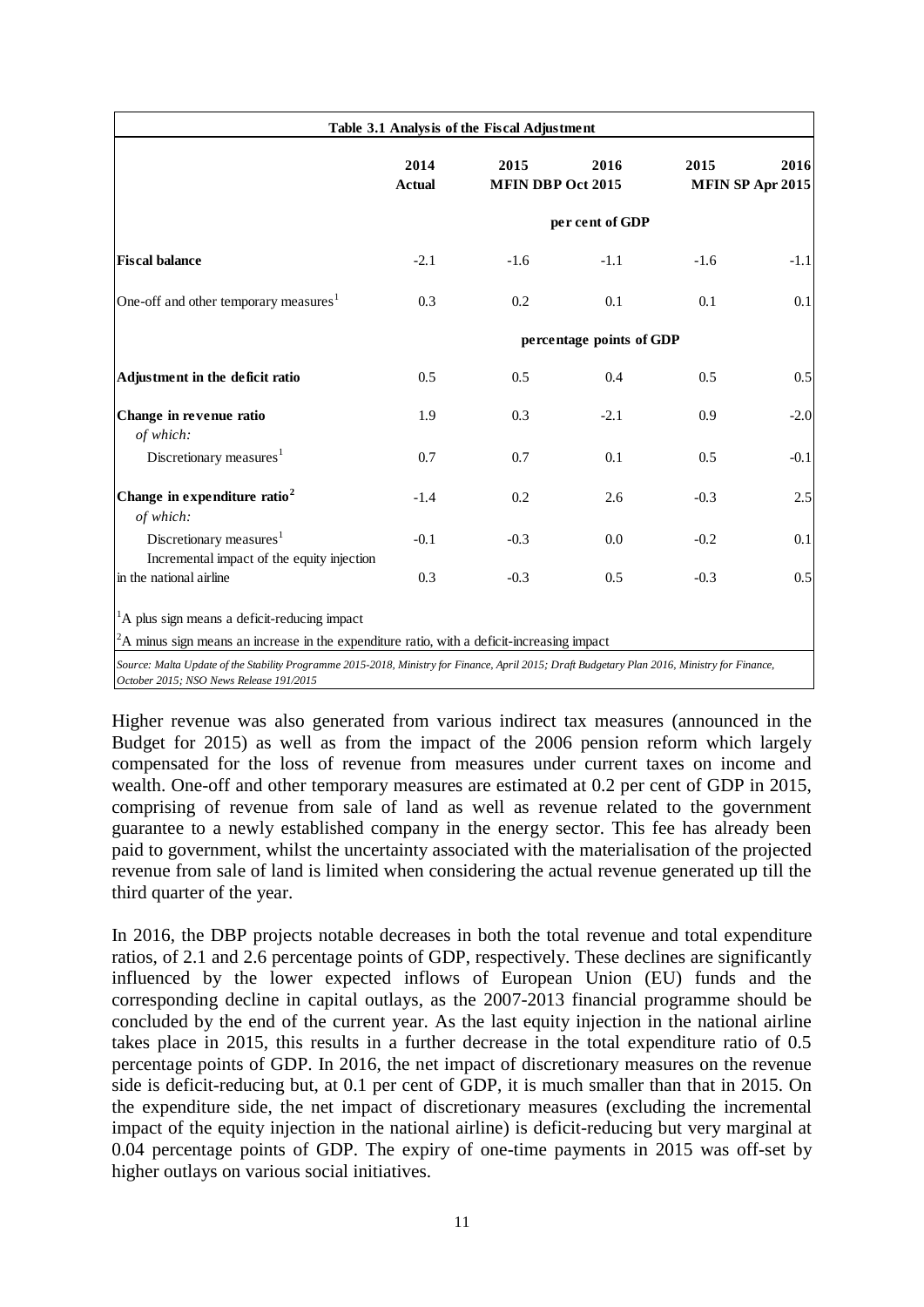A number of other measures with minor fiscal impact were announced in the Budget for 2016 and their effect was embedded in the fiscal projections, but these were not specifically identified in the list of discretionary measures in the DBP.

| Table 3.2 Discretionary Measures underpinning the fiscal adjustment                       |         |                             |  |  |
|-------------------------------------------------------------------------------------------|---------|-----------------------------|--|--|
|                                                                                           | 2015    | 2016<br><b>Eur millions</b> |  |  |
|                                                                                           |         |                             |  |  |
| Main revenue measures                                                                     | 65.5    | 16.3                        |  |  |
| of which:                                                                                 |         |                             |  |  |
| Taxes on Production and Imports                                                           | 27.6    | 20.6                        |  |  |
| Current Taxes on Income and Wealth                                                        | $-40.2$ | $-12.0$                     |  |  |
| Social Contributions                                                                      | 11.7    | 2.7                         |  |  |
| Other                                                                                     | 66.3    | 5.0                         |  |  |
| Main expenditure measures                                                                 | $-51.1$ | 45.5                        |  |  |
| of which:                                                                                 |         |                             |  |  |
| Social payments                                                                           | $-23.5$ | 4.0                         |  |  |
| Equity acquisition in national airline                                                    | $-28.0$ | 43.0                        |  |  |
| Other                                                                                     | 0.4     | $-1.5$                      |  |  |
| Net impact of discretionary measures                                                      | 14.4    | 61.8                        |  |  |
| Note: The budgetary impact is the incremental impact of measures. A positive sign implies |         |                             |  |  |
| that the budget deficit decreases as a consequence of the measure.                        |         |                             |  |  |
| Source: Malta Draft Budgetary Plan 2016, Ministry for Finance, October 2015               |         |                             |  |  |

In the DBP, one-off measures are projected to fall to 0.1 per cent of GDP in 2016 and comprise only of revenue generated from sale of  $land^7$ . It is positively noted that the reliance of the fiscal adjustment on one-off measures is lower in 2016 than in the previous two years. On the other hand, the improvement in the fiscal balance in 2016 largely reflects the expiry of the one-time measures implemented in 2015 and the last capital injection in the national airline. Whilst not resulting in additional risks to the attainment of the fiscal targets for 2016, this dependence raises some concern on the sustainability of the fiscal adjustment.

## **4. Differences between the fiscal projections presented in the Draft Budgetary Plan 2016 and those presented in the Update of Stability Programme 2015-2018**

This Section presents a comparison of the fiscal projections for 2015 and 2016 presented in the DBP with those included in the USP published in April 2015. This comparative assessment includes an analysis of any notable revisions in the 2014 outturn between the two

**.** 

<sup>&</sup>lt;sup>7</sup> On 23<sup>rd</sup> October 2015, the MFIN informed the MFAC that a deficit-increasing item of  $\epsilon$ 7 million involving the retroactive impact 2014/15 extra payments consequent on the implementation of the 2014 Own Resource Decision was not classified as a one-off in the DBP although included in the fiscal projections. Accounting for this item as a one-off implies a revision from 0.1 per cent of GDP to a marginal 0.01 per cent of GDP. For the purposes of this assessment exercise, the analysis is based on the original 0.1 per cent as published in the DBP.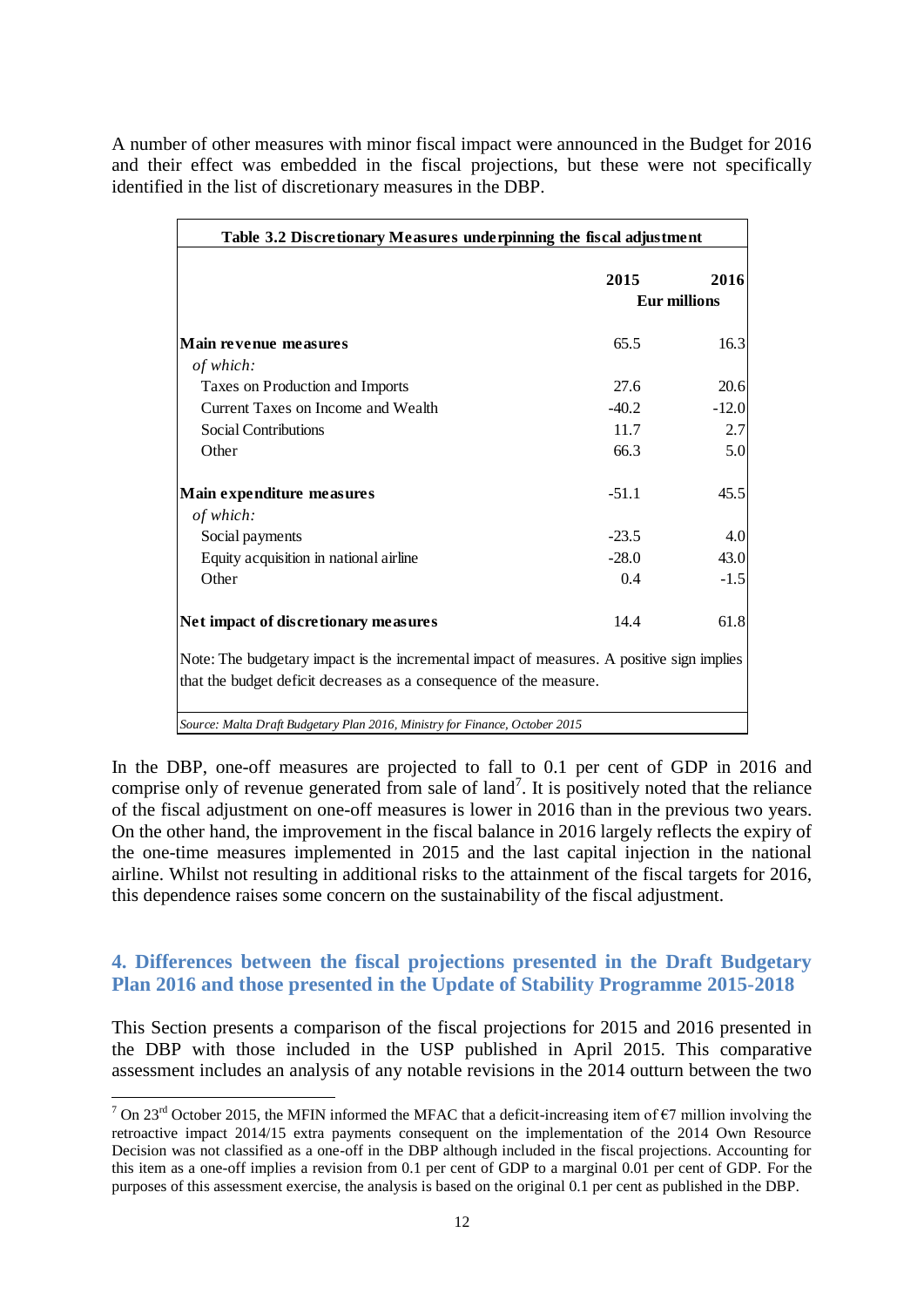documents, differences in the macroeconomic scenario, changes in the discretionary measures and their impact as well as in other assumptions underpinning the budgetary projections. The two sets of forecasts are based on the ESA 2010 methodology and officials from the MFIN and the NSO have confirmed that the main methodologies and processes used to generate the fiscal forecasts have remained unchanged from those used to produce the forecasts included in the USP. However, as noted earlier, there has been a change in the ratios used to allocate the capital expenditure from the Consolidated Fund to the different expenditure categories under ESA 2010. This change affects the comparison of fiscal forecasts between the USP and the DBP for the categories of expenditure which include a component of capital expenditure, in particular gross fixed capital formation, intermediate consumption, subsidies and capital transfers.

|                                    |                                                                    | <b>Table 4.1 Comparison of Fiscal Projections</b> |                     |                 |                           |         |  |  |  |
|------------------------------------|--------------------------------------------------------------------|---------------------------------------------------|---------------------|-----------------|---------------------------|---------|--|--|--|
|                                    | Draft Budgetary Plan October 2015 - Stability Programme April 2015 |                                                   |                     |                 |                           |         |  |  |  |
|                                    | 2014                                                               | 2015                                              | 2016                | 2014            | 2015                      | 2016    |  |  |  |
|                                    | <b>Actual</b>                                                      | <b>MFIN DBP Oct 2015</b>                          |                     |                 | <b>MFIN SP April 2015</b> |         |  |  |  |
|                                    |                                                                    |                                                   |                     | per cent of GDP |                           |         |  |  |  |
| General government balance         | $-2.1$                                                             | $-1.6$                                            | $-1.1$              | $-2.1$          | $-1.6$                    | $-1.1$  |  |  |  |
| General government debt            | 68.3                                                               | 66.6                                              | 65.2                | 68.0            | 66.8                      | 65.6    |  |  |  |
|                                    |                                                                    |                                                   | <b>Eur millions</b> |                 |                           |         |  |  |  |
| Taxes on production and imports    | 1097.8                                                             | 1158.7                                            | 1235.8              | 1087.2          | 1155.1                    | 1198.7  |  |  |  |
| Current taxes on income and wealth | 1155.4                                                             | 1193.4                                            | 1266.3              | 1155.4          | 1173.6                    | 1226.1  |  |  |  |
| Capital taxes                      | 11.8                                                               | 13.2                                              | 13.5                | 11.8            | 12.7                      | 12.8    |  |  |  |
| Social contributions               | 560.3                                                              | 594.9                                             | 619.5               | 560.3           | 594.9                     | 616.4   |  |  |  |
| Property Income                    | 93.1                                                               | 96.2                                              | 95.6                | 94.4            | 102.3                     | 100.4   |  |  |  |
| Other revenue                      | 409.3                                                              | 513.9                                             | 372.0               | 412.6           | 513.0                     | 410.3   |  |  |  |
| <b>Total Revenue</b>               | 3327.7                                                             | 3570.4                                            | 3602.8              | 3321.8          | 3551.5                    | 3564.7  |  |  |  |
| Compensation of employees          | 1053.5                                                             | 1106.9                                            | 1170.0              | 1051.9          | 1082.4                    | 1123.3  |  |  |  |
| Intermediate consumption           | 526.8                                                              | 574.2                                             | 586.1               | 525.5           | 566.6                     | 566.1   |  |  |  |
| Social payments                    | 1004.1                                                             | 1037.6                                            | 1069.8              | 1008.4          | 1039.8                    | 1062.9  |  |  |  |
| Interest expenditure               | 230.9                                                              | 223.0                                             | 218.4               | 230.2           | 222.9                     | 227.0   |  |  |  |
| <b>Subsidies</b>                   | 105.0                                                              | 111.3                                             | 106.9               | 103.6           | 128.3                     | 125.7   |  |  |  |
| Gross fixed capital formation      | 298.4                                                              | 359.9                                             | 283.0               | 300.2           | 342.5                     | 277.7   |  |  |  |
| Capital transfers                  | 92.5                                                               | 116.4                                             | 79.0                | 88.6            | 113.5                     | 79.7    |  |  |  |
| Other expenditure                  | 185.2                                                              | 175.1                                             | 191.5               | 181.7           | 188.8                     | 194.6   |  |  |  |
| <b>Total Expenditure</b>           | 3496.3                                                             | 3704.4                                            | 3704.8              | 3490.1          | 3684.6                    | 3657.0  |  |  |  |
| <b>General government balance</b>  | $-168.6$                                                           | $-134.0$                                          | $-102.0$            | $-168.3$        | $-133.1$                  | $-92.3$ |  |  |  |

*Source: Malta Update of the Stability Programme 2015-2018, Ministry for Finance, April 2015; Draft Budgetary Plan 2016, Ministry for Finance, October 2015*

At 2.1 per cent of GDP, the budget deficit ratio for 2014 has remained unchanged from that presented in the USP. In absolute terms, the revision in the budget deficit was very marginal, as a small upward revision in total revenue for 2014, mainly in taxes on production and imports, was offset by higher outlays on various expenditure components. The budget deficit as a share of GDP for 2015 and 2016 presented in the DBP also corresponds to that included in the USP. Although the macroeconomic scenario presented in the DBP is more favourable than that in the USP, the fiscal targets have not been revised. Given the more favourable macroeconomic outlook and the associated expectations of higher revenues, the MFAC's view is that this scenario provided a good opportunity for further fiscal consolidation vis-àvis the USP targets. In absolute terms, the budget deficit was revised upwards marginally in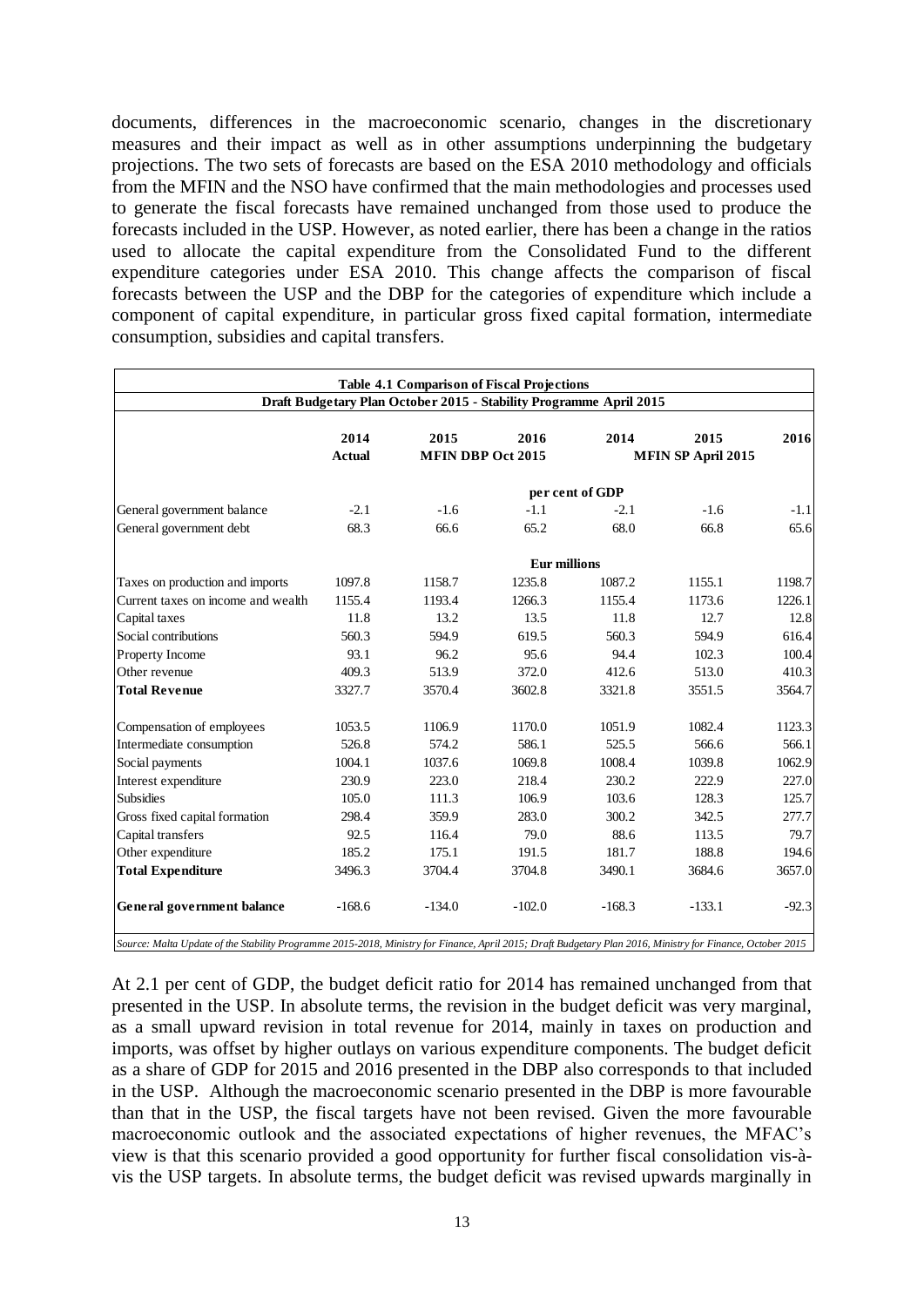2015, but the scale of revision was larger in  $2016<sup>8</sup>$ . In both years, upward revisions in total revenue were partly offset by a higher level of total expenditure.

In 2015, higher revenue than that projected in the USP is expected to be generated mainly from current taxes on income and wealth. The Budget Speech 2016 attributes the upward revision in the 2015 estimate for income tax revenue to stronger enforcement and economic activity Furthermore, an element of prudence was also included in the original fiscal projections. Proceeds from the IIP are envisaged to be higher than expected in the USP, whilst the DBP includes also the fee related to a sizable government guarantee, which did not feature in the USP. However, these additional proceeds, which are included under the other category of revenue, were completely offset by lower than expected capital transfers and investment grants receivable.

On the expenditure side, in 2015, the estimates for outlays on compensation of employees have been revised up considerably, reflecting the relatively strong growth registered in the first half of the year, primarily related to the health and education sectors. It is noted that the extent of the revision in the public wage bill exceeds the impact of the discretionary measure aimed to restrict recruitment in the public sector, which was included in the USP but does not feature in the DBP. Outlays on intermediate consumption and investment expenditure are also notably higher than envisaged in the USP. On the other hand, the outlays on subsidies, on current transfers payable and on acquisition of land have been revised down. Within the subsidies category, outlays related to the eco-reduction schemes are expected to be lower than in the USP, reflecting the expected utilisation by the end of the year. Within the category of other current transfers payable, the contributions towards the financing of church schools and EU own resources have been revised upwards, whilst the contingency reserve of 0.1 per cent of GDP, in line with the Fiscal Responsibility Act, was included in the USP but not in the DBP for 2015. In the discussions with MFIN staff it transpired that MFIN could not rule out the possibility that recourse to this fund is actually made in 2015.

For 2016, the magnitude of the revisions in total revenue and total expenditure are notably higher than in 2015. Considerably more revenue is expected from taxes on production and imports, partly reflecting the various new indirect tax measures announced in the Budget for 2016 as well as somewhat higher expected growth in nominal private consumption expenditure. The projection for current taxes on income and wealth was also revised up by a considerable margin, beyond the base effect from 2015. The inclusion in the DBP of a new deficit-increasing measure (the revision of income tax bands for low income earners) was more than compensated for by higher revenue resulting from the stronger rate of nominal GDP growth when compared to the USP. A further increase in proceeds is also expected to be generated from the IIP in 2016, whereas in the USP, revenue generated from this programme was expected to be lower than in the previous year. On the other hand, the DBP is projecting a significantly lower level of inflows of capital transfers and investment grants, reflecting more cautious assumptions on the implementation of EU-funded projects, especially from the 2014-2020 financial programme.

In terms of expenditure, the DBP is projecting a significantly higher public wage bill as well as increased outlays on intermediate consumption. Social payments have also been revised upwards, but the magnitude of this revision is smaller and largely reflects the new deficit-

<sup>&</sup>lt;sup>8</sup> For 2016, the upward revision in the budget deficit in absolute terms was compensated for by a higher projected level of nominal GDP, thus resulting in an unchanged deficit ratio.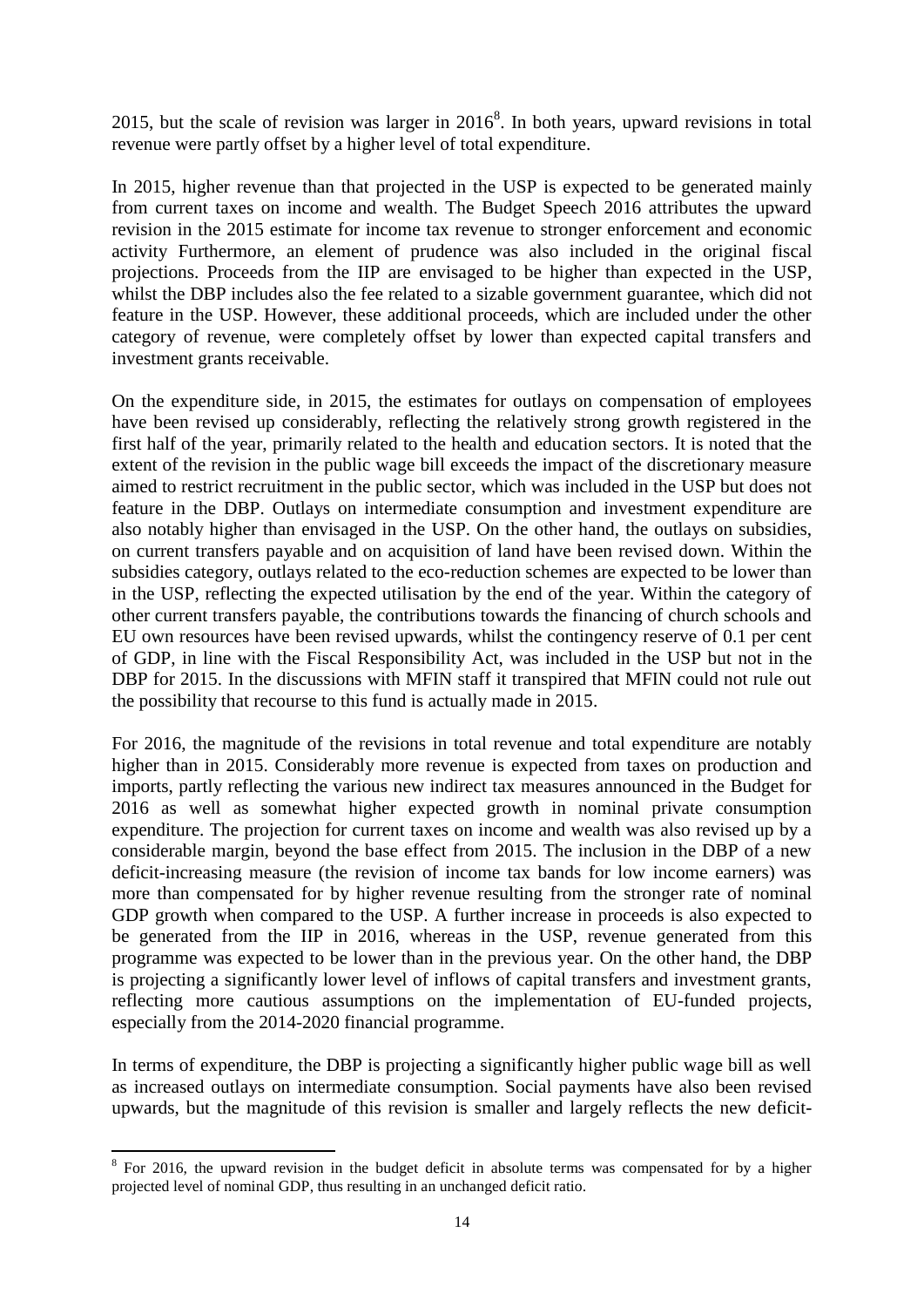increasing measures announced in the Budget for 2016. The projections for capital outlays included in the DBP are also slightly higher than the forecast in the USP. In contrast, the projection for subsidies has been revised down, largely reflecting the base effect from 2015. The forecasts for interest expenditure are also lower than the corresponding projections included in the USP. The MFIN provided a detailed note, prepared by the Treasury Department, explaining the various factors underpinning the lower interest payments in the DBP, including the exceptionally low interest rate environment which has persisted in recent months and market developments both internationally as well as in the local primary and secondary markets. These justifications for the downward revision in interest payments are plausible. Outlays under the other category of expenditure have also been revised downwards, being influenced by different assumptions regarding the contribution to EU own resources and acquisition of land.

There have been some minor revisions in the debt ratio between the DBP and the USP. The debt ratio for 2014 is higher in the DBP compared to the USP, mainly reflecting the effect of a lower level of nominal GDP. On the other hand, both the debt ratio for 2015 and for 2016 is lower in the DBP, by 0.2 and 0.4 percentage points of GDP, respectively. In both years, the stronger nominal GDP growth rate exerted downward pressure on the debt ratio, but this impact was partly offset by a higher stock flow adjustment (SFA). In 2016, the base effect from 2015 as well as the revision in the budget deficit also had a material impact on the debt ratio. The MFIN provided plausible explanations for the higher estimated SFA in the DBP, namely revisions in the assumptions for cash balances, as significant inflows of EU funds reimbursements and the payment of arrears in the energy sector are expected towards the end of the year, and for the European Financial Stability Facility (EFSF) debt re-routing and the credit line facility in favour of the EFSF/European Stability Mechanism (ESM).

## **5. Assessment of risks to the budgetary projections**

This Section first presents an assessment of the uncertainty surrounding the macroeconomic forecasts underpinning the fiscal projections and the spillover of these risks on the attainment of the fiscal targets presented in the DBP. Subsequently, the risks surrounding each main revenue and expenditure category are discussed. Where possible, an assessment of the impact of discretionary measures is also carried out. This Section concludes with an analysis of the specific risks surrounding the debt projections.

#### **5.1 Macroeconomic risk**

The assessment of the macroeconomic risk surrounding the fiscal forecasts is based on the report prepared by the MFAC: An Assessment of the Macroeconomic Forecasts for the Maltese Economy prepared by the Ministry for Finance in October 2015 (MFAC, 2015). This risk is particularly relevant in the assessment of the DBP's fiscal projections because, as highlighted in the DBP (p.21), the targeted improvement in the fiscal balance is "supported by buoyant economic growth".

According to the DBP, the robust economic growth registered in 2014 is expected to pick up further to 4.2 per cent in 2015. Real GDP growth is expected to decelerate slightly but remain strong at 3.6 per cent in 2016. In nominal terms, GDP is expected to increase by 6.5 per cent in 2015 and by 6.2 per cent in 2016.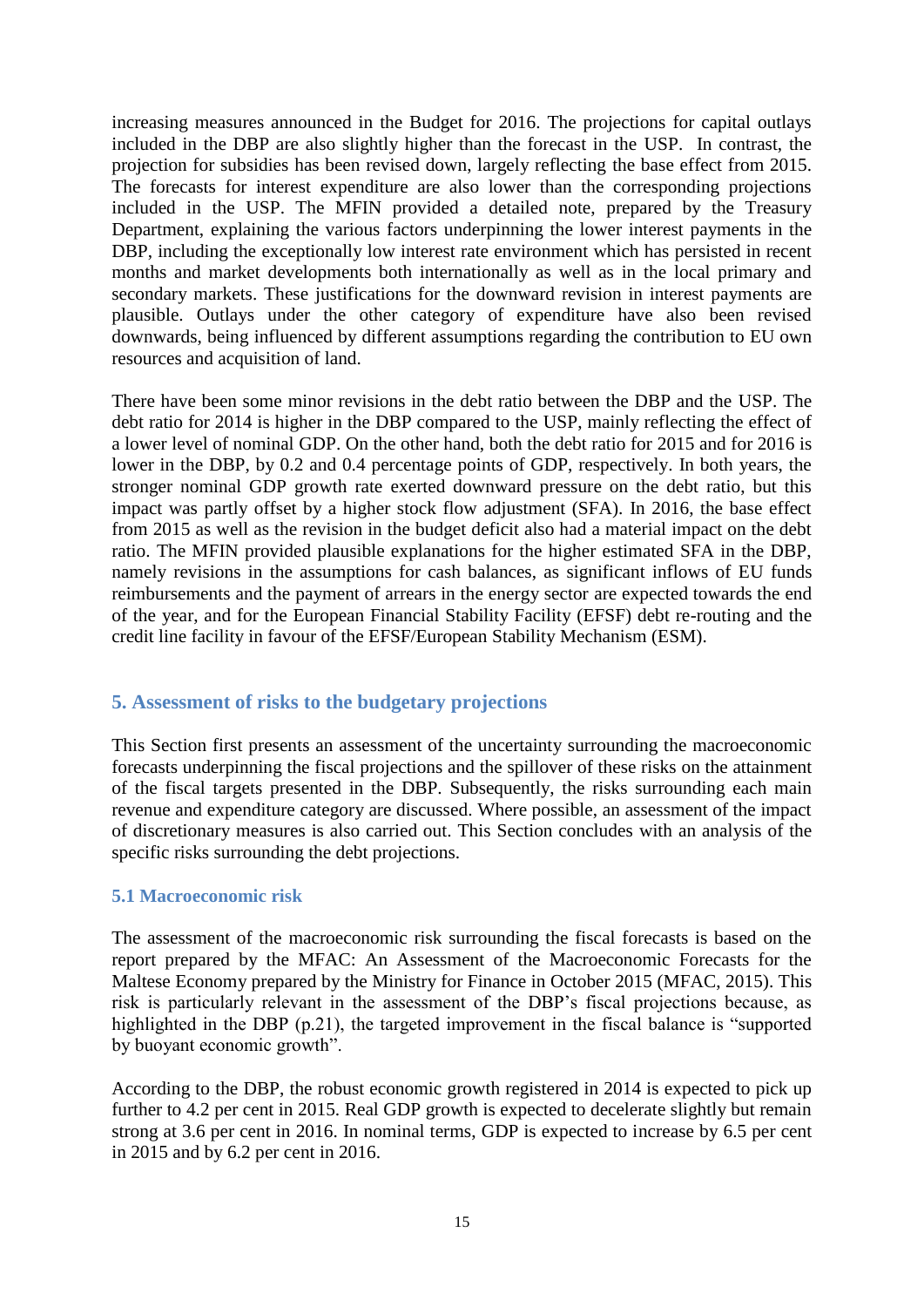In 2015, economic growth is expected to be driven by domestic demand, namely growth in private consumption and a sharp growth in investment, which includes the large-scale project in the energy sector. On the other hand, the external sector is expected to contribute negatively to economic growth as exports are projected to remain stable at the 2014 level in real terms, whilst imports are expected to increase, reflecting the import content of the investment activity.

On the other hand, the MFIN expects the external sector to be the main contributor to economic growth in 2016. A turnaround in export activity is expected in 2016, supported by an expected improvement in the economic outlook in Malta's trading partners as well as a persistently weak Euro. Exports are projected to increase by 3.9 per cent in real terms, whilst imports are expected to increase by 1.7 per cent. On the domestic side, private consumption growth is projected to remain relatively strong, at 2.9 per cent in real terms, whilst investment is projected to decline, reflecting the base effect from 2015.

The robust growth in private consumption expenditure expected during the forecast period is supported by a sustained positive performance in the labour market. Employment is expected to increase by around 2 per cent in both 2015 and 2016, whilst the unemployment rate is projected to fall further, from 5.9 per cent in 2014 to 5.6 per cent in 2016. Wage growth is also expected to be robust, at 2.7 per cent and 3.2 per cent in 2015 and 2016, respectively.

| Table 5.1 Macroeconomic Projections              |                       |                                  |        |  |  |  |
|--------------------------------------------------|-----------------------|----------------------------------|--------|--|--|--|
|                                                  | 2014<br><b>Actual</b> | 2015<br><b>MFIN DBP Oct 2015</b> | 2016   |  |  |  |
|                                                  |                       | percentage change                |        |  |  |  |
| At CLV (2010) prices                             |                       |                                  |        |  |  |  |
| Private final consumption expenditure            | 2.9                   | 3.5                              | 2.9    |  |  |  |
| General government final consumption expendiutre | 7.5                   | 1.0                              | 1.9    |  |  |  |
| Gross fixed capital formation                    | 9.1                   | 21.4                             | $-8.0$ |  |  |  |
| Exports of goods and services                    | $-0.3$                | 0.0                              | 3.9    |  |  |  |
| Imports of goods and services                    | 0.6                   | 1.4                              | 1.7    |  |  |  |
| Real GDP                                         | 3.5                   | 4.2                              | 3.6    |  |  |  |
| <b>At Current Prices</b>                         |                       |                                  |        |  |  |  |
| Private final consumption expenditure            | 2.8                   | 4.3                              | 4.9    |  |  |  |
| General government final consumption expenditure | 8.9                   | 2.9                              | 5.2    |  |  |  |
| Gross fixed capital formation                    | 11.9                  | 27.2                             | $-6.5$ |  |  |  |
| Exports of goods and services                    | 0.1                   | 2.5                              | 5.7    |  |  |  |
| Imports of goods and services                    | 0.3                   | 3.8                              | 3.0    |  |  |  |
| Nominal GDP                                      | 5.4                   | 6.5                              | 6.2    |  |  |  |
| Employment                                       | 3.1                   | 1.9                              | 2.0    |  |  |  |

*Source: Malta Draft Budgetary Plan 2016, Ministry for Finance, October 2015; NSO Release 163/2015; An Assessment of the macroeconomic forecasts for the Maltese economy prepared by the Malta Fiscal Advisory Council in October 2015*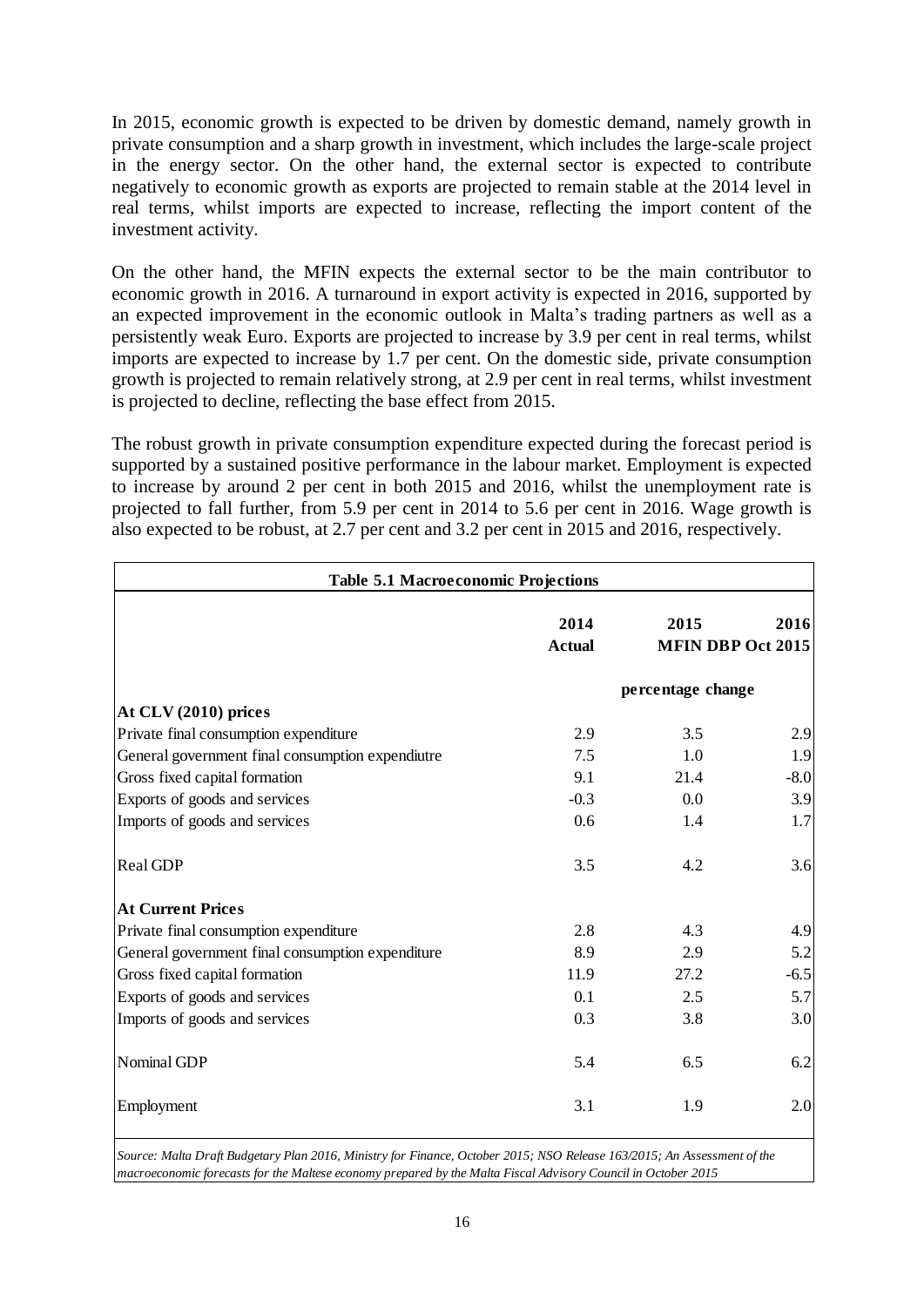The MFAC report (p.3) assessing the macroeconomic forecasts presented in the DBP positively notes "the well documented and structured process used by the EPD within MFIN in the undertaking of the forecasting exercise", which ensures that all the available information to date is taken into account in the generation of the macroeconomic forecasts. The use of assumptions, primarily related to variables which describe external factors, based on the forecasts adopted by international reputable organisations is also considered as an element of good practice in the forecasting exercise. Thus, the MFAC report (p.21) considers "the forecasting framework as sound and the assumptions used to produce the forecasts as valid".

On the other hand, the MFAC report (p.6) noted the need for more coordination and planning between the entities responsible in providing inputs to the forecast exercise. This concern has emerged also in the assessment of the fiscal forecasts, given the interlinkages between the macroeconomic and fiscal projections, particularly as regards the forecasts for government consumption.

A comparison of the MFIN's macroeconomic forecasts to the most recent forecasts by the COM (Spring 2015) and the CBM (June 2015) shows that these institutions are expecting growth to be mainly driven by domestic demand. However, at 4.2 per cent, the MFIN's projected real GDP growth for 2015 is relatively higher than that of 3.6 per cent, expected by both the COM and the CBM. In its assessment, the MFAC (p.21) notes that the MFIN's forecasts "are based on more updated information than those of the other institutions and possibly on better knowledge about specific public sector projects". Thus, overall the MFAC's assessment (p.20) considers that "on the basis of the latest available information for 2015, the projected increase in the headline real GDP figure of 4.2 per cent for the current year may indeed be feasible". The main element of risk surrounding the projected economic growth in 2015 which is identified in the report concerns the expected strong increase in gross fixed capital formation over the rest of the current year. The historical volatility of this expenditure component, as well as the significant revisions in the projections for capital outlays from one forecasting round to another, add further uncertainty to the expected capital outlays.

Regarding the projected real GDP growth rate for 2016, the MFAC report (p.20) considers that "although plausible, this forecast is subject to downside risks and, in particular, depends critically on the expected performance of the external sector". Like the COM and the CBM, the MFIN expects that economic growth slows down slightly in 2016, but its real GDP growth forecast, at 3.6 per cent, is higher than that projected by the other two institutions, at 3.2 per cent and 3.0 per cent, respectively. The MFAC report notes that the MFIN, unlike the other institutions, is expecting an export-led growth scenario for 2016. Thus, the attainment of the projected economic growth rate for 2016 critically depends on the actualisation of the assumed growth in Malta's main trading partners. In turn, this is subject to an element of uncertainty due to possible "variations with respect to the assumed projected path for the Euro and the possible impact on trade and tourism which could be affected from possible changes in the international geopolitical scenario" (p.12).

The main element of risk identified in the MFAC's assessment of the macroeconomic forecasts involves investment for 2015 and exports for 2016. These are not considered as taxrich components of GDP. Nevertheless, these identified downside risks to the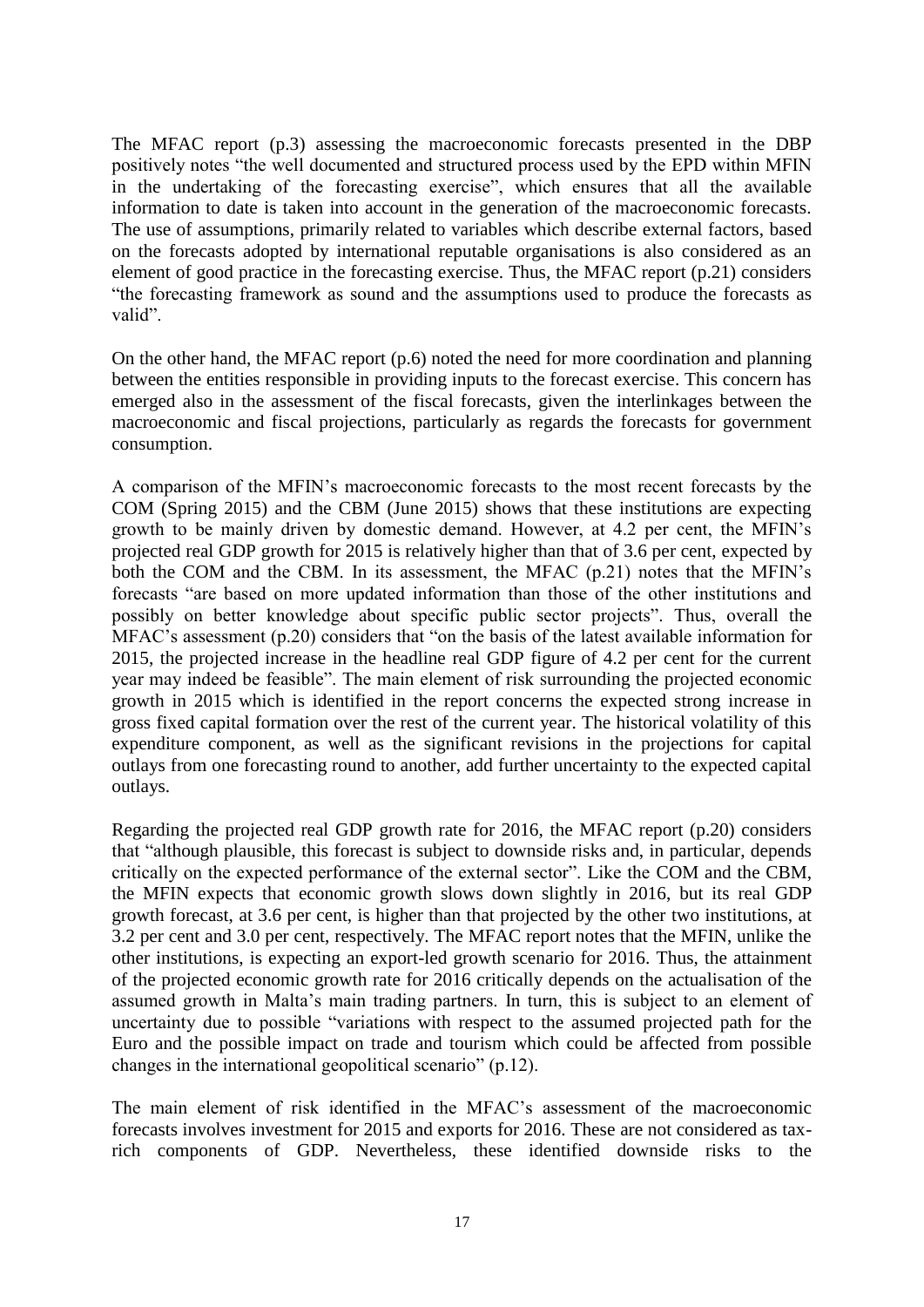macroeconomic projections still carry over to the fiscal forecasts, through the repercussions on other components of GDP and thus also on the various tax bases.

#### **5.2 Assessment of revenue projections**

This Section aims to identify the risks associated with the actualization of the revenue forecast presented in the DBP. This assessment of the revenue estimates was, in many instances, based on tests of plausibility and probability of the expected outcome. In particular, as noted earlier, the annual fiscal targets for 2015 are compared to the actual outturn available, also in the context of similar developments in recent years. Moreover, the expected outcome was assessed on the basis of the implied elasticities compared to historical averages. The estimated impact of the main discretionary measures is also assessed based on the relevant available information.

According to the DBP, total revenue is projected to rise by a low 0.3 percentage points of GDP in 2015, to reach 42.2 per cent of GDP. Subsequently, a relatively sharp fall of 2.1 percentage points of GDP is expected in 2016. For 2015, the slight increase expected in the revenue ratio is reflecting an increase in the 'Other' revenue category which more than offsets a drop of 0.6 percentage points in taxation. Similarly, the drop in the revenue ratio expected for 2016 is also on account of developments in the 'Other' category of revenue as the ratio of taxes to GDP is expected to remain stable.

In 2015, the ratio of current taxes on income and wealth is expected to drop by slightly less than 0.5 percentage points but remain relatively stable at 14.1 per cent of GDP in 2016. Meanwhile, the ratio of taxes on production and imports is forecasted to remain stable and hover around 13.7 per cent of GDP. While no notable changes are expected in the ratios of social contributions, capital taxes and property income categories of revenue, developments in the 'other' category of revenue are noteworthy. Indeed, the 'other' category of revenue is expected to increase by almost 1 percentage point of GDP in 2015 but decline by slightly less than 2 percentage points in 2016.

As noted earlier, the revenue forecasts are particularly contingent upon the actualization of the projected economic growth and its drivers. Thus, the assessment of revenue projections includes an examination of the relationship between the main tax revenue forecasts presented in the DBP and the respective forecasted tax base, that is, the elasticity. This implied elasticity is compared with the corresponding elasticity registered over the past years.

The estimation of elasticity highly depends on the adopted methodology which may differ on various fronts particularly with regards to the degree of simplification and the level of aggregation involved for the various tax revenue categories. For this reason, the assessment of the main tax revenue categories is not only based on elasticity analysis but is supplemented by other considerations as detailed later on in this section.

The attainment of the revenue projections also depends on the realization of the expected fiscal impact of the discretionary measures. Indeed, in 2015, one-quarter of the projected absolute increase in total revenue is expected to result from the impact of the revenue measures. Subsequently, in 2016, while the absolute increase in total revenue is expected to be relatively low, half of such increase results from the budgetary measures on the revenue side of the budget for that year.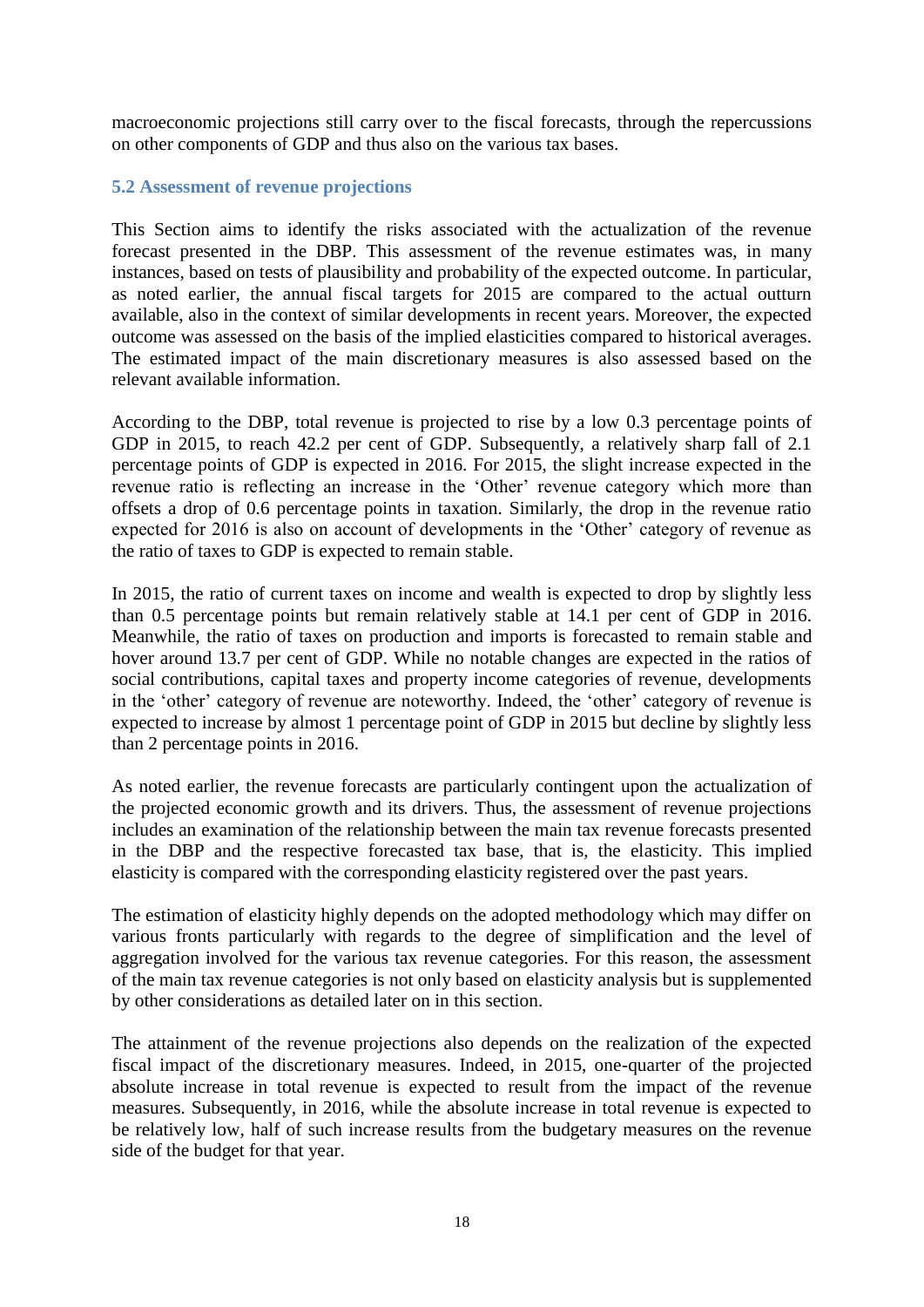All the measures announced in the Budget for 2015 were implemented with the exception of a measure introducing excise duty on fish feed used in fish farms. This measure was replaced by the introduction of a fee on caging of Bluefin tuna. Amendments in these budgetary measures are not expected to exert a significant impact on revenue. Also, since the last forecasting exercise by MFIN, a noteworthy revision relates to the expected impact of the IIP whereby additional revenue of  $E$  million is expected.

Since, as mentioned earlier, the presentation of the Budget for 2016 to Parliament was rescheduled to be in line with the submission of the DBP, the budgetary measures incorporated in the revenue forecasts for 2016 have been announced in the Budget and are thus subject to less uncertainty than in previous years. Moreover, it has been the practice in previous years that a number of permanent discretionary measures planned to be implemented in the following year, though included in the fiscal forecasts, were not specified and detailed in the DBP since the submission of the DBP preceded the presentation of the Budget for the coming year in Parliament. This was addressed in this DBP as the fiscal measures for 2016 were specified in full detail in the Budget documentation presented in Parliament as well as in the DBP.

The authorities iterated their efforts to enhance the operation of revenue collection and to intensify the fight against tax evasion. Effective and efficient implementation of the budgetary measures is crucial in order to avoid shortfalls in revenue and slippages in attaining the fiscal targets.

In 2015, discretionary revenue-decreasing measures mainly relating to current taxes on income and wealth are expected to offset the higher revenue emanating from taxes on production and imports and social contributions. Discretionary measures related to current taxes on income and wealth are mainly the widening of the income tax bands and the base effect from revenue received in 2014 under the Investment Registration Scheme (IRS). With respect to social contributions, the main discretionary measure relates to the 2006 pension reform initiatives. Moreover, a substantial increase in revenue is also expected from the IIP. For 2016, the main revenue-increasing measures concern revisions in excise duties accounted for under taxes on production and imports. Revenue-decreasing measures relate to the revision of income tax bands for low income earners. Following substantial inflows in 2015, a minor increase in revenue is expected to be related to the IIP in 2016.

A number of discretionary measures aiming to improve labour market participation besides resulting in expenditure savings also have positive indirect impact on tax revenue by widening the tax base. The MFIN explained that this impact is incorporated in the tax projections through assumed higher employment levels.

Forecasts for tax revenue for 2015 included the impact of a number of measures aimed to strengthen tax compliance. As reported in the May 2015 Assessment, the plausibility of the estimated impact of these measures could not be assessed due to lack of information. However, the authorities ascertained that the respective tax departments expressed confidence that the fiscal target for each item of tax revenue for 2015 will be reached.

The MFIN highlighted that the government plans to enhance its efforts to improve tax compliance and curb tax evasion in 2016. Detailed information on the initiatives was provided and include amongst other objectives, strengthening of the Compliance and Investigations General Directorate as part of the process to merge the Revenue Departments.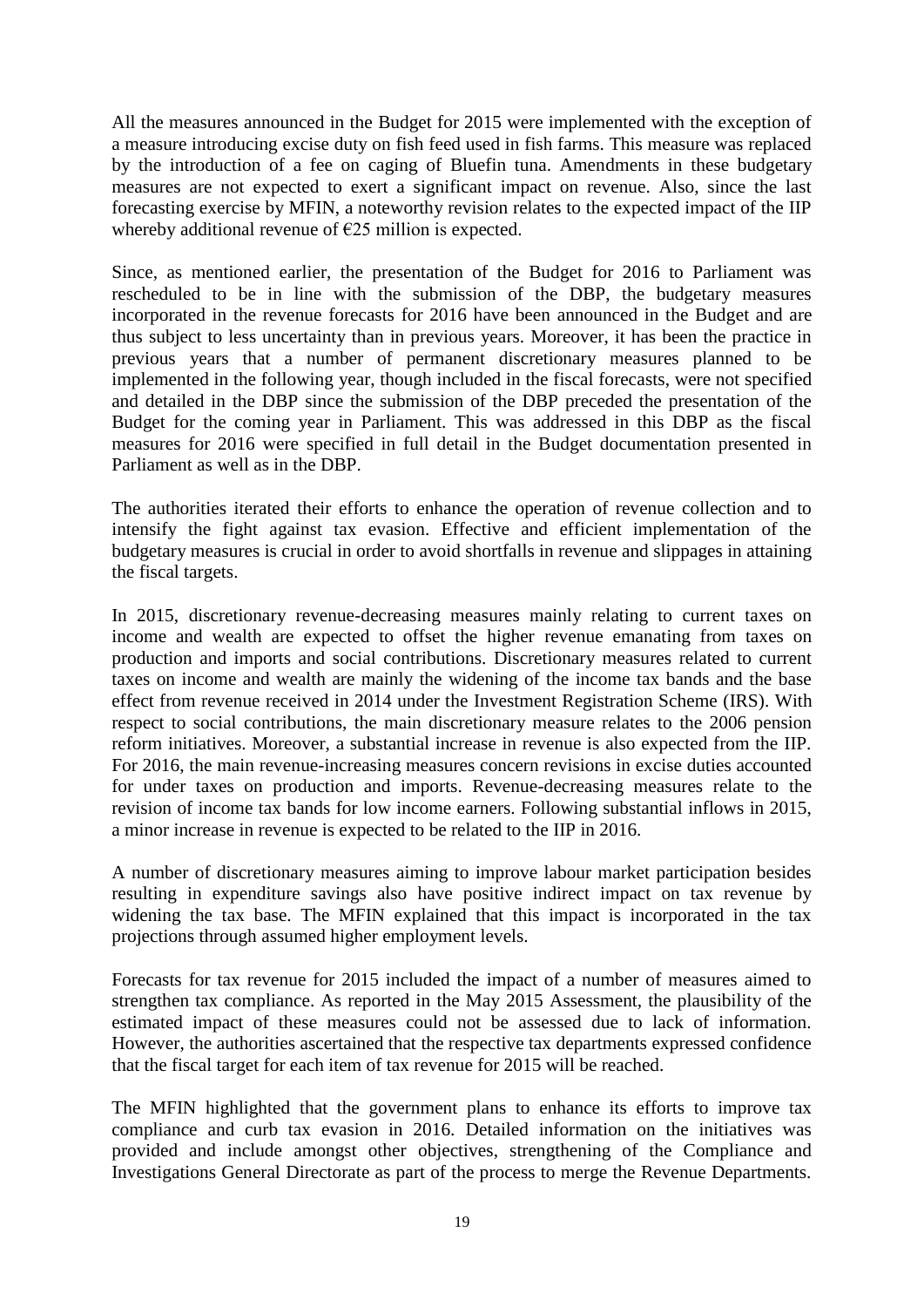| <b>Table 5.2 Main Components of Revenue</b> |        |                                 |      |  |  |
|---------------------------------------------|--------|---------------------------------|------|--|--|
|                                             | 2014   | 2015<br>2016<br>per cent of GDP |      |  |  |
| <b>General Government Balance</b>           | $-2.1$ | $-1.6$                          | -11  |  |  |
| <b>Total Revenue</b><br>of which:           | 41.9   | 42.2                            | 40.1 |  |  |
| Taxes on production and imports             | 13.8   | 13.7                            | 13.8 |  |  |
| Current taxes on income and wealth          | 14.5   | 14.1                            | 14.1 |  |  |
| Capital taxes                               | 0.1    | 0.2                             | 0.1  |  |  |
| Social contributions                        | 7.1    | 7.0                             | 6.9  |  |  |
| <b>Property Income</b>                      | 1.2    | 1.1                             | 1.1  |  |  |
| Other revenue                               | 5.2    | 6.1                             | 4.1  |  |  |

The authorities specified that the outcome of these efforts are not reflected in the fiscal forecasts for 2016 and thus exert some element of prudence.

#### Taxes on production and imports

According to the DBP, taxes on production and imports are expected to hover around 13.7 per cent of GDP in 2015 and 2016. The ratio of taxes on production and imports is estimated to be positively affected by discretionary measures generating additional revenue amounting to 0.3 per cent of GDP in 2015 and an additional 0.2 per cent of GDP in 2016.

In 2015, revenue-increasing measures consist mainly of revisions in the excise duty on cigarettes and tobacco, fuel, cement, wine, tyres, mobile telephony, revision in the road licence fee and revision in the duty on documents on insurance products. The budgetary impact from these measures is expected to remain unchanged from that presented in the USP in April 2015 and earlier in the DBP in October 2014. The estimated impact of these measures was assessed in November 2014<sup>9</sup> and considered plausible.

In the following year, as announced in the Budget for 2016, the excise duty on fuel, cement and cigarettes and tobacco is again revised upwards contributing to additional revenue. Moreover, in 2016, the revenue-increasing measures also include the introduction of excise duty on chewing gum, revision in excise duty on plastic, glass or metal beverage containers and the revision in excise duty on plastic bags. The latter revisions in specific excise duties related to the environment are to replace the phasing out of the eco-contribution. Moreover, an incentive scheme was introduced in 2015 and extended in 2016 in respect of a rebate of stamp duty on the first property purchased. Additionally, an environmental contribution is introduced on all holiday accommodation. Assessment of the impact of these measures was based on a comparison to similar measures introduced in previous years and using relevant statistical data. Based on the information available, the impact of these measures seems reasonable.

<sup>&</sup>lt;sup>9</sup> An assessment of the main fiscal forecasts prepared by the Ministry of Finance and presented in the Draft Budgetary Plan 2015 of 11<sup>th</sup> November 2014.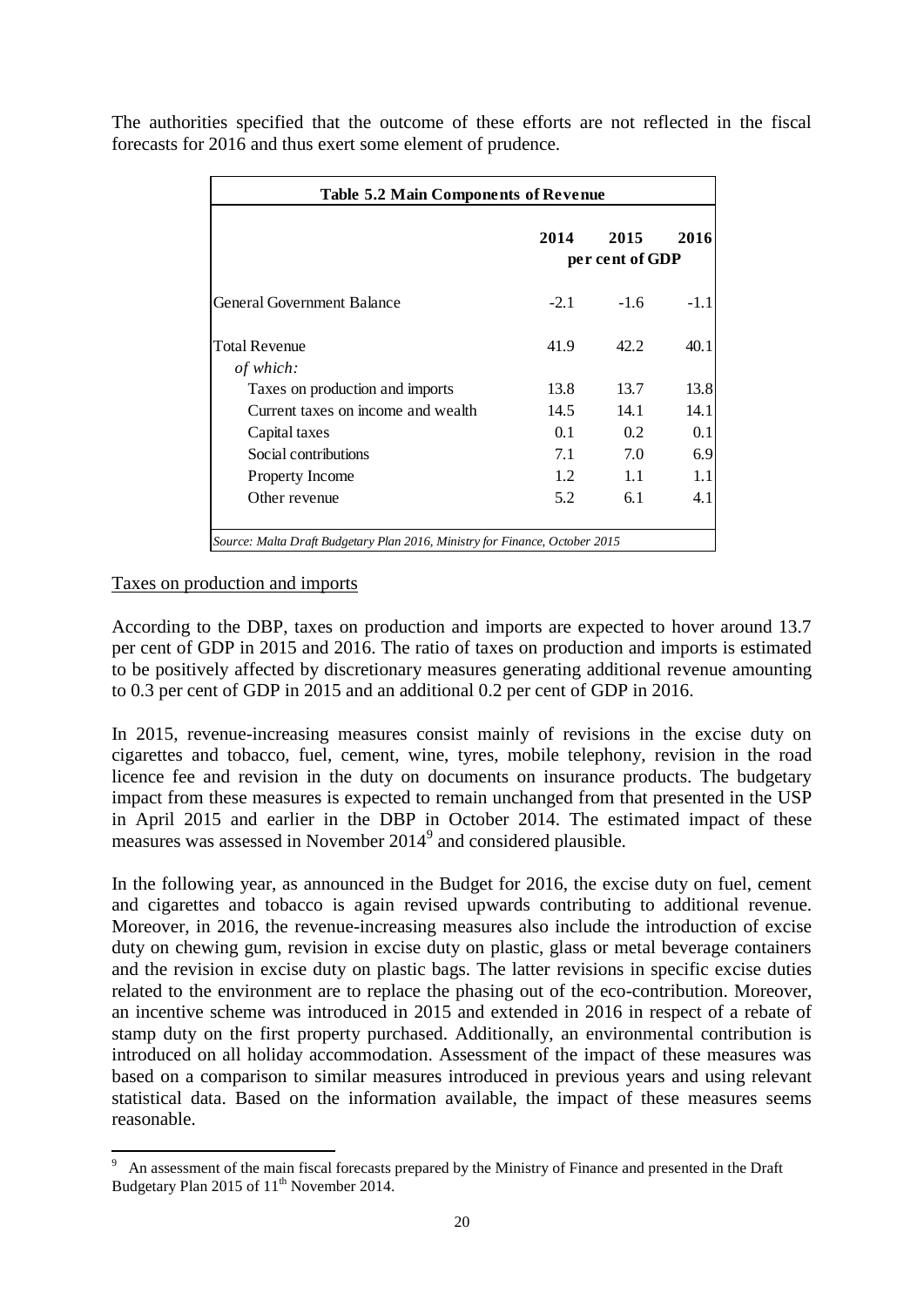It is pertinent to note that in 2014 and 2015, the forecasted revenue from excise taxes which are accounted for under taxes on production and imports reflect the repayment of accumulated arrears by the energy utility company. These arrears were partly paid in 2014 with the remaining balance to be paid to Government by the end of 2015. The Ministry confirmed that the energy utility company will settle all arrears by the end of 2015. Since fiscal data is recorded according to the ESA 2010 methodology and therefore on accrual basis, taxes on production and imports as presented in the DBP for 2015 is not impacted by this settlement of arrears. Therefore, this repayment of excise taxes emanates no downside risk on the attainment of the forecast for taxes on production and imports.

Excluding the impact of the budgetary measures, for 2015, the growth in the estimated revenue from taxes on production and imports is projected to increase at a lower rate than the expected growth in private final consumption expenditure, the latter considered as the relevant tax base. Meanwhile, in 2016, revenue from taxes on production and imports are expected to increase in line with the rate of growth of private final consumption expenditure. For both 2015 and 2016, the implied elasticity is below the average for the past years thus indicating an element of prudence.

The assessment of the forecast for taxes on production and imports for 2015 also involves a comparison to the performance registered in the first two quarters of the year. The annual target appears attainable and this was also confirmed in the context of cash data for January-September.

#### Current taxes on income and wealth

According to the DBP, current taxes on income and wealth are projected to decline to 14.1 per cent of GDP in 2015 and remain stable in 2016. This category of tax revenue is estimated to be negatively affected by budgetary measures in 2015 (0.5 percentage points of GDP) and to a lesser extent in 2016 (0.1 percentage points).

According to the DBP, the widening of the income tax bands is estimated to have a negative impact of 0.2 per cent of GDP in 2015. This is compounded by a negative impact of 0.4 per cent of GDP in 2015 which reflects the positive impact of the IRS in the previous year. Such a negative impact is only partly offset by the favourable impact of 0.1 per cent of GDP relating to the widening of the income tax base as a result of this Scheme and a similar impact from tax avoidance measures.

The authorities explained that, despite that the estimate of the fiscal impact of the widening of the income tax bands was carried out in 2014, no revisions or updates were carried out since then. A recent study by the  $CBM<sup>10</sup>$  using different assumptions for chargeable income shows a higher loss of revenue. Thus, there is some uncertainty regarding the impact of this measure in 2015. The projections for current taxes on income and wealth for 2015 also include the positive impact of 0.1 per cent of GDP anticipated from efforts to curb avoidance related to income tax and capital gains tax. The authorities were not in a position to specify details on the estimate of these measures and therefore the plausibility of their impact could not be assessed. Moreover, the authorities explained that no ex-post assessment of the impact of

**<sup>.</sup>**  $10$  Grech, A. G. (2015) The macroeconomic impact of the income tax reductions in Malta, Central Bank of Malta Working Papers 2/2015.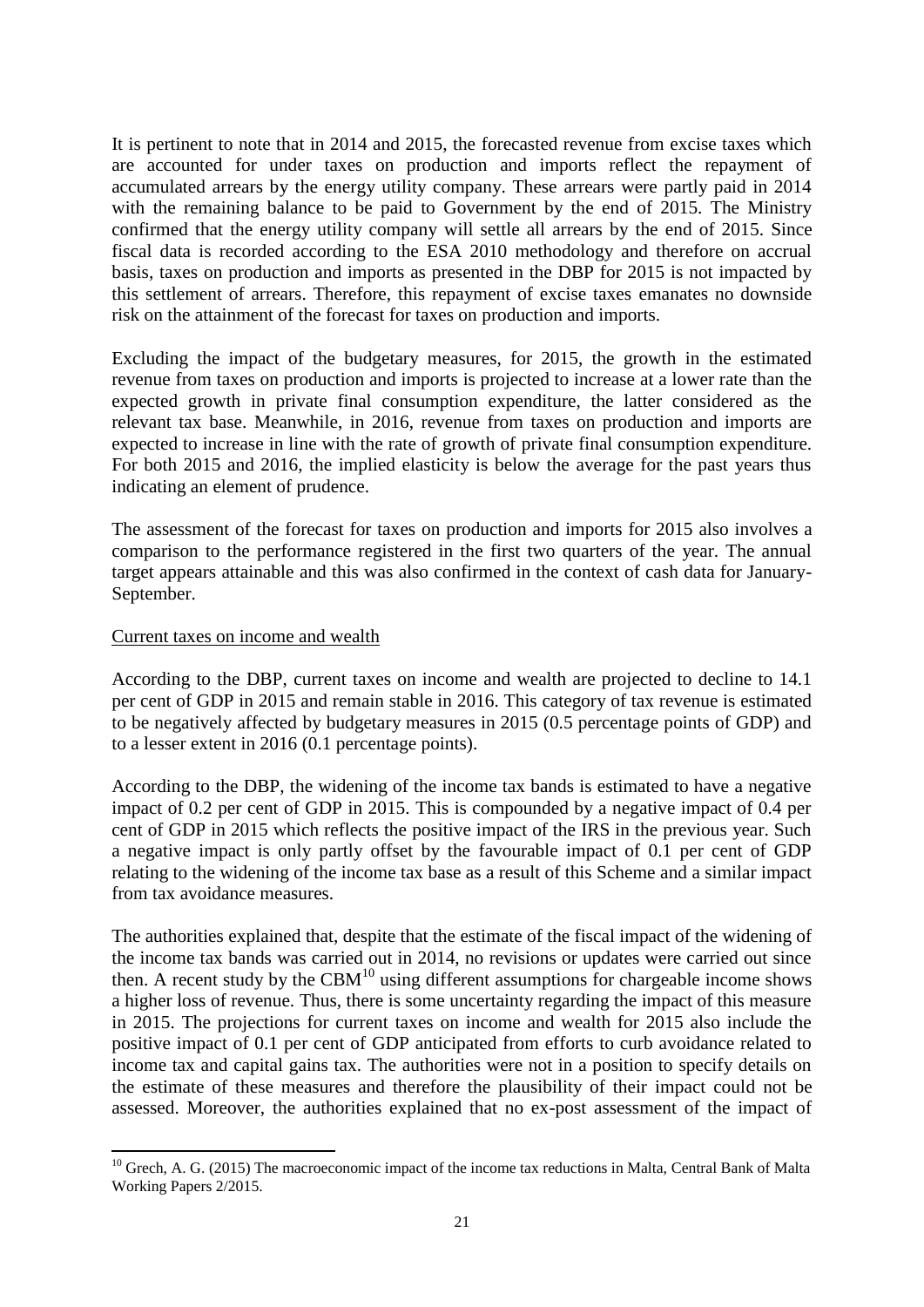measures was carried out, however, based on discussions with the respective department, the income tax revenue target is expected to be attained.

According to the DBP, in 2016, the only budgetary measure with an impact on this tax category relates to the revision in income tax bands for low income earners, which is expected to exert a negative impact of 0.1 per cent of GDP. Very limited information was provided on the calculation of this impact. Since the estimate was calculated on micro data based on past income, given that this measure affects low income earners, there might be some element of underestimation of the impact as individuals experiencing wage growth may no longer benefit from this measure.

The fiscal projections for 2015 may be assessed in view of the actual outturn registered so far. In particular, data in ESA 2010 methodology available to date indicate that the share of the fiscal outturn registered in the first two quarters of 2015 to the annual fiscal target is in line with that recorded in the corresponding quarters in previous years. Moreover, cash-based published data for the first nine months of 2015 also indicate that the fiscal target for 2015 is attainable.

Current taxes on income and wealth comprise taxes on individual income, taxes on corporate income and other current taxes. Since the first two major categories relate to personal income and corporate income respectively, these are assessed separately. For both 2015 and 2016, if one were to exclude the impact of the discretionary measures, the growth in taxes on individual income is expected to be slightly higher than the growth in the compensation of employees, the latter considered as its tax base. This elasticity implied by the projection of taxes on personal income for both 2015 and 2016 is below the historical average for the period 2001-2014.

Similar analysis of the income tax related to the corporate sector indicates that the projected corporate tax revenue increases by a similar rate to the operating surplus which is assumed as its tax base. This implied elasticity is well below the historical average for both 2015 and 2016. It is also pertinent to note that corporate tax revenue also reflects the performance of the international trading units and any future developments that may affect this sub-sector may impinge on the revenue forthcoming from corporate income tax.

Excluding the impact of discretionary measures, the growth in the overall revenue from current taxes on income and wealth is expected to grow slower than economic growth in 2015 but slightly higher in 2016. This implied elasticity is below that calculated for past years, thus indicating an element of prudence.

Thus, based on the above assessment overall no particular risks have been identified for this category of revenue and the implied elasticities indicate that the projections appear cautious.

#### Social contributions

Over the past years, developments in revenue from social contributions closely followed GDP growth with very minimal fluctuations recorded in its ratio to GDP. Similarly, social contributions are projected to hover around 7 per cent of GDP in 2015 and 2016.

The changes in the social security system emanating from the pension reforms of 2006 are expected to have a deficit-reducing impact of a mere 0.1 per cent of GDP in 2015 with an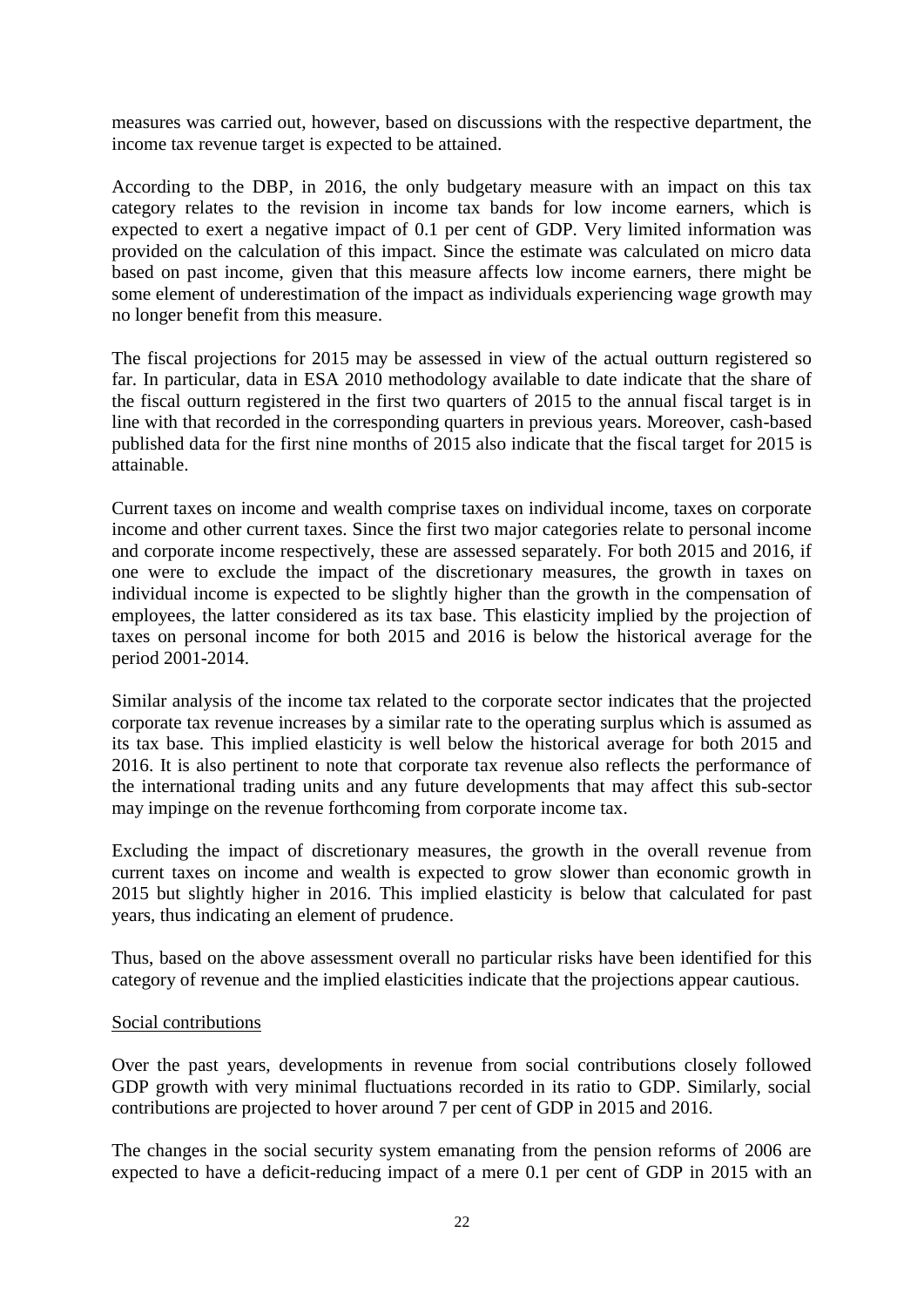even lower impact in 2016. This impact remains unchanged from that estimated by the authorities in the USP, with a very minimal upward revision for 2016. Based on the information available no particular risks are associated with the estimate of this budgetary impact.

When one considers the projection of social contributions for 2015 in light of both the actual data on cash basis covering the first three quarters of 2015 as well as the data on accrual basis for the first six months of 2015, it is noted that if collection from this item of revenue keeps up the pace registered so far in 2015, the expected annual fiscal target will be attained.

Excluding the impact of the budgetary measures, the expected growth in the social contributions for both 2015 and 2016 is slightly lower than the growth in the compensation of employees which is considered as the tax base for this item of revenue. Moreover, this implied elasticity of social contributions is projected to be in line with the average for the past years, indicating that the projections are plausible.

#### 'Other' components of revenue

According to the DBP, the ratio of the 'Other' category of revenue is expected to increase from 5.2 per cent of GDP in 2014 to 6.1 per cent of GDP in 2015 but decline to 4.1 per cent of GDP in 2016. In line with past years, the main items of revenue under this category are expected to remain capital transfers and market output.

The ratio of capital transfers is expected to increase to 2.7 per cent of GDP in 2015. Subsequently, this revenue component is expected to decline by 1.8 percentage points of GDP in 2016. This item of revenue is significantly influenced by changes in the expected inflows of EU funds. Indeed, the expected drop in 2016 reflects the fact that while revenue for 2015 includes EU funds forthcoming on the basis of the 2007-2013 programme as well as the 2014-2020 programme, revenue from 2016 includes only EU funds related to the latter programme. Nevertheless, since such changes in the inflows of funds from the EU are correspondingly reflected on the expenditure side of the budget no significant impact on the fiscal balance is exerted. Moreover, developments in the ratio of capital transfers also reflect adjustments, which, as the authorities explained, very often rely on own judgement. Thus, though to a limited extent, this introduces an element of uncertainty.

Market output is projected to increase to 2.6 per cent of GDP in 2015, declining marginally to 2.4 per cent in 2016. Developments in this category in 2015 reflect the expected increase in revenue from the IIP whereby Maltese citizenship is granted to foreign individuals and families if they satisfy a number of conditions. Indeed, this Programme is estimated to have a positive incremental impact of 0.7 per cent of GDP on the fiscal balance in 2015. The data made available indicates that in the first nine months of 2015 only around 40 per cent of the expected revenue from the IIP for 2015 was received. Nevertheless, the authorities ascertained that the annual estimate is considered attainable as it is based on reliable information on the submitted applications. This is particularly relevant since the incremental impact of this measure accounts for around one-fourth of the total revenue increase for 2015. However an element of uncertainty prevails in view of the lack of detailed information made available in respect of pending applications. Other items which contributed to the increase in market output for 2015, though to a much lesser extent than the IIP, included the marketoriented guarantee fee related to the energy sector.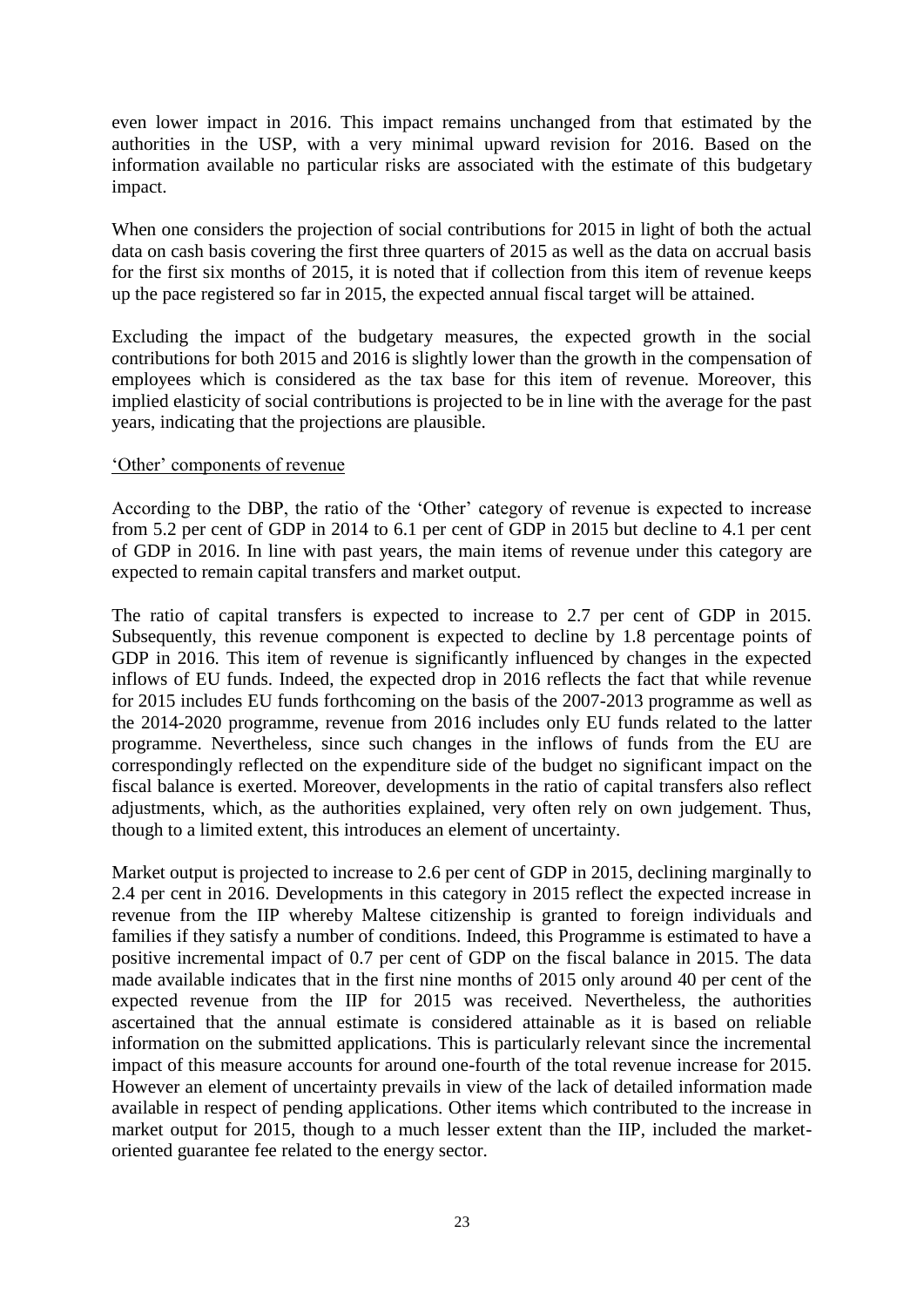Market output is projected to decrease by a mere 0.2 percentage points of GDP in 2016 mainly reflecting the guarantee fee mentioned earlier. The Ministry explained that this guarantee fee, amounting to 0.1 per cent of GDP, is a market-oriented fee in return for the temporary guarantee provided by government to the company. Meanwhile, in 2016, an increase of 0.1 percentage point is expected in the 'Other current transfers' reflecting additional EU funds related to the Internal Security Fund and the Asylum Migration Fund.

#### **5.3 Assessment of expenditure projections**

**.** 

The total expenditure ratio is projected to decline marginally from 44 per cent of GDP in 2014 to 43.8 per cent in 2015. The DBP projects lower ratios to GDP for compensation of employees, social payments, interest expenditure and the other category of expenditure in 2015. These declines are partly offset by a notable rise of 0.5 percentage points of GDP in gross fixed capital formation as well as by increases in intermediate consumption and capital transfers as a share of GDP. In 2016, the total expenditure ratio is expected to decrease sharply to 41.2 per cent of GDP, mainly reflecting developments in investment outlays as well as in capital transfers. All the other categories of expenditure are also projected to decline as a share of GDP in 2016, except for the 'other' category of expenditure which is expected to remain stable.

In 2015, the net impact of discretionary expenditure measures (excluding the impact of the equity injection in the national airline) is expected to be deficit-increasing (0.3 percentage points of GDP), mainly reflecting the impact of the conditional children's allowance<sup>11</sup>, the one-time additional bonus (targeted to individuals who did not benefit from the reduction in the income tax rates) and higher outlays on free child care centres. Increased expenditure, resulting from these and other measures, more than offsets the savings in social benefits resulting from measures earmarked to shift targeted groups from dependency on social benefits to employment. Additionally, the larger equity injection in the national airline (compared to 2014) has a further deficit-increasing effect of 0.3 percentage points of GDP in 2015.

In 2016, overall, discretionary expenditure measures<sup>12</sup> are expected to have a very marginal deficit-reducing impact (0.04 percentage points of GDP). This results mainly from one-time measures implemented in 2015, namely the conditional children's allowance and the onetime additional bonus. The measures aimed to increase labour market participation also result in additional savings in 2016. On the other hand, additional outlays are expected on various social cohesion, environmental and other measures announced in the Budget for 2016, whilst higher outlays are also projected on some initiatives introduced in the previous years. Since the last equity injection in the national airline is foreseen to take place in 2015, this has a deficit-reducing impact of 0.5 percentage points of GDP in 2016.

 $11$  In the USP, this was considered as a permanent measure but is considered as a temporary one in the DBP as new measures were introduced aimed at the same target groups.

 $12$  Following the publication of the DBP, the MFIN informed the MFAC that some discretionary expenditure measures had been correctly classified in the fiscal projections but erroneously listed under social payments in Table 5a of the DBP. These measures have an incremental deficit-increasing impact of 0.06 percentage points of GDP and should be classified under capital transfers (0.01 percentage points of GDP) and the other category of expenditure (0.05 percentage points of GDP).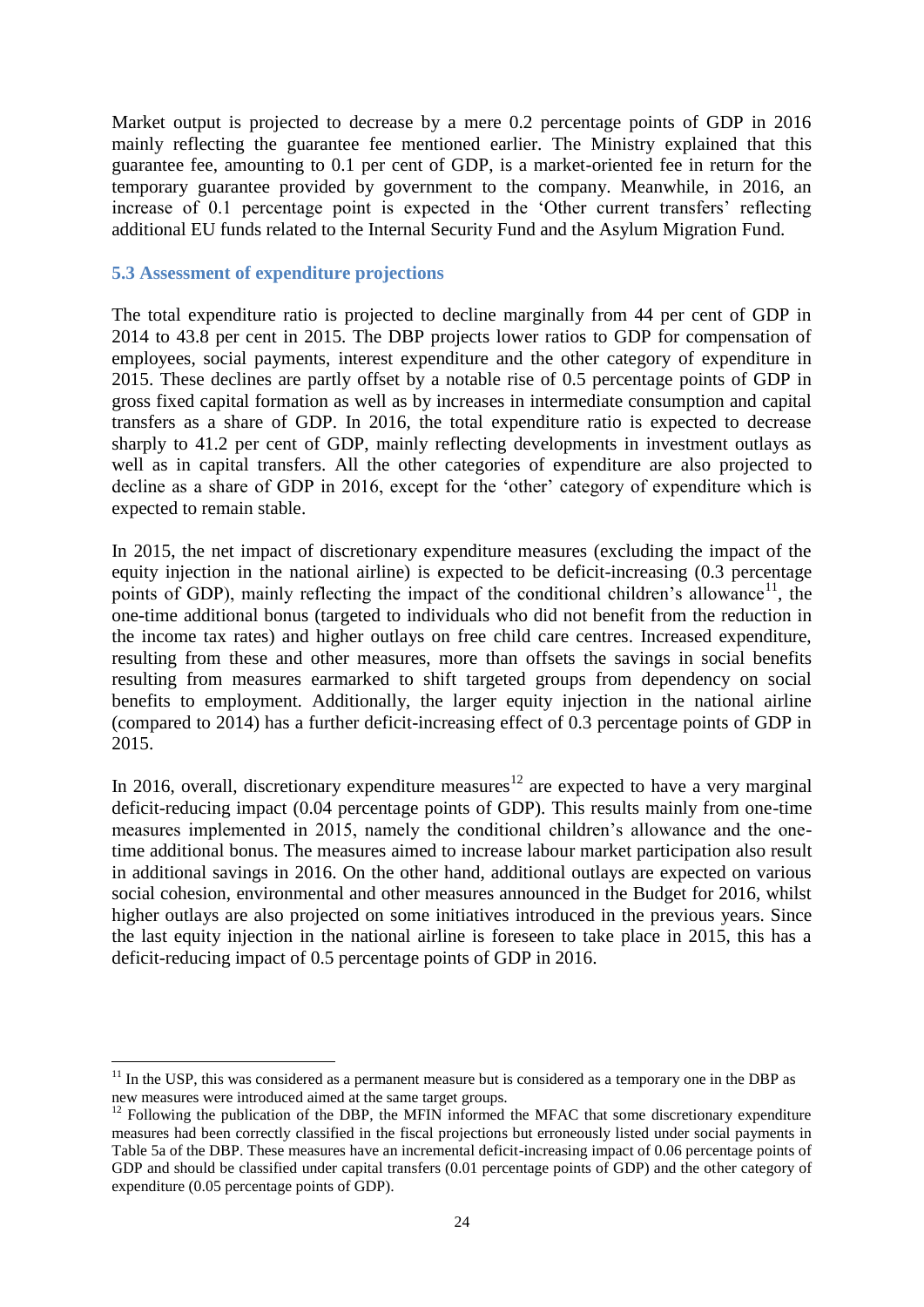The outlook for developments on the expenditure side of the budget could also be influenced by the ongoing spending review being undertaken in different ministries and departments.<sup>13</sup> The MFIN highlighted that following the first comprehensive review of social security expenditure, which was reflected in measures announced in the Budget for 2015, a second major review was completed in 2015 focusing on another important expenditure component – the operations of Mater Dei Hospital. A number of recommendations have been made, aimed to contain the wage bill and certain components of intermediate consumption, and their implementation is currently under discussion. MFIN stated that the fiscal projections do not include the impact of these measures and thus any savings which materialise constitute an upside risk to the attainment of the expenditure targets.

|                                        | 2014<br>2015<br>2016<br>per cent of GDP |      |      |  |  |
|----------------------------------------|-----------------------------------------|------|------|--|--|
| <b>Total Expenditure</b>               | 44.0                                    | 43.8 | 41.2 |  |  |
| of which:<br>Compensation of employees | 13.3                                    | 13.1 | 13.0 |  |  |
| Intermediate consumption               | 6.6                                     | 6.8  | 6.5  |  |  |
| Social payments                        | 12.6                                    | 12.3 | 11.9 |  |  |
| Interest expenditure                   | 2.9                                     | 2.6  | 2.4  |  |  |
| <b>Subsidies</b>                       | 1.3                                     | 1.3  | 1.2  |  |  |
| Gross fixed capital formation          | 3.8                                     | 4.3  | 3.2  |  |  |
| Capital transfers                      | 1.2                                     | 1.4  | 0.9  |  |  |
| Other                                  | 2.3                                     | 2.1  | 2.1  |  |  |

#### Compensation of employees

In contrast to the increases registered in recent years, the DBP projects compensation of employees as a share of GDP to follow a gradual downward trend over the forecast period, from 13.3 per cent in 2014 to 13 per cent in 2016. The DBP does not include any discretionary measures under this expenditure component.

The MFIN officials explained that in line with previous practices, the forecasts for the wage bill reflect the BO's projections and targets for outlays on personal emoluments, which in turn are derived from micro data obtained at a departmental level. The EPD carries out a validation exercise of these projections, at an aggregate level, based on assumptions for the level of general government employment and for average wage growth, with the latter being based on information from collective agreements for employees within the general government sector. The EPD's projection thus constitutes a robustness check of the forecasts produced by the BO and this is considered as important, particularly given the large share of compensation of employees in total expenditure.

**<sup>.</sup>** <sup>13</sup> For further details refer to box 1 in the MFAC Report entitled "An Assessment of the Medium Term Fiscal Strategy 2015-2018, Annual Report 2014 and Half Yearly Report 2015, published by the Ministry for Finance".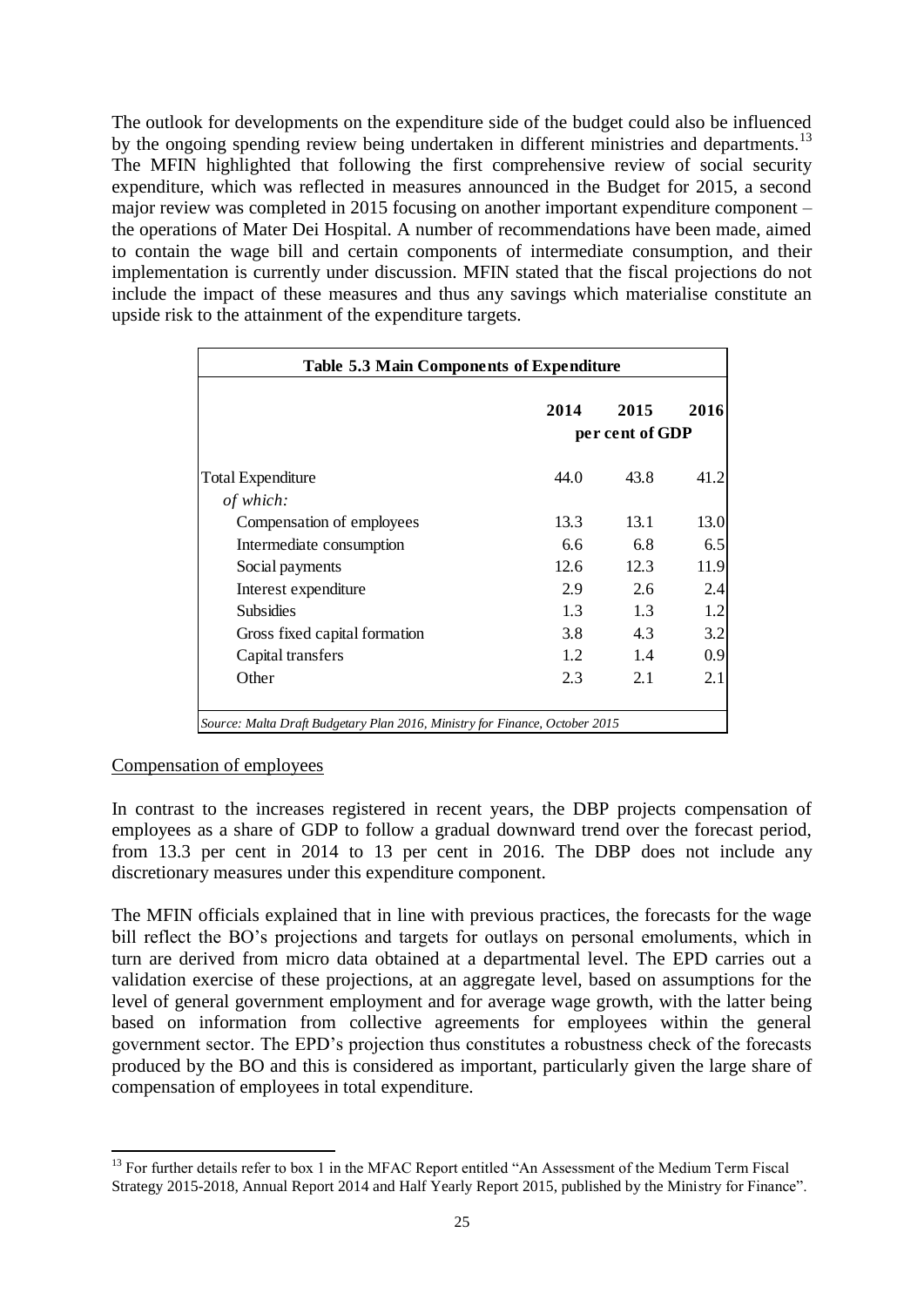Based on the available information on actual developments in compensation of employees during January-June, the targeted wage bill for 2015 appears to be achievable. Similar conclusions are derived when comparing the actual cash outlays on personal emoluments for the first nine months to the corresponding annual target. The assumptions for average wage growth in 2015 and 2016, underpinning the projected wage bill, also appear to be reasonable in the context of the estimated impact on collective agreements. The forecasts for the wage bill are underpinned by increases in the employment level both in 2015 and 2016, with a larger increase expected in 2016. One expects additional human resources for Malta's EU Presidency in 2017. In the DBP, this is estimated to increase the wage bill by 0.04 percentage points of GDP. However, it was not possible to assess whether this provision is attainable due to lack of detailed information.

Overall, the assumed new recruitment in the general government sector in 2015 and 2016 is more realistic than those underpinning the forecasts presented in the USP and is broadly in line with the historical average increase. However, it is lower than that recorded in 2013 and 2014. The MFIN referred to a new Directive under the Public Administration Act  $(Cap.497)^{14}$ , which delegates authority for the filling of vacancies in the public service, and explained that this will also contribute to keep recruitment within the targets for the wage bill. This Directive should come into force on 1 February 2016. Given past slippages, some uncertainty still remains regarding the expected containment of new recruitment below that registered in the past two years.

#### Intermediate consumption

Intermediate consumption is projected to increase from 6.6 per cent of GDP in 2014 to 6.8 per cent in 2015, but then is expected to fall to 6.5 per cent in 2016. There are no discretionary measures included under this category of expenditure. The trajectory for intermediate consumption is distorted by the assumed developments in the capital expenditure component.

The projected increase in intermediate consumption in 2015 is somewhat higher than the average for the recent years, reflecting, amongst others, increased outlays on the child care for all initiative and on medicines and surgical materials, as well as in connection with the Commonwealth Heads of Government Meeting (CHOGM), the EU-Africa Summit and Expo-Milan 2015. Furthermore, a new expenditure item is included as from 2015 related to cover the outlays relating to the subcontracting of workers previously employed in the energy corporation, to work within government ministries and departments.

Based on the available information for actual developments in intermediate consumption over the first half of the year, the annual target for 2015 seems achievable. This is confirmed when comparing the actual outlays on operational and maintenance expenditure on a cash basis for the first three quarters to the corresponding target for 2015.

In 2016, the growth in intermediate consumption is expected to slow down, reflecting the base effects from 2015 of the aforementioned expenditure items as well as lower expenditure on electoral commission activities. These declines are partly offset by higher outlays related

**<sup>.</sup>**  $14$  Directive No 9 Delegation of authority to conduct selection processes and make appointments in the Malta public service.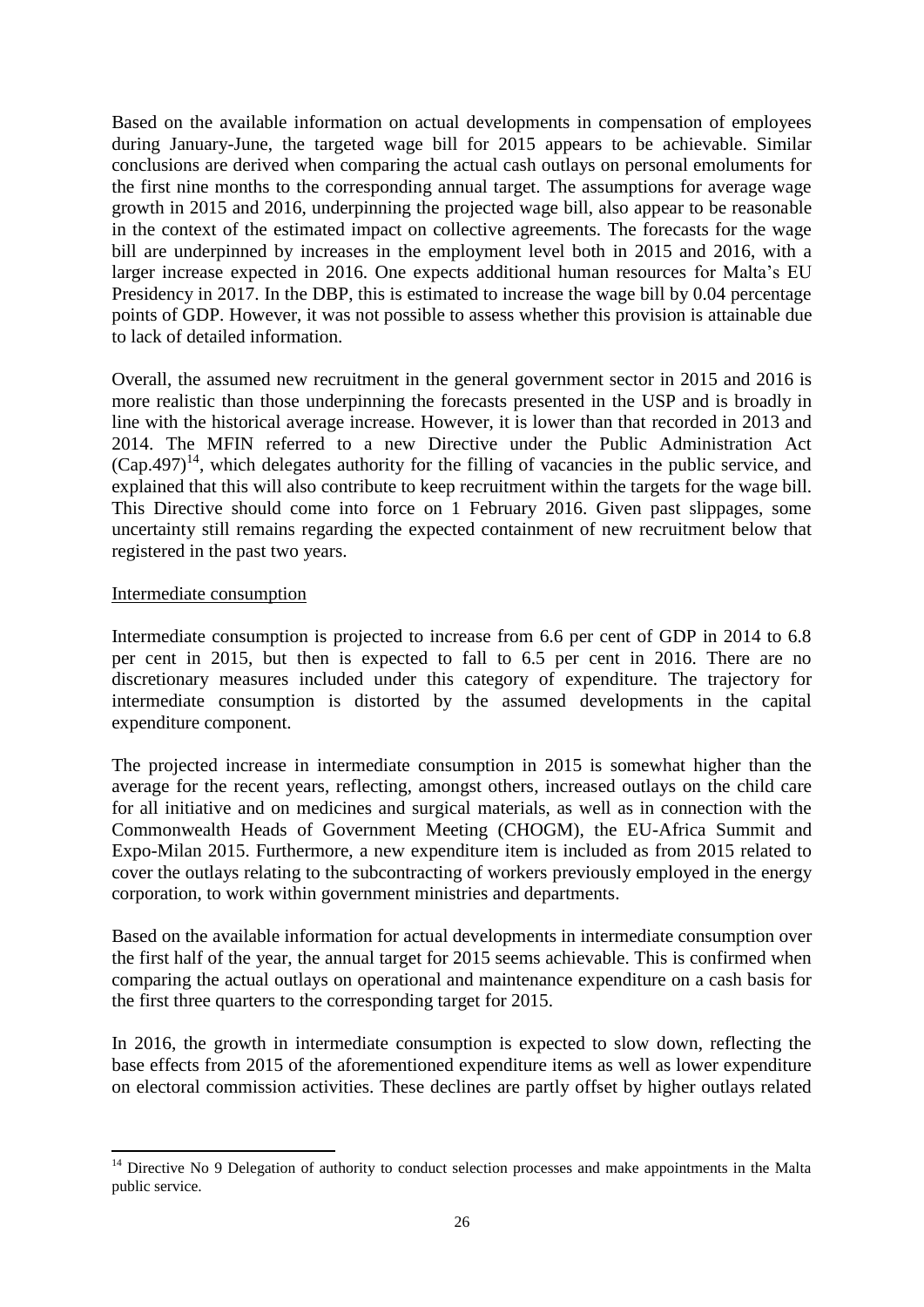to Malta's EU Presidency 2017 as well as a further increase in the allocation for the subcontracting of workers in the energy sector.

# Social payments $^{15}$

Whereas between 2011 and 2014, the share of total social payments in GDP has remained broadly stable, a significant decline is projected over the forecast period from 12.6 per cent in 2014 to 11.9 per cent in 2016, thus providing an important contribution to the fiscal adjustment. This trajectory reflects developments in social benefits in cash, which accounts for around 95 per cent of total social payments. On the other hand, social transfers in kind are projected to remain broadly stable over the forecast period at around 0.6 per cent of GDP. The annual 2015 target for total social payments appears achievable in the context of actual developments during the first half of the year.

The social payments category includes various discretionary measures in both 2015 and 2016. The net impact of measures is deficit-increasing (0.3 percentage points of GDP) in 2015 but deficit-reducing (0.1 percentage points of GDP) in 2016. In 2015, the main deficitincreasing measures are the conditional children's allowance, the one-time additional bonus and higher outlays on the child care for all initiative. Other social cohesion measures, such as adjustments in certain pensions and the introduction of an in-work benefit, targeted to lowincome households with children where both parents are working, also resulted in additional outlays on social payments. On the other hand, the new measures aiming to shift targeted groups from dependency on social benefits to employment (namely the tapering of social benefits and the youth guarantee scheme) together are expected to generate savings of 0.05 per cent of GDP in 2015.

In 2016, the expiry of temporary measures exerts a deficit-reducing impact of 0.2 percentage points of GDP. Furthermore, the tapering of benefits and the youth guarantee schemes are projected to generate additional savings of 0.05 percentage points of GDP. The impact of these measures is however partly offset by the deficit-increasing impact of various measures announced in the Budget for 2016, including the revision in the minimum pension, other adjustments in various pensions, the exclusion of children's income from means testing for social assistance, the extension of the eligibility for the in-work benefit, measures targeting the elderly who live independently, a hotel energy efficiency scheme, car-related environmental schemes and compensation to expropriation cases (involving amounts up to  $\epsilon$ 50,000). In both 2015 and 2016, the impact of the 2006 pension reform is deficit-reducing but very marginal.

The Budget Speech for 2016 announced new measures affecting pensions, namely an increase in the contributory period from forty to forty-one years for people born after 1968 and incentives for private sector employees to continue working and forego their pension on retirement age, in return for an annual percentage increase in their pension rate for the rest of their life. The former measure has an impact in the long run, but the latter measure, once implemented, can result in immediate savings in pension outlays. The MFIN explained that the fiscal impact of this measure was not included in the forecasts presented in the DBP and thus this constitutes some upside risk.

**.** 

<sup>&</sup>lt;sup>15</sup> Includes also element related to the environment.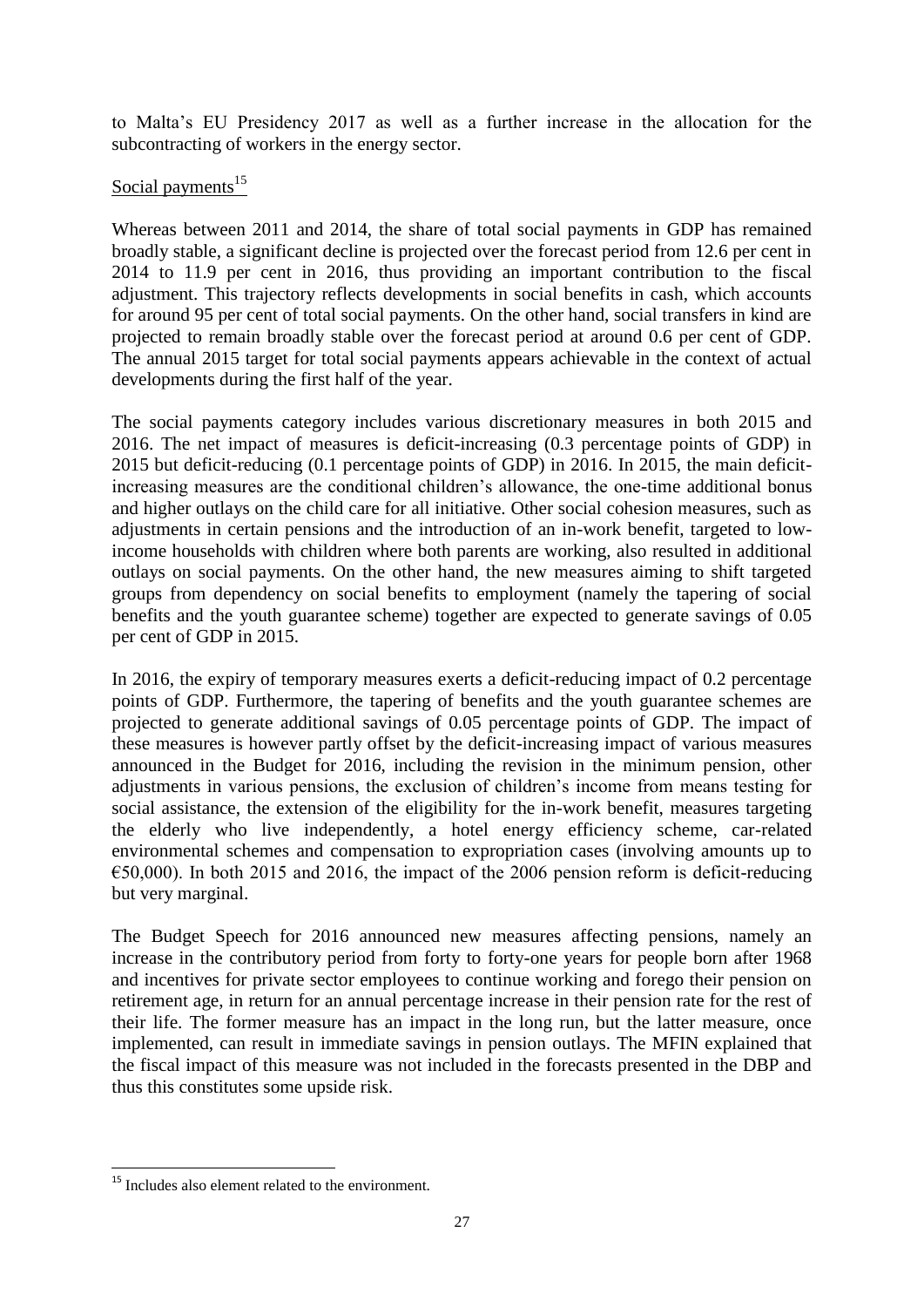The MFIN explained that the fiscal impact of the measures affecting social benefits has been estimated on the basis of micro data from the Ministry for the Family and Social Solidarity, whilst the estimated impact of the energy efficiency and environmental schemes has been generated by the Ministry for Sustainable Development, the Environment and Climate Change and the Government Property Department has provided the estimate of the impact of the expropriation compensation initiative.

The fiscal impact of the conditional children's allowance has remained unchanged from the previous round of forecasts and as in the previous assessments seems reasonable in the context of data on persons under 18 years of age who are at risk of poverty. Similarly, the impact of the assistance to help the elderly live independently appears to be plausible given the demographic projections for the targeted cohorts. The impact of the tapering of benefits measure, the in-work benefit, the revision in the minimum pension and the expropriation compensation initiative are consistent with the estimated number of beneficiaries included in the Budget Speech for 2016. Further data to allow a more in-depth assessment of these measures was not available. The Ministry confirmed that the budgetary allocation for the live-in carers fund as well as for the car-related environmental schemes will be capped, which reduces significantly the risk surrounding these measures.

On the other hand, there is some uncertainty regarding the fiscal impact of the youth guarantee scheme. The MFIN provided details on the number of participants in the scheme, which is part-financed by the EU. There seems to be some overestimation of the fiscal impact of this measure, given the number of participants in the scheme during 2015. The MFIN explained that besides the direct effect of savings in social benefits from the participation of unemployed persons in the programme, the scheme also has an indirect effect through claimants who were not genuinely unemployed and who do not remain registered as unemployed in order to avoid participating in the scheme. The MFIN provided an estimate of this impact out of the total number of persons who left unemployment assistance to start employment during the year. However, there is some level of uncertainty surrounding this estimate. Furthermore, the implied number of additional participants in the scheme in 2016 may be ambitious. Thus, there is some risk that the expected savings generated from the youth guarantee scheme do not materialise fully.

A proper assessment of the fiscal impact of some measures could not be carried out due to lack of data. In particular, the number of beneficiaries for the one-time additional bonus, the child care for all initiative and those affected by the exclusion of children's income from means testing for social assistance was not available, whilst very scarce information was available on the hotel energy efficiency scheme.

As regards the methodology used to produce the projections for social benefits, the MFIN explained that as in previous years, forecasts on a cash basis are generated by the Ministry for the Family and Social Solidarity based on micro data. These projections are validated by the EPD using an alternative, more aggregate, approach, based on the number of beneficiaries and the average benefit rate, including the cost of living adjustment. Eurostat's population projections EUROPOP2013 are used as a basis for the assumptions for the number of beneficiaries. Such consistency checks are considered as a good practice and enhance the robustness of the budgetary projections, which is particularly important for major expenditure categories such as social benefits. As in the previous assessment of fiscal forecasts, the EPD provided a technical note explaining the main methodology and assumptions used to derive their projections for outlays on social benefits. Such documentation is also considered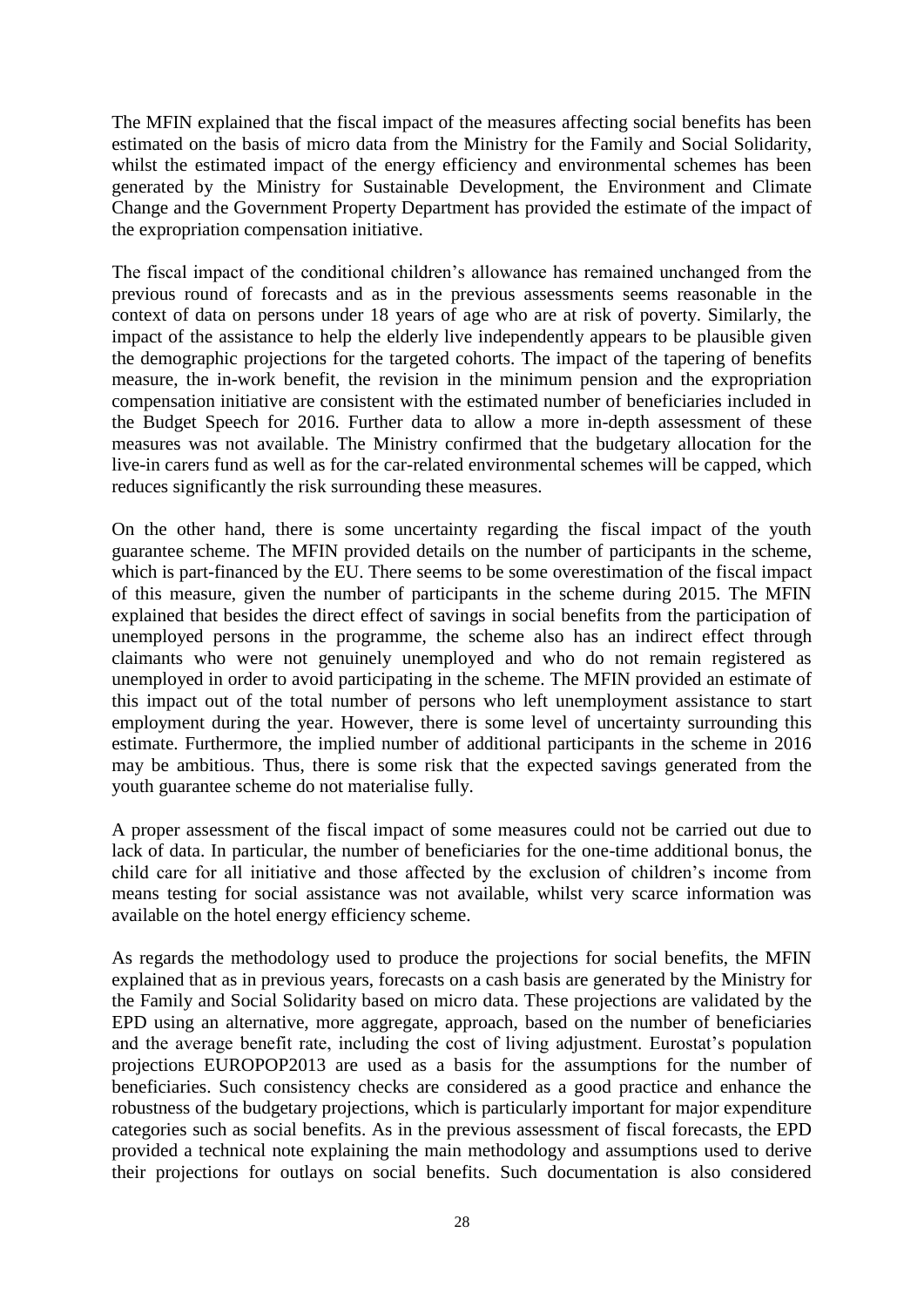positively as it improves the transparency of the fiscal forecasting exercise and should be applied also for the forecasts of other major expenditure components.

Over the forecast period, social payments in cash are expected to grow at rates which are notably more contained than in recent years. The projected increases in retirement pensions and widows' pensions, which account for more than half the total social benefit outlays, are broadly in line with recent trends. Excluding the impact of the one-time payment of conditional children's allowance in 2015, outlays on children's allowance are projected to remain stable, which may well be plausible given demographic developments. On the other hand, the forecasts for outlays on social assistance seem conservative when compared to recent trends, due to the assumptions for the number of beneficiaries both in 2015 and in 2016. The assumed number of beneficiaries of short-term benefits and medical assistance also appear to be on the low side, when compared to the previous years, particularly in 2015. These assumptions reflect the optimism in the expected impact of the schemes aiming to increase labour market participation, particularly the youth guarantee scheme as discussed above. On the other hand, taking into account the cost of living adjustment, the assumptions for the average benefit rate for the different types of social benefits appear to be plausible.

#### Interest expenditure

Interest expenditure is projected to decline gradually from 2.9 per cent of GDP in 2014 to 2.4 per cent of GDP in 2016. The implicit interest rate on debt is expected to decline from 4.4 per cent in 2014 to 3.9 per cent in 2016. This is in line with the prevailing assumptions for interest rates underpinning the macroeconomic forecasts. As interest rates are expected to remain low risks emanating from rolling over of maturing stock and the new issue of debt is limited. The Treasury provided a very detailed note explaining latest international and local market developments on which the assumptions underpinning interest payments are based.

Based on the information provided, the projections for interest expenditure appear plausible.

#### Subsidies

Outlays on subsidies can be very volatile as they are highly influenced by government decisions on public service obligations and the restructuring of government-owned companies. The assessment of this component of expenditure was thus based on known risk factors, rather than a comparison to past trends. The DBP includes a discretionary measure under subsidies, namely the car scrappage scheme, with a minor deficit-increasing impact of 0.01 per cent of GDP in  $2015^{16}$ . Outlays in connection with this scheme are projected to fluctuate slightly between 2014 and 2016. Being a capped scheme, the risks associated with the impact of this measure are very much limited.

In absolute terms, subsidies are projected to increase in 2015, with the ratio to GDP remaining stable at 1.3 per cent. Based on actual developments in subsidies during the first six months of the year, the annual 2015 target for this expenditure category appears achievable. In 2016, subsidies are expected to fall slightly both in absolute terms as well as a share of GDP. This decline mainly reflects fluctuations in the capital component included under this expenditure category.

**<sup>.</sup>** <sup>16</sup> This measure has been included with the discretionary measures for the first time in the DBP. In the USP, a provision for this scheme was included in the projections but it was not listed as a discretionary measure.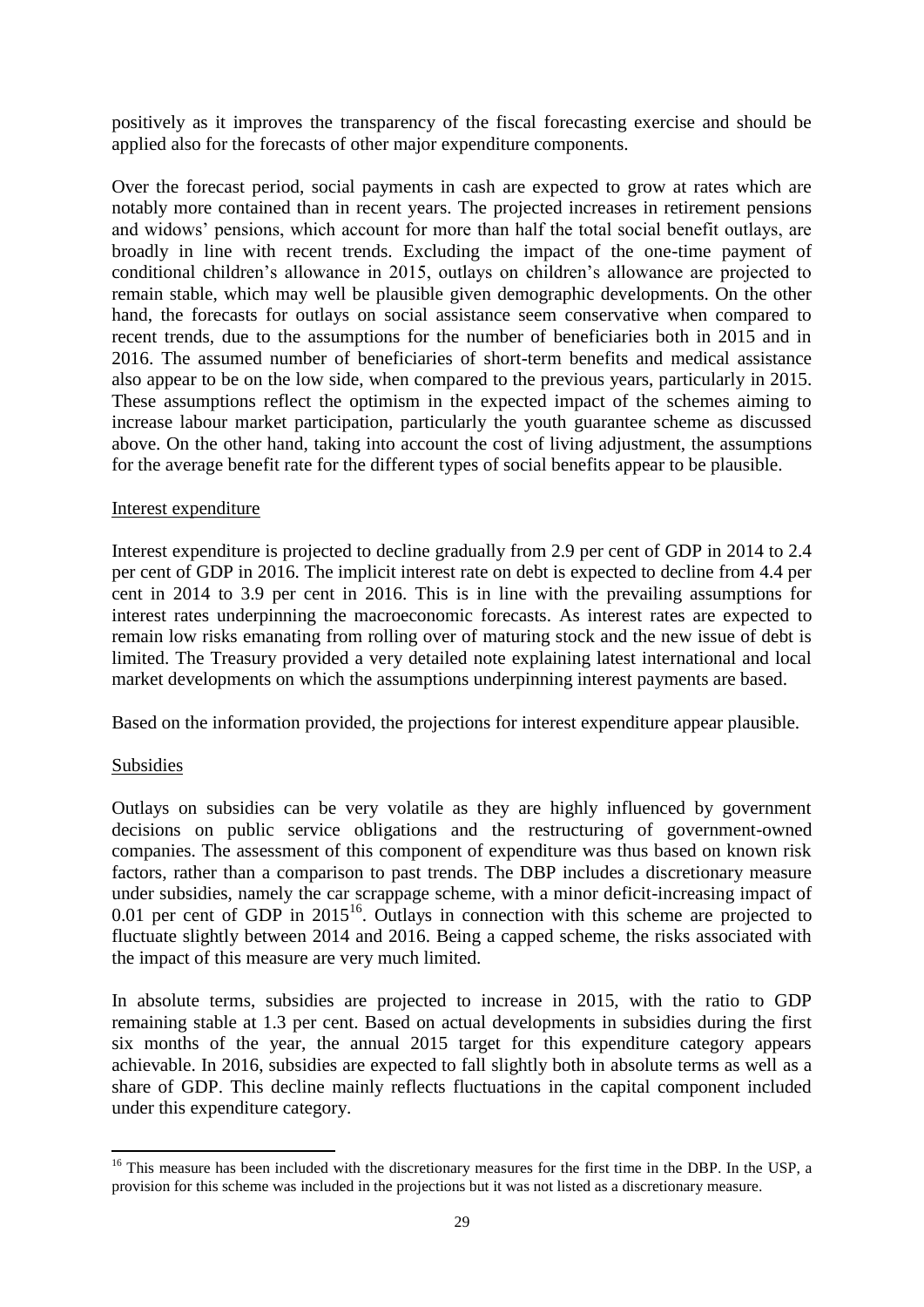As in the USP, as from 2015, the projections include an allocation of 0.2 per cent of GDP reflecting the service level agreements with the energy utility for the provision of spare capacity for electricity. Another important subsidy item is the public service obligation related to public transport, which amounts to around 0.3 per cent of GDP during the forecast period. In absolute terms, subsidies related to public transport are expected to decrease in 2015, when the new private operator took over the service, and to increase in 2016. The provision for spare capacity for electricity and the public service obligation for public transport reflect the contractual agreements between government and the respective operator, thus limiting the uncertainty surrounding the forecasts for these subventions.

Other notable changes within the subsidies category during the forecast period concern outlays on the eco-reduction and agriculture support schemes. The provision for the ecoreduction scheme for 2015 is lower than in 2014. The MFIN explained that this is based on the expected utilisation by year end and is reflected into the 2016 forecasts, whilst the agriculture support scheme expires in 2015.

Overall, based on the available information, no specific risks were identified for the projections for subsidies.

#### Gross fixed capital expenditure

The DBP projects a sharp increase in capital outlays from 3.8 per cent in 2014 to 4.3 per cent in 2015, and a notable decline to 3.2 per cent in 2016. The capital expenditure component constitutes a major component under gross fixed capital formation.

The expected developments in capital outlays are highly influenced by the assumptions regarding the utilisation of EU funds. The increase in expenditure in 2015 reflects the final efforts to absorb the funds under the 2007-2013 financial programme which must be concluded by the end of the current year, and to a lesser extent the start of the implementation of projects financed from the 2014-2020 programme. Activity on the latter is expected to pick up significantly in 2016, whilst outlays on capital projects financed from national funds are also expected to be higher, but these only partly compensate for the closure of the previous EU financial programme.

The projected level of capital outlays for 2015 is very high compared to past trends, suggesting some risks of absorption capacity. Actual developments for gross fixed capital formation during the first six months are in line with the annual target, but using more updated data for capital expenditure from the Consolidated Fund for January-September indicates some downside risks. However, the MFIN has confirmed its expectation that all the allocated EU funds under the 2007-2013 programme will be fully utilised by the end of the year. If this does not materialize, it could have negative fiscal repercussions during the current year, since this constitutes the deadline for closure of the 2007-2013 programme.

#### Capital transfers payable

The capital transfers payable category is characterised by significant volatility and hence, the assessment of the plausibility of the projections for this expenditure component was made on the basis of known risk factors, rather than a comparison to past trends. It is pertinent to note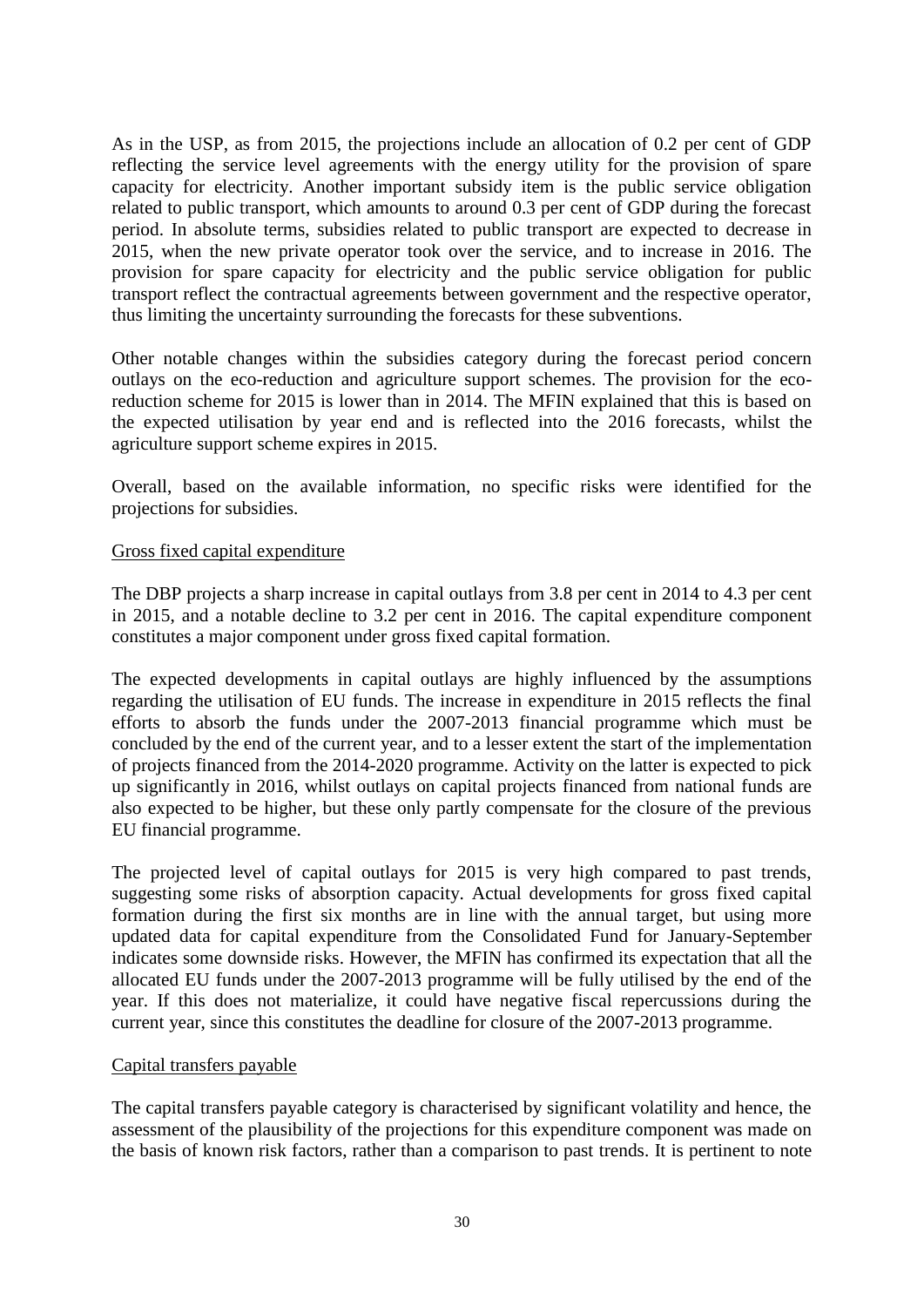that this expenditure category is also influenced by the apportionment of capital expenditure using past ratios.

Capital transfers payable are projected to increase by 0.2 percentage points to 1.4 per cent of GDP in 2015, and to decline to 0.9 per cent in 2016. These developments mainly reflect the transactions related to equity injections in the national airline. The capital injection in the national airline in the current year is substantially higher than in 2014, resulting in a deficitincreasing impact of 0.3 percentage points of GDP. Since this constituted the final equity injection, there is an incremental deficit-reducing impact of 0.5 percentage points of GDP in  $2016^{17}$ . Part of a loan granted to the airline in 2012, amounting to 0.1 per cent of GDP, is expected to be converted into equity in 2016. As in previous forecasting exercises, the MFIN does not expect this loan conversion to have any adverse impact on the general government budget deficit, on the assumption that the company successfully implements its restructuring plan. Otherwise this transaction could constitute an element of budgetary risk.

The DBP includes the discretionary measure related to the ex-gratia payment in relation to registration tax paid on imported vehicles for personal use between 1 May 2004 and 31 December 2008. Disbursements of this payment started in 2014, and amounted to 0.04 per cent of GDP. The remaining dues will be paid out to the eligible beneficiaries over a number of years, with the impact of this measure fluctuating slightly in 2015 and 2016.

#### Other category of expenditure

The share of the other category of expenditure in GDP is projected to decline from 2.3 per cent of GDP to 2.1 per cent in 2015 and to remain stable in 2016. The share of this component of expenditure in GDP has fluctuated between 1.8 per cent and 2.5 per cent in recent years. The other category of expenditure mainly consists of other current transfers payable. It also includes other marginal components, including acquisitions less disposals of non-financial assets. Revenue from sale of land, which is included as a one-off measure in the DBP, is recorded as negative expenditure under this item. The DBP does not include any discretionary measures under the other category of expenditure.

Major outlays included under other current transfers payable are the contribution towards the financing of church schools and EU own resources. The former is projected to follow a gradual upward trend over the forecast period, which is broadly in line with past trends. The EU own resources component is projected to increase in 2015 and also, but more gradually, in 2016. In 2014, these outlays include a one-off deficit-increasing item, amounting to 0.2 per cent of GDP, reflecting the higher contribution to the EU budget following the revision in historical Gross National Income (GNI) data. The 2016 projections include another transaction, with a deficit-increasing impact amounting to 0.1 per cent of GDP, resulting from the retroactive impact for 2014/15 extra payments consequent on the implementation of the 2014 Own Resource Decision.

Actual outlays on current transfers payable for the first half of the year indicate that the annual 2015 target is plausible. However, there is still a degree of uncertainty surrounding the projections for this category, as EU own resources are subject to some volatility and are influenced by revisions in GDP data and other factors beyond the control of government.

**<sup>.</sup>** <sup>17</sup> The equity injections amounted to  $\epsilon$ 15 million in 2014 and  $\epsilon$ 43 million in 2015.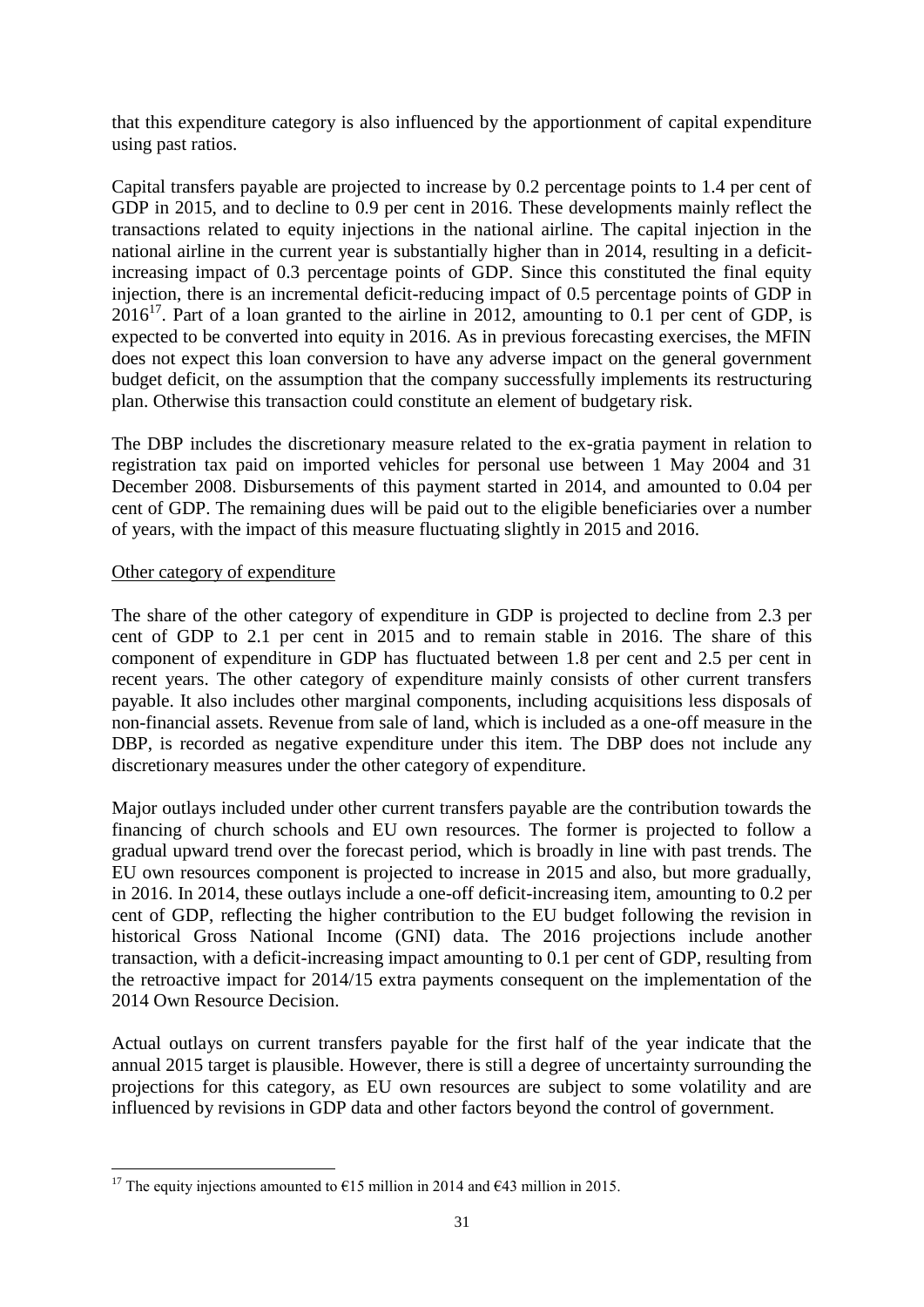The projections for other current transfers for 2016 include a contingency reserve of 0.1 per cent of GDP, which satisfies the lower limit as set out in the Fiscal Responsibility Act. The aim of the contingency reserve is to reduce the risks surrounding the attainment of the fiscal targets, and its utilisation has to follow established procedures as set out in the Act. A provision for the contingency reserve had been included in the USP for 2015 but it is not included in the DBP. In the discussions with MFIN staff it transpired that MFIN could not rule out the possibility that recourse to this fund is actually made in 2015.

#### **5.4 Assessment of debt projections**

According to the DBP, the general Government gross debt is projected to decline from 68.3 per cent of GDP in 2014 to 66.6 per cent of GDP in 2015 and further down to 65.2 per cent of GDP in 2016.

The fall in the debt ratio expected in 2015 is projected on the basis of an expected nominal GDP growth rate that exceeds the projected growth in the debt level. The interest expenditure is expected to contribute to an increase of 2.6 percentage points to the debt ratio which is only partly offset by a primary surplus that exerts a downward pressure on the debt ratio of 1.1 percentage points. Additional upward pressure on the debt ratio is exerted from a positive stock-flow adjustment (SFA). However, these upwards pressures on the debt ratio are more than offset by the favourable impact on the debt ratio exerted from the projected economic growth.

| <b>Table 5.4 Debt Dynamics</b>                                              |        |                 |        |  |  |
|-----------------------------------------------------------------------------|--------|-----------------|--------|--|--|
|                                                                             | 2014   | 2015            | 2016   |  |  |
|                                                                             |        | per cent of GDP |        |  |  |
| <b>General Government Gross Debt</b>                                        | 68.3   | 66.6            | 65.2   |  |  |
| change in the ratio                                                         | $-1.4$ | $-1.7$          | $-1.3$ |  |  |
| Contributions:                                                              |        |                 |        |  |  |
| 1. Primary Balance                                                          | $-0.8$ | $-1.1$          | $-1.3$ |  |  |
| 2. 'Snow-ball' effect                                                       | $-0.7$ | $-1.5$          | $-1.5$ |  |  |
| of which:                                                                   |        |                 |        |  |  |
| Interest expenditure                                                        | 2.9    | 2.6             | 2.4    |  |  |
| Growth and inflation effect                                                 | $-3.6$ | $-4.2$          | $-3.9$ |  |  |
| 3. Stock-flow adjustment                                                    | 0.1    | 0.9             | 1.4    |  |  |
|                                                                             |        |                 |        |  |  |
| Source: Malta Draft Budgetary Plan 2016, Ministry for Finance, October 2015 |        |                 |        |  |  |

As noted above, the SFA is expected to have an expansionary effect on the debt ratio in 2015. Since 70 per cent of the contribution of the IIP will be made to the National Development and Social Fund (rather than the Consolidated Fund) a positive SFA results. Moreover, the SFA also reflects the contribution to a special Malta Government Stocks Sinking Fund which exerts additional upward pressure on the debt. A similar effect on the SFA and the debt ratio is exerted from the assumption of an increase in aggregate cash balances by Government at the end of 2015 which reflects the expected timing of receipts in respect of EU grants. On the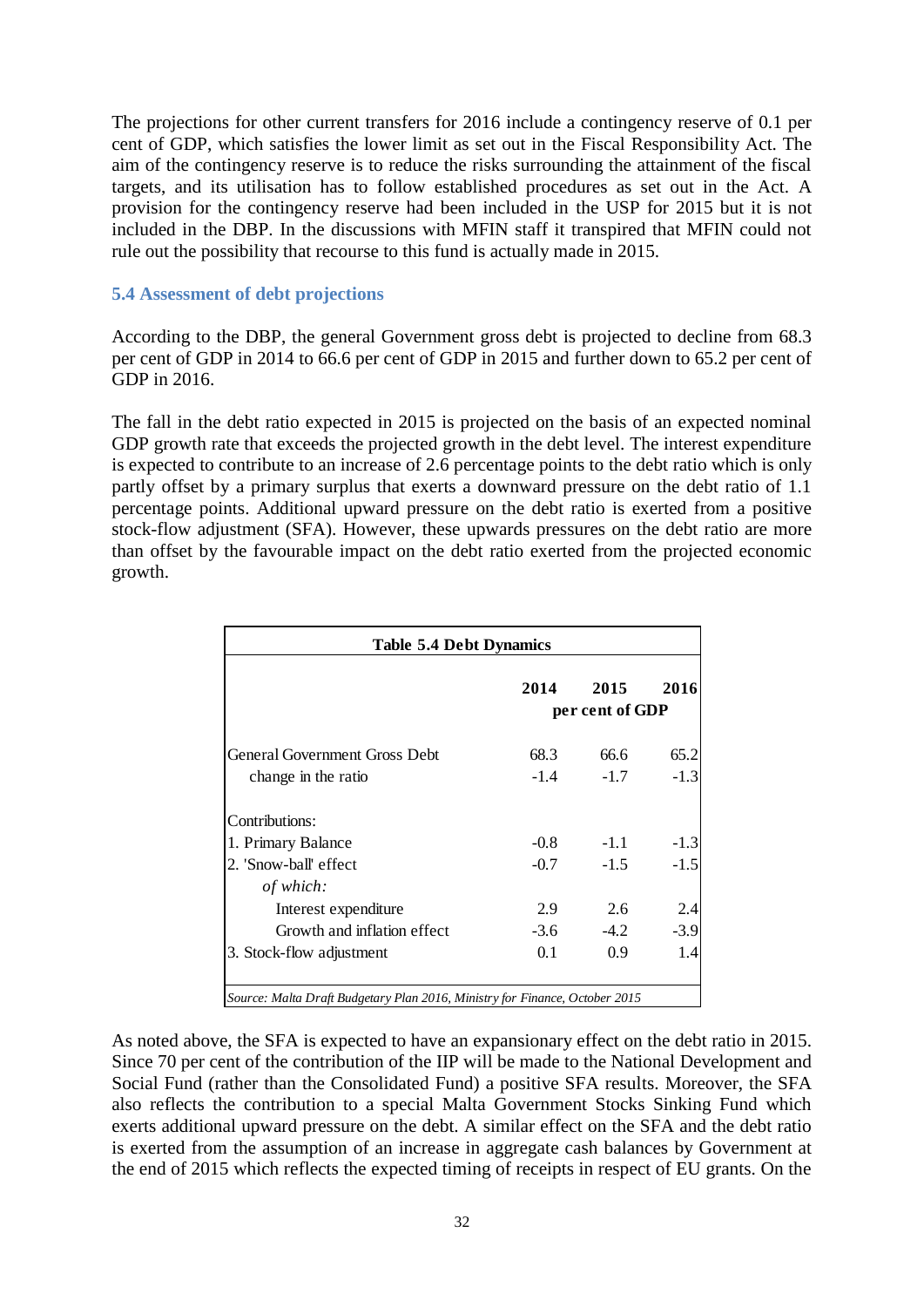other hand, the expected repayment of part of a loan by the National Airline exerts a downward pressure on the debt ratio.

In 2016, the expected decline in the debt ratio also highly hinges on the expected growth in nominal GDP. Indeed, as in 2015, the nominal GDP growth rate is expected to put downward pressure on the debt ratio by around 4 percentage points. On the other hand, this is partly offset by a positive SFA as well as by the general Government deficit (as interest expenditure more than offset the primary surplus) which exert upward pressure on the debt ratio. The SFA is expected to have a relatively significant effect on debt developments for 2016. In fact, the SFA includes the contribution of the IIP to the National Development and Social Fund and the contribution to a special Malta Government Stocks Sinking Fund. These are not expected to be offset by other major items so that overall the SFA is expected to exert an upward pressure on the debt ratio of 1.4 percentage points of GDP.

Any risk factors emanating on the fiscal balance also apply to the actualisation of the debt projections. In particular, as developments in the debt ratio are highly dependent on the expected growth in nominal GDP, any macroeconomic risks also apply to the projected debt trajectory. Moreover, the SFA constitutes significant items exerting pressure both to increase as well as to decrease the debt ratio. As most of these items reflect a number of assumptions, there is an element of uncertainty to the realization of the debt ratio projections.

On a positive note, the share of government guaranteed debt to GDP, which adds an element of further risk to the debt forecasts, decreased from 16.8 per cent in 2014 to 14.3 per cent in the second quarter of 2015. On the other hand, a shift was noted from guarantees to the public sector to the non-public sector reflecting developments in the energy sector.

## **6. Comparison of MFIN budgetary forecasts with the fiscal projections generated by the European Commission in its Spring Forecast 2015 and the Central Bank of Malta in June 2015**

This Section presents a comparison of the main fiscal projections presented in the DPB with those generated by the COM for 2015 and 2016 as published on the  $5<sup>th</sup>$  May 2015<sup>18</sup> (Spring 2015 forecasts). The Ministry's fiscal projections are also compared with the most recent fiscal projections generated by the CBM and published in its Quarterly Review 2015:1 in June  $2015^{19}$ .

#### Comparison with the COM Spring Forecasts 2015

While the COM's forecasts are based on the macroeconomic and fiscal data published by the NSO in March 2015 and April 2015 respectively<sup>20</sup>, the forecasts generated by the MFIN take into account more updated national accounts and fiscal data, including revised data for 2014, GDP data for the second quarter of 2015 and fiscal data on a cash basis for the first nine months of the year. This may contribute towards divergences between the COM's and MFIN's budgetary projections for 2015 and 2016. In addition, differences between these two sets of budgetary forecasts may also result from different methodologies and assumptions

<sup>1</sup> <sup>18</sup> European Economic Forecast Spring 2015, European Economy 2/2015, European Commission

<sup>&</sup>lt;sup>19</sup> Central Bank of Malta, Quarterly Review 2015:1, pp. 81-85

 $20$  News Releases 46/2015 and 76/2015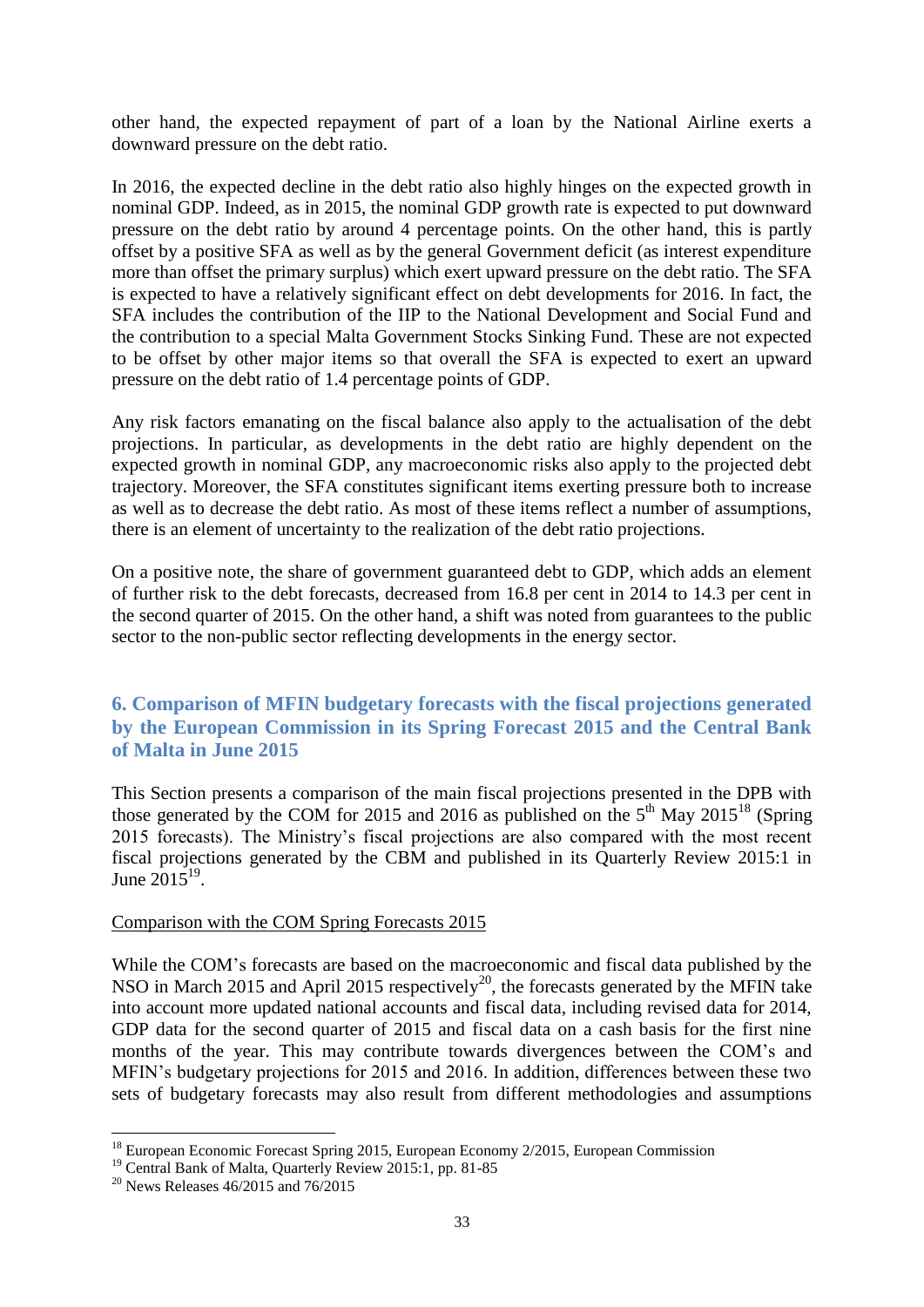used in the generation of these forecasts by the two institutions, including divergences in the underlying macroeconomic outlook underpinning the fiscal projections. Moreover, discrepancies in the projections for 2015 may also arise from variances in the estimated impact of discretionary measures announced in the Budget for 2015. Divergences in the 2016 projections also reflect the fact that the COM's fiscal projections are based on a no-policy change scenario while the MFIN projections take into account the discretionary measures included in the DBP.

Both the MFIN and the COM expect the budget deficit to decline between 2014 and 2016. However, the COM is projecting a more gradual downward trend, anticipating a deficit ratio which is 0.2 and 0.4 percentage points of GDP higher in 2015 and 2016, respectively, in relation to the MFIN forecasts. For 2015, this discrepancy reflects the COM's higher absolute level of deficit as well as a lower nominal GDP level. For 2016, the gap is explained by the discretionary measures and stronger economic growth underpinning the deficit ratio in the  $DBP<sup>21</sup>$ 

|                                    | Table 6.1 Comparison of Fiscal Projections<br>MFIN DBP Oct 2015 - COM Spring 2015 |                                  |                     |                         |          |
|------------------------------------|-----------------------------------------------------------------------------------|----------------------------------|---------------------|-------------------------|----------|
|                                    | 2014<br><b>Actual</b>                                                             | 2015<br><b>MFIN DBP Oct 2015</b> | 2016                | 2015<br>COM Spring 2015 | 2016     |
|                                    |                                                                                   |                                  | per cent of GDP     |                         |          |
| General government balance         | $-2.1$                                                                            | $-1.6$                           | $-1.1$              | $-1.8$                  | $-1.5$   |
| General government debt            | 68.3                                                                              | 66.6                             | 65.2                | 67.2                    | 65.4     |
|                                    |                                                                                   |                                  | <b>Eur millions</b> |                         |          |
| Taxes on production and imports    | 1,097.8                                                                           | 1,158.7                          | 1,235.8             | 1,164.3                 | 1,218.0  |
| Current taxes on income and wealth | 1,155.4                                                                           | 1,193.4                          | 1,266.3             | 1,213.6                 | 1,264.4  |
| Social contributions               | 560.3                                                                             | 594.9                            | 619.5               | 583.8                   | 607.5    |
| Capital transfers receivable       | 203.4                                                                             | 243.7                            | 94.8                | 239.9                   | 168.8    |
| Other revenue                      | 310.8                                                                             | 379.7                            | 386.3               | 353.8                   | 331.8    |
| Total revenue                      | 3,327.7                                                                           | 3,570.4                          | 3,602.8             | 3,555.3                 | 3,590.5  |
| Compensation of employees          | 1,053.5                                                                           | 1,106.9                          | 1,170.0             | 1,096.5                 | 1,140.4  |
| Intermediate consumption           | 526.8                                                                             | 574.2                            | 586.1               | 570.0                   | 604.0    |
| Social payments                    | 1,004.1                                                                           | 1,037.6                          | 1,069.8             | 1,048.0                 | 1,086.0  |
| Interest expenditure               | 230.9                                                                             | 223.0                            | 218.4               | 227.0                   | 231.5    |
| Gross fixed capital formation      | 298.4                                                                             | 359.9                            | 283.0               | 320.0                   | 240.0    |
| <b>Subsidies</b>                   | 105.0                                                                             | 111.3                            | 106.9               | 133.6                   | 141.6    |
| Other expenditure                  | 277.7                                                                             | 291.5                            | 270.6               | 313.0                   | 280.0    |
| Total expenditure                  | 3,496.3                                                                           | 3,704.4                          | 3,704.8             | 3,707.9                 | 3,723.0  |
| General government balance         | $-168.6$                                                                          | $-134.0$                         | $-102.0$            | $-152.5$                | $-132.5$ |

*Source: Malta Draft Budgetary Plan 2016 and General Government data, Ministry for Finance, October 2015; European Commission's AMECO*

1

 $21$  The MFAC notes that in its Autumn Fiscal Forecasts, the COM has revised downwards its fiscal deficit-to-GDP projections for 2015 and 2016 respectively to 1.7% and 1.2%. However, this revision has not been incorporated in this assessment.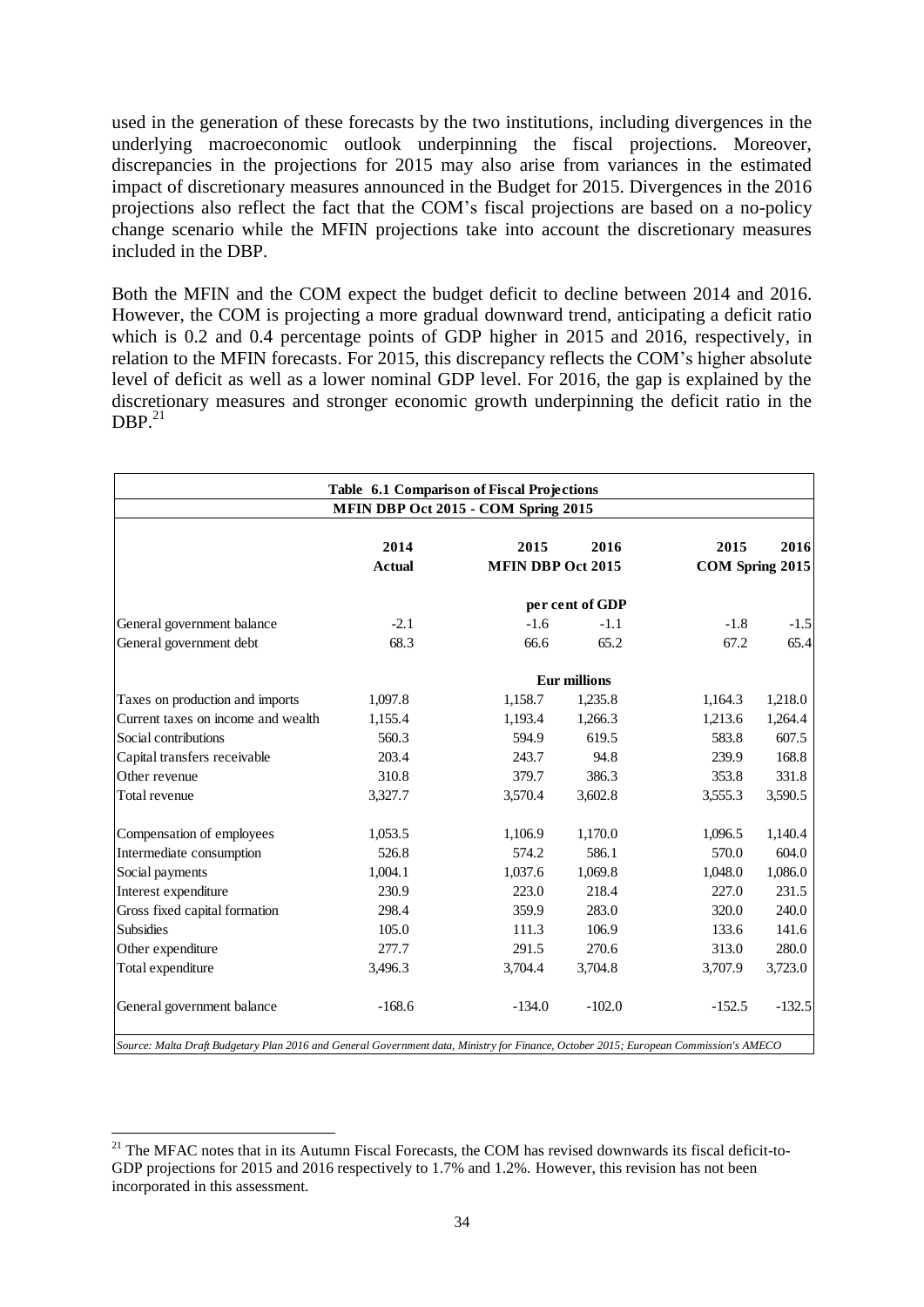The following comparative analysis of the differences between the two sets of forecasts at a component level is conducted in absolute terms rather than as a share of GDP in order to eliminate the discrepancies that may arise as a result of a divergent macroeconomic outlook.

For 2015, the COM expects a lower level of total revenue than the MFIN coupled with a slightly higher level of expenditure. For the following year, the gap in the absolute level of deficit is wider between the two sets of forecasts as the COM forecasts a lower level of revenue as well as a significantly higher level of expenditure.

On the revenue side, for 2015, despite similar growth rates in nominal private final consumption expenditure, the COM forecasts a higher level of taxes on production and imports reflecting a higher implied elasticity than that underpinning the forecast by MFIN. Similarly, the COM's forecast for current taxes on income and wealth is substantially higher than that by MFIN, reflecting a higher implied elasticity which was also accentuated by the effect of a lower nominal GDP growth. In contrast, the COM projects lower social contributions when compared to MFIN projections, notwithstanding that both institutions expect developments in the labour market to follow similar paths.

On the expenditure side of the budget, for 2015, the COM projections for capital outlays and compensation of employees are notably lower than those of the MFIN. One notes that the gap in the forecasts for capital outlays exceeds that for capital transfers receivable indicating that the discrepancy does not only result from different assumptions concerning the absorption of EU funds but also for nationally-funded projects. On the other hand, the COM projects higher forecasts for subsidies and social payments as well as outlays under the 'other' category.

In 2016, the COM projected lower revenue from taxes on production and imports but a similar level of revenue from current taxes on income and wealth. In the case of the former, the discrepancy is explained by the fact that the projections by MFIN include the impact of discretionary revenue-increasing measures whereas projections by the COM reflect a nopolicy change scenario. In the case of the latter, the stronger economic growth underpinning the MFIN's forecasts compensated for the impact of revenue-decreasing measures. For social contributions, the COM's lower forecasts are partly explained by revenue-increasing measures incorporated in MFIN projections and there are also some slight differences in expected labour market assumptions.

On the expenditure side, in 2016, the COM is projecting higher outlays for all main categories of expenditure accept for compensation of employees and gross fixed capital formation. The lower wage bill in the COM's forecasts reflects a base effect as well as more contained increase in 2016. For capital outlays, the difference is attributable to the base effect from 2015 as both institutions are expecting a similar contraction in investment spending. The COM is projecting a higher increase in intermediate consumption and social payments. The MFIN is projecting minor falls in subsidies and interest payments contrasting increases in these items of expenditure projected by the COM.

Both the MFIN and the COM expect the debt ratio to decrease in the forecast period. Nevertheless, the COM's debt ratio is expected to be 0.6 percentage points of GDP higher in 2015. This discrepancy fully reflects the COM's lower nominal GDP estimate which is used to compute the debt ratio. For 2016, while the MFIN projects the debt ratio to fall to 65.2 per cent, the COM expects a similar ratio of 65.4 per cent. This minor discrepancy reflects a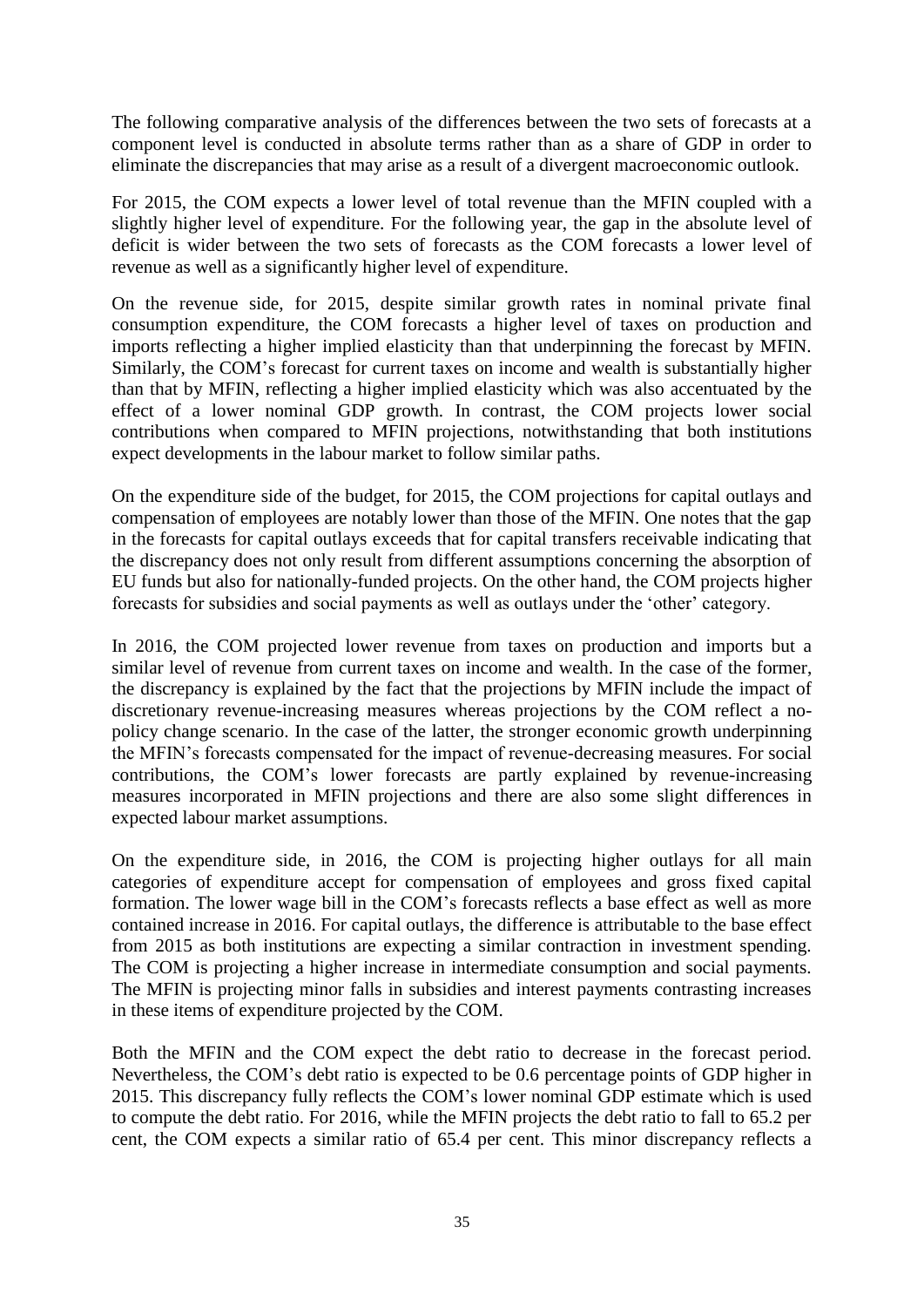lower absolute increase in the debt level projected by the COM which is offset by an anticipated lower nominal GDP growth. $^{22}$ 

## Comparison with the Central Bank of Malta fiscal projections June 2015

As in the case of the COM's forecasts, the CBM's forecasts are based on slightly less updated macroeconomic and fiscal data than those presented in the DBP and furthermore, discretionary measures for 2016 are not included<sup>2</sup> .

At the back of a relatively more modest macroeconomic outlook for 2015 and 2016, the CBM is projecting a more gradual decline in the deficit ratio. Indeed, while MFIN is forecasting an improvement in the deficit ratio of 1 percentage point of GDP over 2015 and 2016, the CBM is projecting an improvement in the deficit ratio of 0.4 percentage points over this two-year forecast period. Similarly, the debt ratio is projected by the CBM to decline more cautiously to 66.1 per cent by 2016 compared to the MFIN's projection of 65.2 per cent, a gap amounting to nearly 1 percentage point of GDP.

## **7. Conclusion**

The methodological processes by which the fiscal forecasts presented in the DPB were estimated have remained largely similar to the methods adopted in recent years. Thus, the positive characteristics of the process, namely the detailed level at which forecasts are generated, noted in earlier assessments remain evident. Nevertheless, there is scope for improvement particularly by addressing the significant fragmentation and disaggregation in the process which can lead to inconsistencies and increase the risk of forecast errors. Furthermore, the importance of formal methodological documentation explaining the methodologies and processes behind the fiscal projections is also iterated.

Against a background of strong economic growth, the DBP projects the budget deficit to decline from 2.1 per cent of GDP in 2014 to 1.1 per cent in 2016. The MFIN's fiscal targets are more ambitious than those presented in the COM's and the CBM's latest projections. However, the fiscal forecasts included in the DBP are based on updated information, including the discretionary measures announced in the Budget for 2016.

The MFAC report assessing the DBP's macroeconomic forecasts considers the projected growth for 2015 as feasible, but identifies the expected large increase in investment as the main element of uncertainty surrounding this forecast. The projected economic growth for 2016 is considered as plausible but subject to downside risks, in particular as regards the expected improved performance in exports. These risks may spillover to the fiscal forecasts.

It is noted that the fiscal consolidation presented in the DBP depends on cyclical tax revenue as well as the expiry of one-time measures implemented in 2015. At the same time, the Budget for 2016 announced various permanent deficit-increasing measures. Whilst this does not pose a risk to the attainment of the budgetary targets for 2016, it raises some concerns on

**<sup>.</sup>**  $22$  The MFAC takes note that in its Autumn Fiscal Forecasts, the COM has revised downwards its public debtto-GDP projections for 2015 and 2016 respectively to 65.9% and 63.2%. However, this revision has not been incorporated in this assessment.

<sup>&</sup>lt;sup>23</sup> CBM's forecasts were published in June 2015 with a cut-off date of  $20<sup>th</sup>$  May, 2015, while MFIN's forecasts were generated based on data available up to the  $12<sup>th</sup>$  October, 2015.